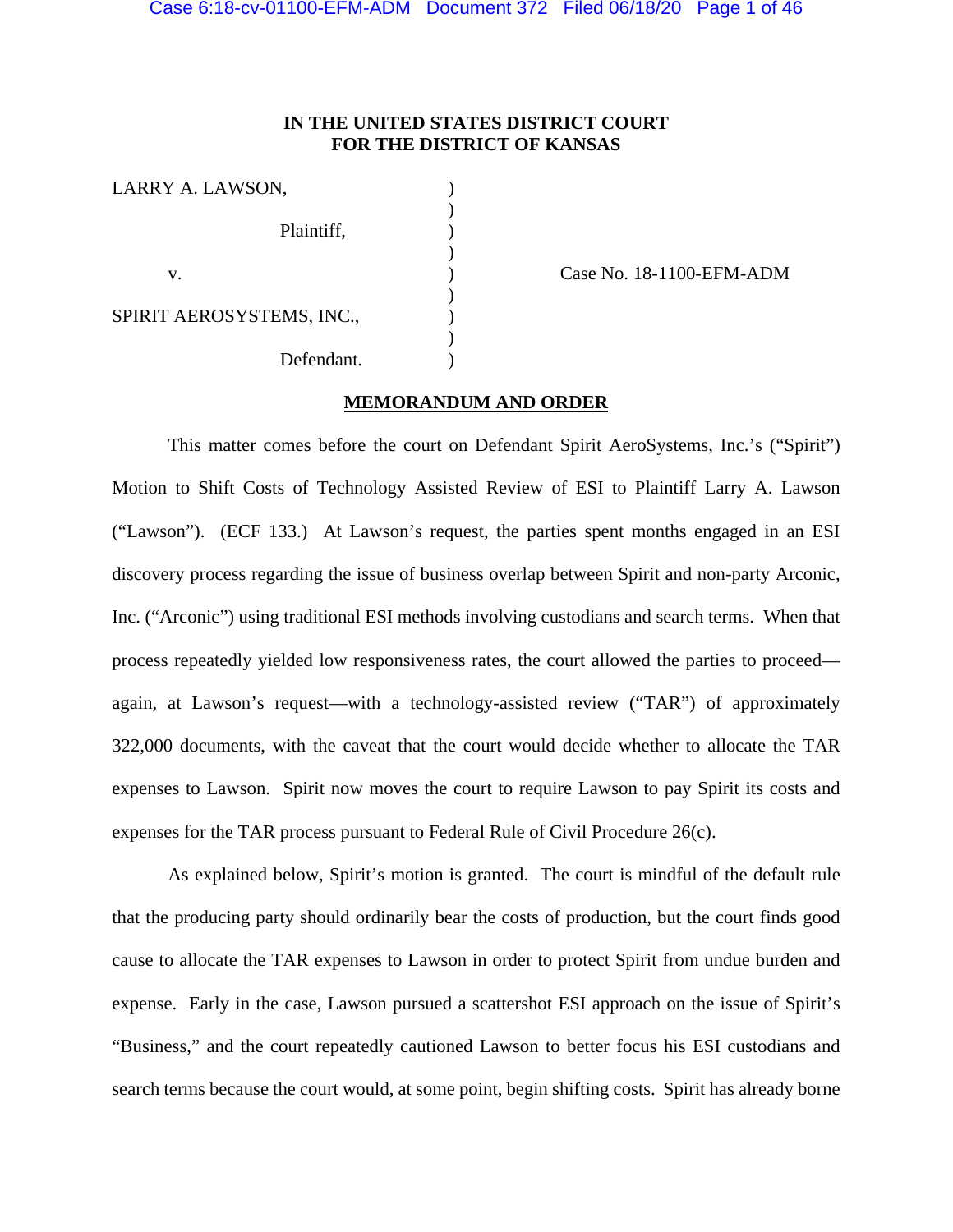## Case 6:18-cv-01100-EFM-ADM Document 372 Filed 06/18/20 Page 2 of 46

its fair share of expenses providing discovery on this subject matter by accommodating Lawson's ESI requests for the custodians and search terms he selected, by running court-ordered sampling exercises, and by making targeted document productions on a separate path than the ESI process. That ESI process repeatedly yielded low responsiveness rates. But Lawson was unwilling to abandon the largely non-responsive ESI dataset and instead sought continued review via TAR that unnecessarily perpetuated and exacerbated ESI/TAR expenses. The TAR process ultimately yielded a responsiveness rate of only 3.3%. Even the documents that were technically responsive were of marginal (if any) relevance above and beyond what Spirit produced outside of the ESI/TAR process. Thus, the ESI/TAR process became disproportionate to the needs of the case.

The parties are directed to meet and confer to try to reach agreement on the amount of the TAR expenses. In the event they are unable to reach agreement, the court orders further briefing as to what dollar amount the court should award, as set forth below.

## **I. BACKGROUND**

The background of this lawsuit is more thoroughly set forth in this court's prior orders, familiarity with which is presumed. Briefly summarized, Lawson is Spirit's former chief executive officer. He retired on July 31, 2016. His Retirement Agreement contained non-compete obligations for two years, until July 31, 2018. In early 2017, non-party investment firms Elliott Associates, L.P. and Elliott International, L.P. (collectively, "Elliott") hired him to provide consulting services in connection with a proxy contest Elliott launched to replace five Arconic board members. When Spirit learned about this, Spirit notified Lawson that his involvement with Arconic constituted a breach of his non-compete, and Spirit stopped paying Lawson and demanded that he repay what the company had already paid him under the Retirement Agreement. Lawson disputes that he breached the non-compete.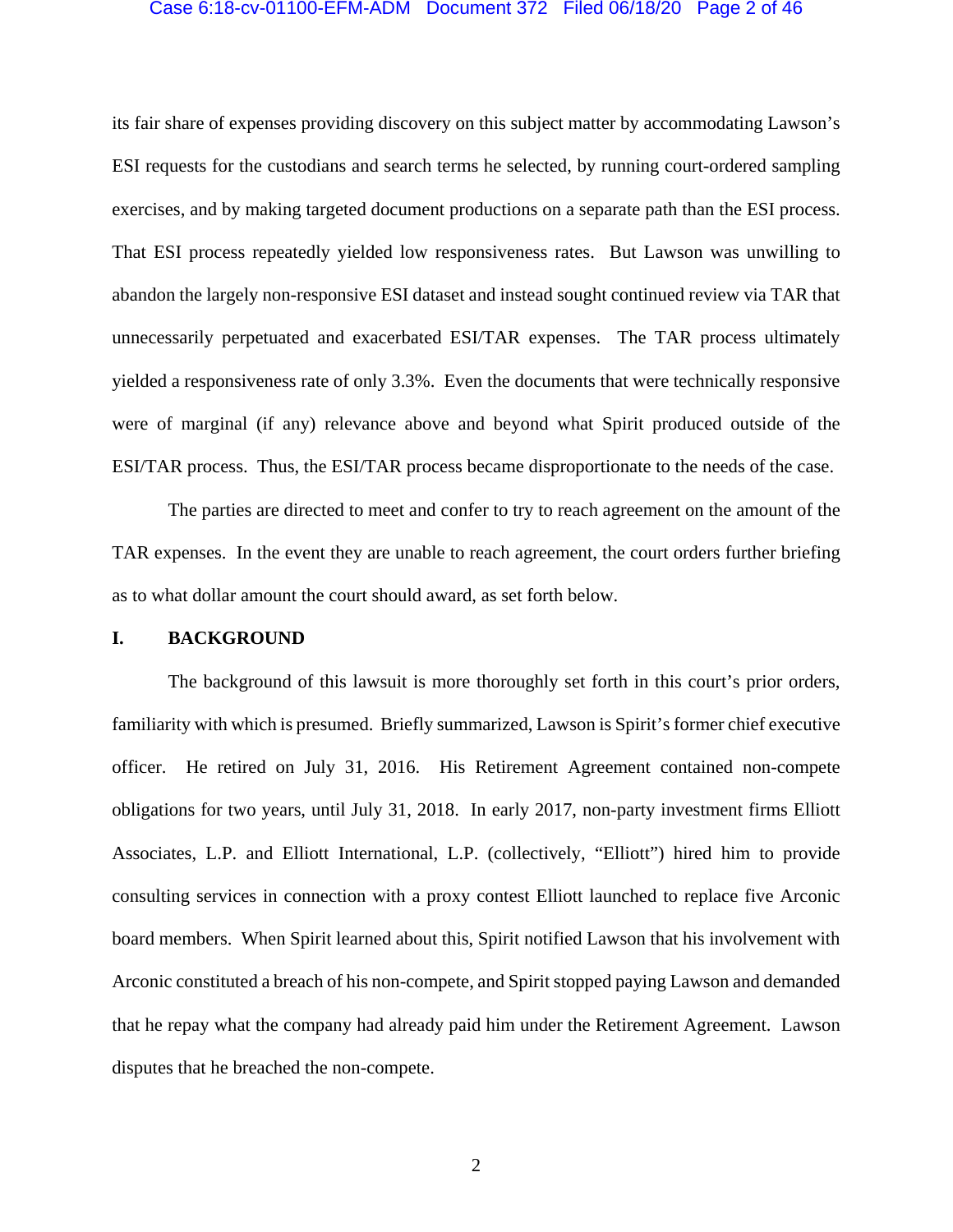### Case 6:18-cv-01100-EFM-ADM Document 372 Filed 06/18/20 Page 3 of 46

The disputed issues in this case largely involve interpreting and applying the non-compete provision in Lawson's Retirement Agreement. That provision prohibited Lawson from being involved with "any business that is competitive with the Business or any portion thereof." *Lawson v. Spirit AeroSystems, Inc.*, No. 18-1100-EFM, 2018 WL 3973150, at \*2 (D. Kan. Aug. 20, 2018). The Retirement Agreement defined the term "Business" as follows:

> We [Spirit] are engaged in the manufacture, fabrication, maintenance, repair, overhaul, and modification of aerostructures and aircraft components, and market and sell our products and services to customers throughout the world ( . . . the *"Business"*).

## *Id.*

Lawson's theory of the case focuses on his allegations that Spirit is a tier-one manufacturer of aerostructures and aircraft components (*i.e.*, it builds and sells large structures and components like fuselage, propulsion, and wing systems) whereas Arconic is a tier-three or tier-four manufacturer of lightweight engineered metal components (*e.g.*, small fasteners, connectors, bolts, engine components, fan blades, etc.) that end up in airplanes because they are used by tier-one suppliers like Spirit. *Id.* at \*7-\*9. Lawson therefore contends that Spirit and Arconic are not in the same "Business" because they do not provide, market, or sell the same "*specific* products and services." *Id.* Furthermore, Lawson contends that Spirit and Arconic do not regard each other as competitors in their SEC filings or otherwise. *Id.*

Spirit does not seem to dispute its market positioning vis-à-vis Arconic—namely, that Spirit is primarily a tier-one supplier whereas Arconic makes and sells smaller aerostructures and aircraft components. In fact, Arconic is one of Spirit's suppliers. Spirit instead relies on the business overlap between Spirit and Arconic in light of the non-compete language prohibiting Lawson from being involved with "*any business that is competitive* with the Business *or any portion thereof*" (emphasis added) and defining "Business" to include "manufacture, fabrication,

3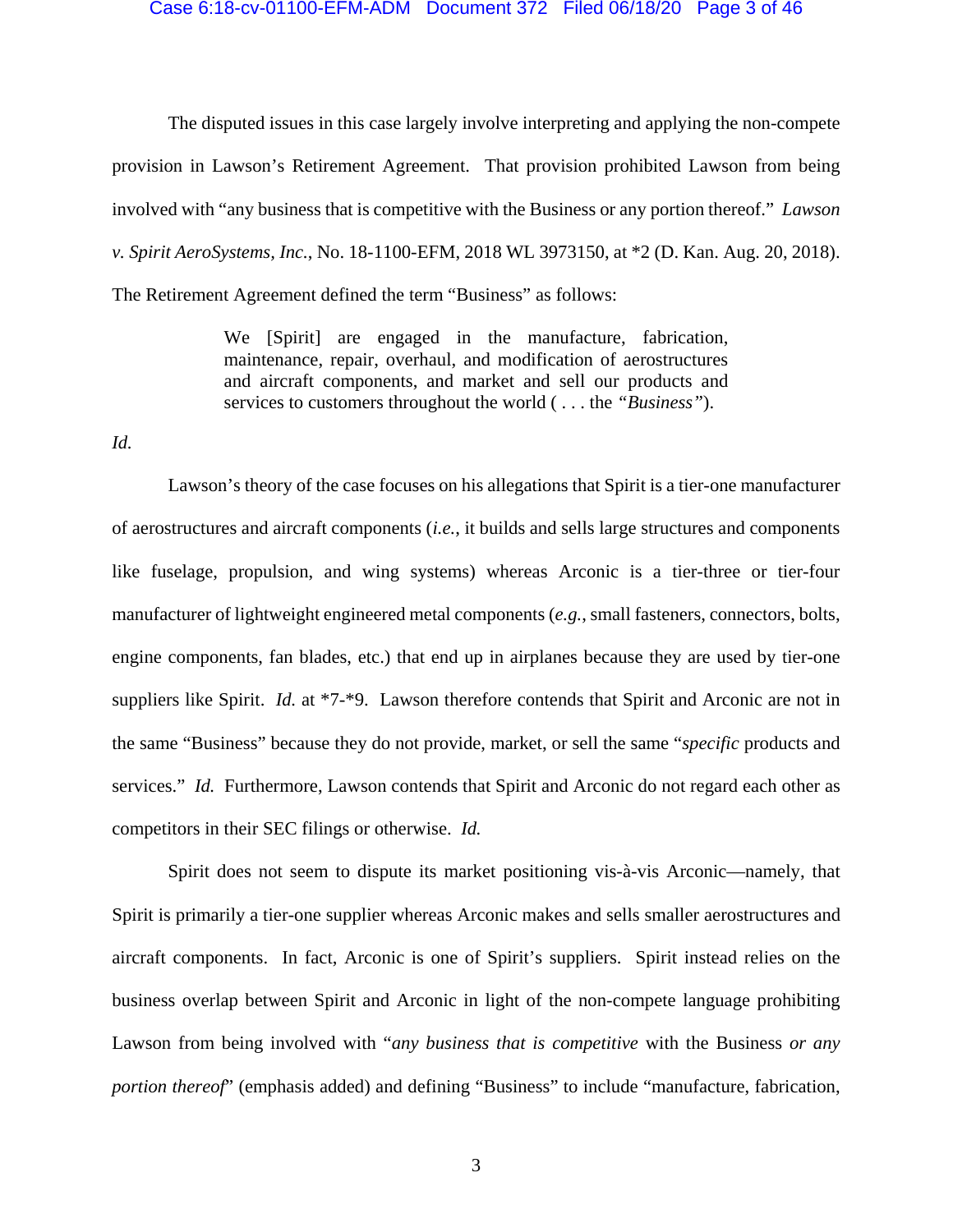#### Case 6:18-cv-01100-EFM-ADM Document 372 Filed 06/18/20 Page 4 of 46

repair, overhaul, and modification of aerostructures and aircraft components." *See generally, e.g.*, *Lawson v. Spirit AeroSystems, Inc.*, No. 18-1100-EFM-ADM, 2020 WL 2101251, at \*1 (D. Kan. Apr. 30, 2020) (discussing Spirit's motion to compel Arconic to provide discovery on business overlap); *Lawson v. Spirit AeroSystems, Inc.*, No. 18-1100-EFM-ADM, 2020 WL 243598, at \*1 (D. Kan. Jan. 16, 2020) (same). Spirit contends that both it and Arconic manufactured, fabricated, maintained, repaired, overhauled, modified, marketed and/or sold the same or similar aerostructures and aircraft components; marketed similar relevant machining capabilities; competed for employees; committed capital and other resources for research and development; maintained relationships with, submitted proposals or bids to, and contracted with the same or similar customers; and pursued strategic initiatives to try to expand their respective market shares.  $(ECF 281-1, at 6-8.)$ <sup>1</sup> Spirit also contends that Arconic sought to expand its aerospace business via its relationship with Spirit by extracting more of the aerostructure and aircraft components business for itself as a supplier to Spirit (*i.e.*, attempting to move up the value chain). (*Id.*)

Lawson filed this lawsuit seeking to recover what he believes Spirit owes him. Elliott's role in the current lawsuit is in some respects germane to the current motion, and it is more thoroughly explained in one of the court's prior orders. *See generally Lawson v. Spirit AeroSystems, Inc.*, 410 F. Supp. 3d 1195, 1201-02 (D. Kan. 2019).Briefly summarized, Lawson and Elliott entered into two agreements on January 31, 2017. The first was a Consulting Agreement for Lawson to provide Elliott with consulting services in connection with the Arconic proxy contest. By the time Elliott and Lawson entered into the Consulting Agreement, Spirit had already notified them that Spirit believed Lawson's consulting arrangement with Elliott would

 $\overline{\phantom{0}}$ <sup> $1$ </sup> Where the court cites ECF documents throughout this order to include page numbers, the cited page numbers are the ones assigned by the CM/ECF system that appear at the top of the page.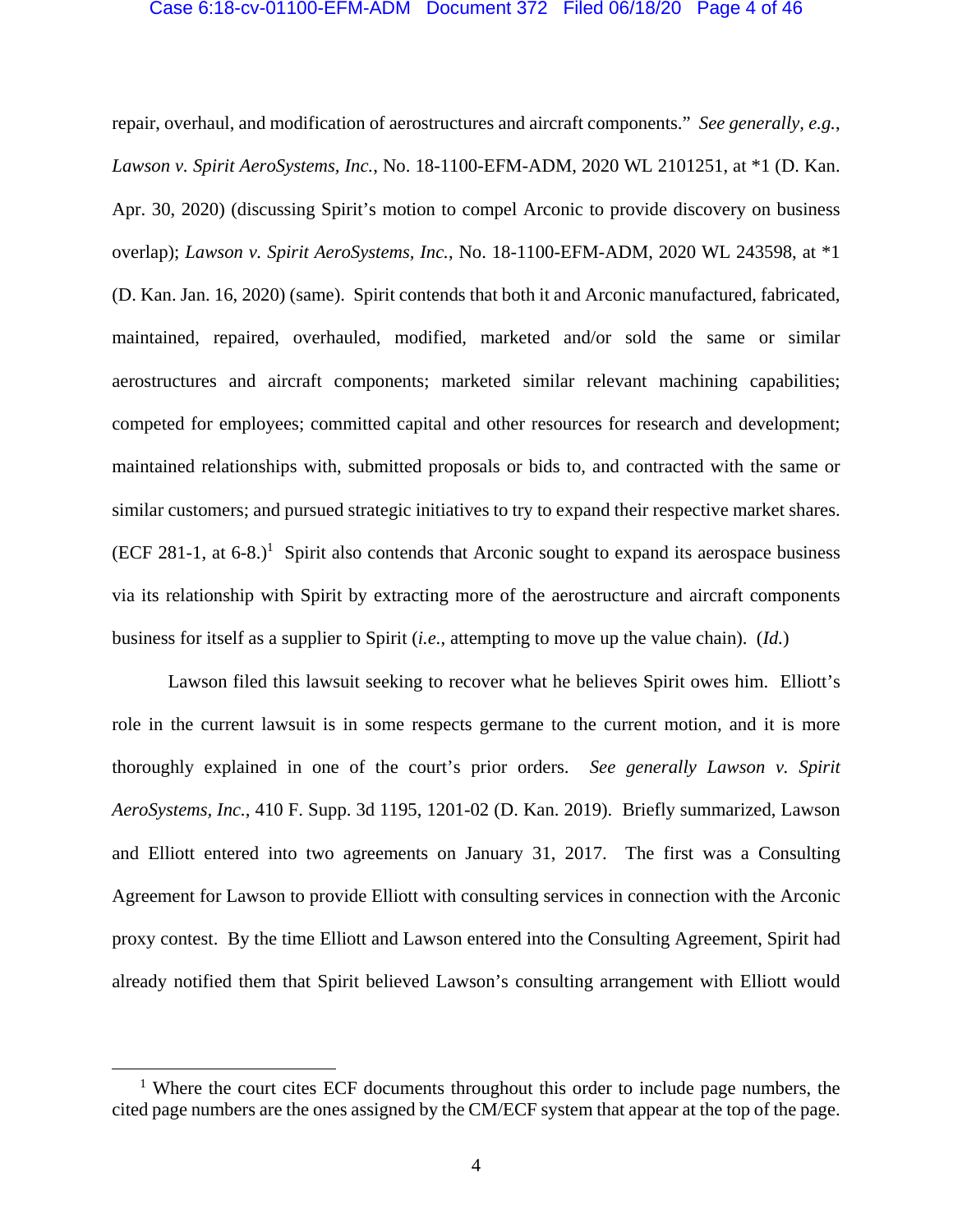# Case 6:18-cv-01100-EFM-ADM Document 372 Filed 06/18/20 Page 5 of 46

violate Lawson's non-compete. So Lawson and Elliott also entered into an Indemnification Agreement by which Elliott agreed to indemnify Lawson if Spirit failed to pay him under his Retirement Agreement, in which case Elliott would become subrogated to the extent of those payments to Lawson's rights of recovery from Spirit. *Id.* at 1201-03. Elliott paid Lawson tens of millions of dollars pursuant to the Consulting and Indemnification Agreements (ECF 152-1, at 16- 18), and retained Lawson's litigation counsel at Elliott's expense, *Lawson*, 410 F. Supp. 3d at 1203. Elliott is now funding this lawsuit to recover the amounts Spirit allegedly owes Lawson pursuant to his Retirement Agreement.

## **A. The Parties' Initial Discussions Regarding Spirit's ESI**

By the time this case was reassigned to the undersigned on March 26, 2019, Lawson had already filed a motion to compel Spirit to produce ESI directed to the issue of whether Spirit and Arconic are in the same "Business." (ECF 57, at 23-24.) Lawson's motion to compel was based on its Requests for Production ("RFPs") seeking various documents related to Spirit's relationship with Arconic and the overlap between their businesses. (*Id.* at 12; ECF 58-2, at 9-14 (RFPs 19, 25-30, 34-38, 40).) The parties had not been able to agree on ESI custodians or search terms and had difficulty meeting and conferring productively. So Lawson moved to compel Spirit to produce documents according to Lawson's list of search terms and custodians. (ECF 57, at 24-30.)

Spirit responded, arguing Lawson's ESI demands were "nothing short of a fishing expedition," disproportionate to the needs of the case, and "abusive," and that Lawson was "using discovery for the sake of creating obvious burden." (ECF 72, at 2-3.) Spirit explained that Lawson had demanded that Spirit search 69 custodians' ESI *plus* each custodian's assistant's ESI. (ECF 72-9, at 1; ECF 136-2, at 1.) Lawson had also demanded that Spirit run these searches using about 90 search terms. Many of these terms contained one or more "OR" connectors, and therefore the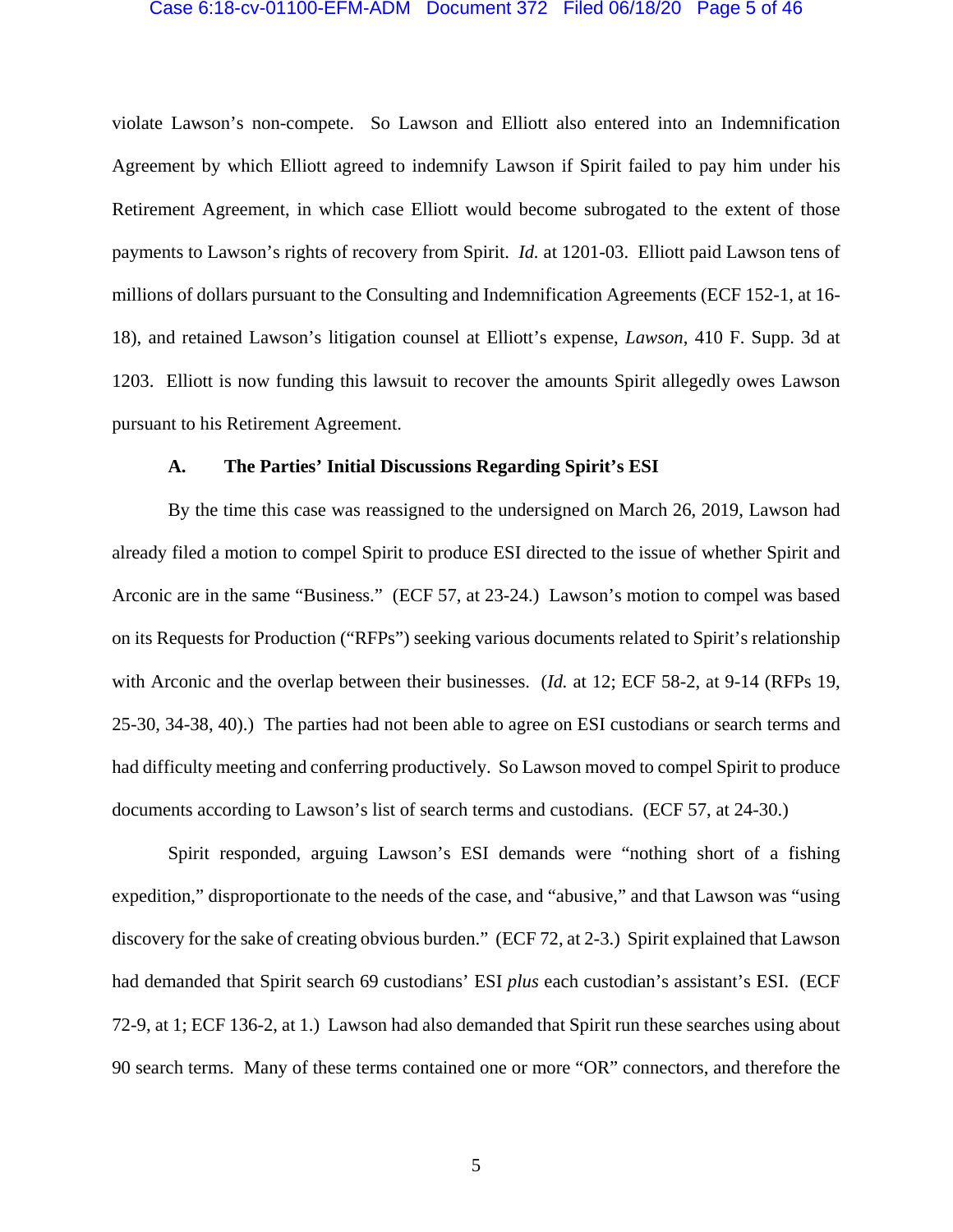## Case 6:18-cv-01100-EFM-ADM Document 372 Filed 06/18/20 Page 6 of 46

effective number of search terms far exceeded 100. (*See* ECF 136-2, at 2-4.) None of the search terms were tailored to specific custodians. Many of the search terms like "Manufactur! OR Sell OR Sale OR Sold" and "Catalog OR Catalogue" and "Aerostructure OR component" (*id.*) were not tailored to the issues in the case. Another broad search term was "Elliot OR Elliott OR Eliott OR Eliot OR singer." (*Id.* at 2.) Spirit explained to Lawson that this search term was too broad because Spirit has more than 60 current or former employees with "Elliott" or "Elliot" in their names. (ECF 136-3, at 2.) Other search terms were generic terms in the aviation industry such as "paint," "fuselage," "spoiler," "pylon," "bulkhead," and "fabricat!" without corresponding limiting terms. (*Id.* at 2-3; *see also* ECF 136-2, at 2-3.)

In February of 2019, Spirit had identified four individuals (out of the dozens of custodians Lawson had proposed) that Spirit believed would be most likely to have relevant and responsive information, and Spirit ran searches on their ESI using Lawson's proposed search terms. (ECF 72-13 ¶¶ 10-11, at 2-3.) These searches returned more than 320,000 documents, of which Spirit reviewed approximately 400 and determined that 85% were irrelevant. (ECF 136-3, at 3.) Spirit viewed Lawson's proposed search terms as ineffective, and therefore told Lawson that Spirit would craft its own search terms. Spirit also suggested limiting the ESI searches to the ten custodians it believed were most likely to have relevant information. (*Id.* at 3-4, 6.)

## **B. Hearing on Lawson's Motion to Compel**

 On April 23, 2019, the court held a hearing on Lawson's motion to compel. (ECF 182-2, at 160-265 (hearing transcript).) At that time, Spirit explained why the sampling exercises revealed that traditional ESI techniques involving custodians and search terms had proven unworkable: "we keep viewing the issue of the business of Spirit and search terms and custodians as being very challenging because everyone is a custodian of documents related to the business,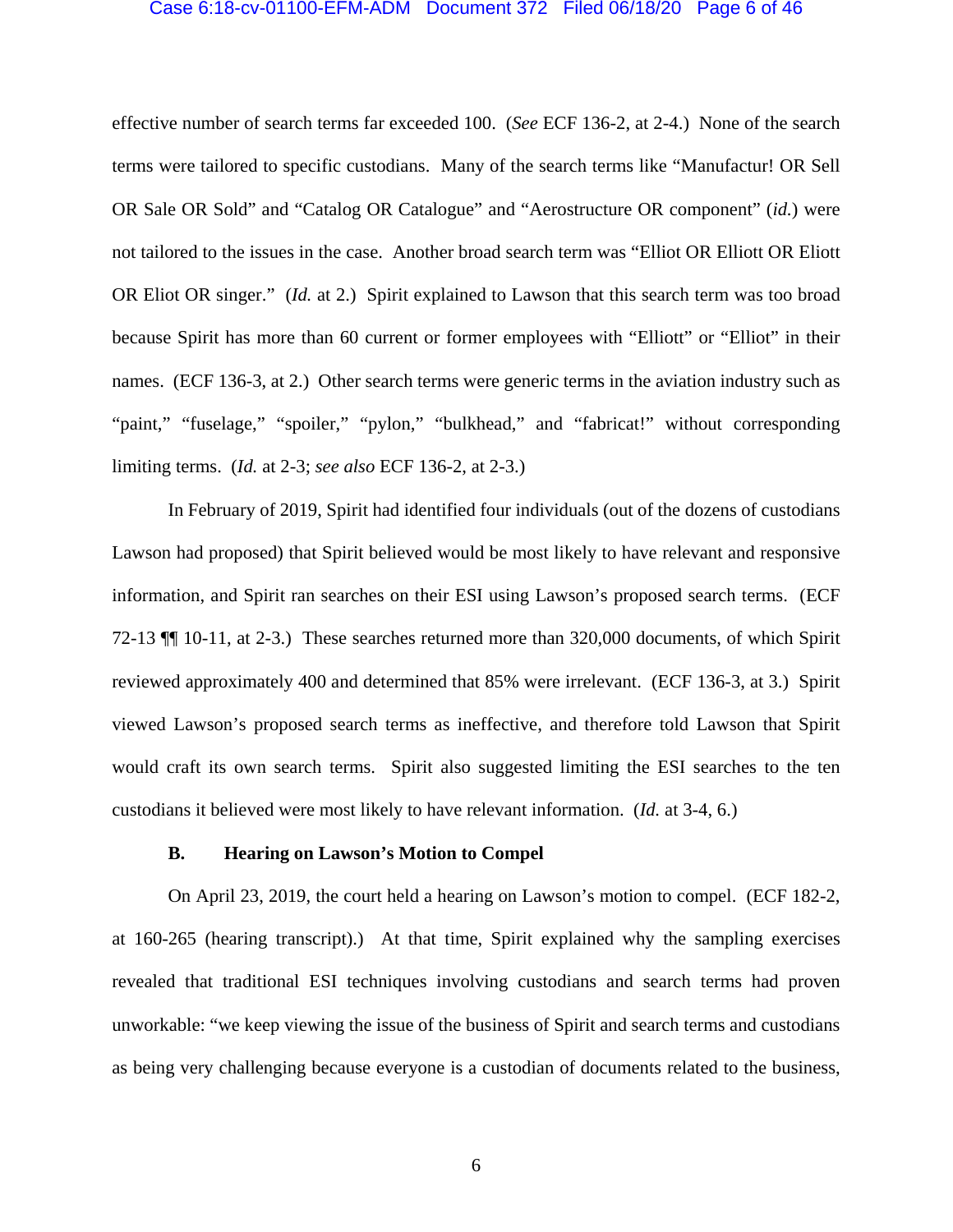## Case 6:18-cv-01100-EFM-ADM Document 372 Filed 06/18/20 Page 7 of 46

and every document is related to the business." (*Id.* at 171-72.) So it was "a challenge . . . to come up with search terms on the issue of 'business' that will actually be workable." (*Id.* at 173.) Spirit had therefore conducted custodian interviews and produced documents such as fabrication, R&D, collaboration, and capital expenditure slide decks and reports to try to avoid "searching through everyone's email for things like 'fuselage' or 'wing kit,' et cetera." (*Id.* at 179-80, 221-25.)

 But Lawson professed to have knowledge about how he wanted the searches run by virtue of his role as Spirit's former CEO. His counsel argued as follows:

> There are a couple of things that are a little different, here. One is that my client is the former CEO of Spirit Aerosystems, which means he does have some knowledge, but incomplete knowledge of where the documents are buried, if you will, and which people are important to talk to.

> . . . And our document requests and our initial search terms and custodian lists and meet and confer points were based, in part, on our conversations with Mr. Lawson.

(*Id.* at 168.)

. . . .

 The court consulted with the parties about a proposed plan for tailoring ESI custodians and search terms. (*Id.* at 209-60.) Beginning first with the issue of custodians, the court rejected Lawson's request for 69 custodians and encouraged Lawson to prioritize his list of custodians because at some point the court would start shifting costs. (*Id.* at 217, 225-26.) In consultation with the parties, the court developed the following ESI protocol:

- Lawson would first identify up to seven categories for which he was seeking ESI;
- For each category, Spirit would list the top three custodians most likely to have relevant ESI, from the most likely to the least likely, along with a brief explanation as to why Spirit believed the custodian would have relevant information;
- Lawson would then serve a list of five custodians with proposed search terms for each, and a second set of five custodians and search terms a week later; and
- Spirit would search those custodians' ESI using Lawson's search terms, conduct a sampling to determine responsiveness rates, and suggest modified search terms if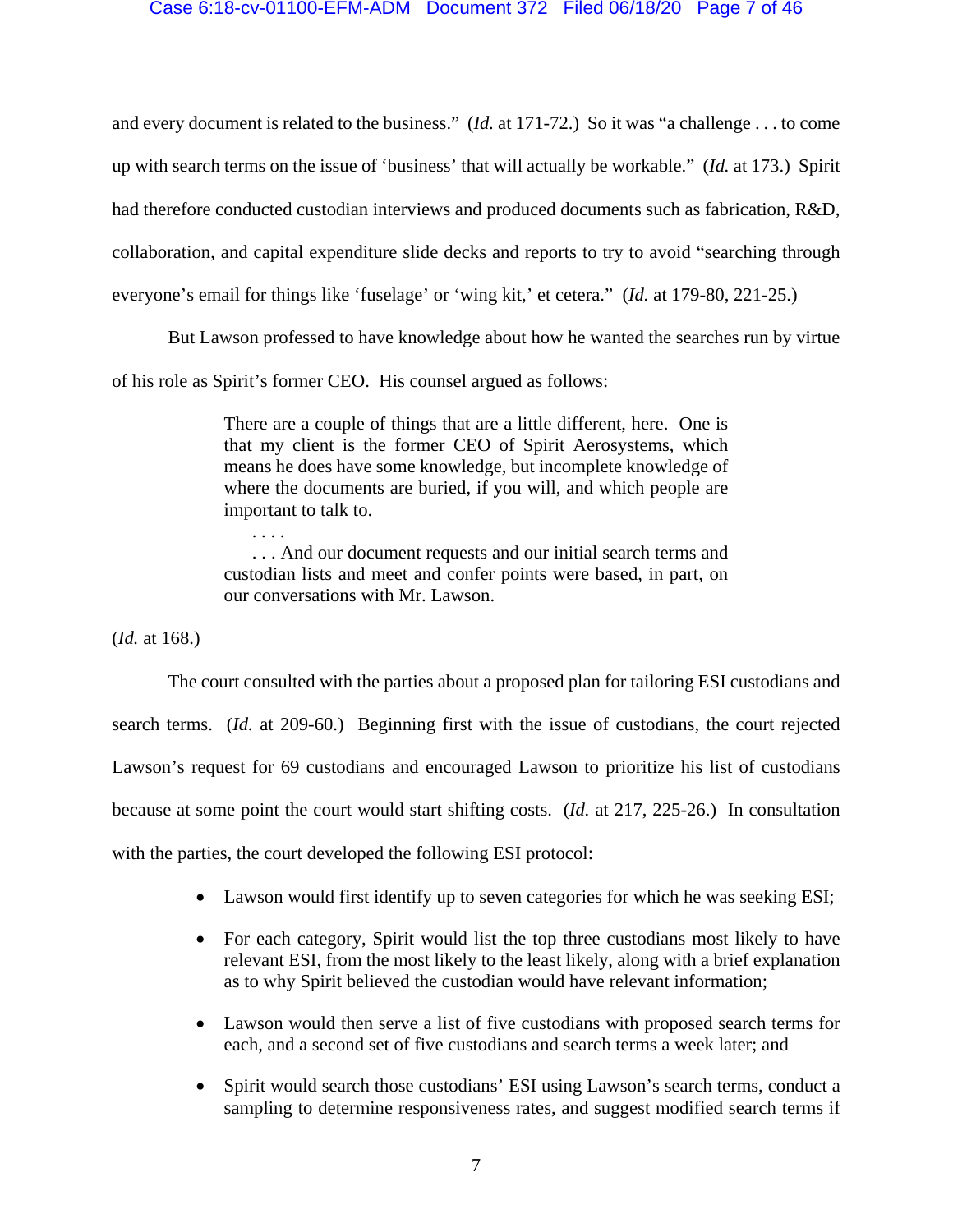#### Case 6:18-cv-01100-EFM-ADM Document 372 Filed 06/18/20 Page 8 of 46

the sampling revealed an unreasonably large number of non-responsive or irrelevant results.

*See Lawson v. Spirit AeroSystems, Inc.*, No. 18-1100-EFM-ADM, 2019 WL 1877159, at \*2-\*3 (D. Kan. Apr. 26, 2019). The court directed the parties to work together on search terms to try to achieve an 85% responsiveness rate. (ECF 182-2, at 242-43, 249-51.) The court explained that "we're not going to run these really broad search terms that end up in ridiculous numbers of unresponsive documents. You might lose some responsive documents somewhere along the way, but there's got to be a tradeoff, at some point. . . . 85 percent to me seems like a pretty fair cutoff." (*Id.*) Lawson said he was "fine with that." (*Id.*)

The parties initially proceeded according to this protocol. Lawson identified seven categories for which he sought ESI. On May 20, Spirit identified the top three custodians for each category. They included the following eleven custodians, about half of which overlapped across multiple categories: Kevin Matthies, Katie Wesbrooks, Alan Young, Zach Zimmerman, Wendy Crossman, Eric Hein, Ron Rabe, John Pilla, Bob Skinner, Susan Shook, and Reid Jackson. (ECF 136-4, at 1-3.) On May 23, Spirit served first amended initial disclosures that disclosed all of these custodians as potential witnesses. (ECF 147-2, at 7, 10-16.)

On May 23 and 30, Lawson selected his first and second sets of five custodians. (ECF 136-5, at 1; ECF 136-6, at 1.) Unbeknownst to the court at that time, only three of the ten were custodians Spirit had identified as most likely to have relevant ESI—Matthies, Crossman, and Rabe. The remaining seven ESI custodians were not on Spirit's list—Duane Hawkins, Michelle Lohmeier, Jim Cocca, Krisstie Kondrotis, Thomas Gentile, Vic McMullen, and Bill Brown. However, Spirit's suggested ESI custodian list in February 2019 had suggested Hawkins and Gentile as proposed ESI custodians. Also unbeknownst to the court at that time, Lawson provided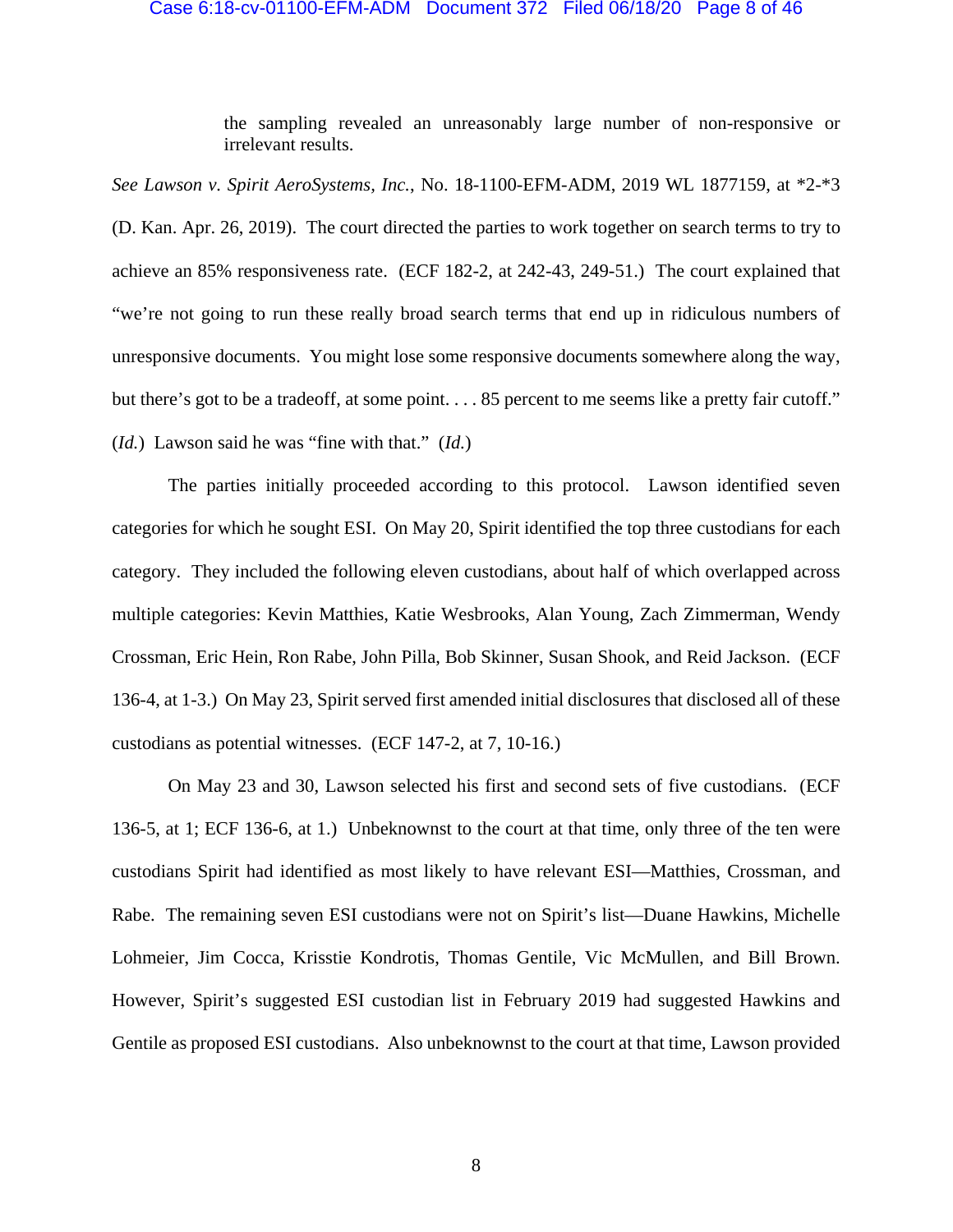## Case 6:18-cv-01100-EFM-ADM Document 372 Filed 06/18/20 Page 9 of 46

Spirit with 803 search terms (counting terms with "OR" as multiples) and asked Spirit to run those search terms on all ten custodians' ESI. (ECF 136-5, at 4-5; ECF 136-6, at 3-4.)

Spirit harvested the ten custodian files. They consisted of 1.8 million documents, or 1.2 million after deduplication. (ECF 135 ¶ 7, at 2; ECF 136-7.) Spirit ran the search terms. They returned 304,272 documents, or 468,595 documents including families, for a total of approximately 200 GB of data. (ECF 135 ¶ 8, at 2; ECF 136-7.) Spirit reviewed a 384-document sample and determined that only 7.8% were responsive. (ECF 135 \leq 9, at 2; ECF 136-7.) Of those, many were technically responsive but were actually irrelevant to the claims and defenses in this lawsuit. (ECF 152-1, at 27 n.1.) Spirit provided Lawson with hit reports for the first five custodians. (ECF 136-7; ECF 152-1, at 29-42.) Spirit also proposed revised search terms with corresponding hit reports for those custodians. (ECF 152-1, at 43-56.)

## **C. The Modified ESI Protocol**

On June 6, 2019, the court convened a telephone conference to discuss various discovery issues, one of which was Spirit's concerns about the lack of efficiencies in the ESI process. (ECF 182-2, at 291-423 (hearing transcript).) At that time, Spirit told the court that Lawson had selected only three custodians from the list of custodians Spirit identified as most likely to have ESI responsive to the categories Lawson had identified; that the number of Lawson's search terms had increased to 803; and that all of this had resulted in only a 7.8% responsiveness rate. (*Id.* at 348- 51.) Turning first to Lawson's selected custodians, the court remarked that Lawson's decision to pick seven custodians that were not on Spirit's list would be at his own peril. (*Id.* at 359.) Turning next to search terms, the court limited Lawson to 25 search terms and instructed him to tailor them according to custodian rather than running the same search terms across all custodians. (*Id.* at 359-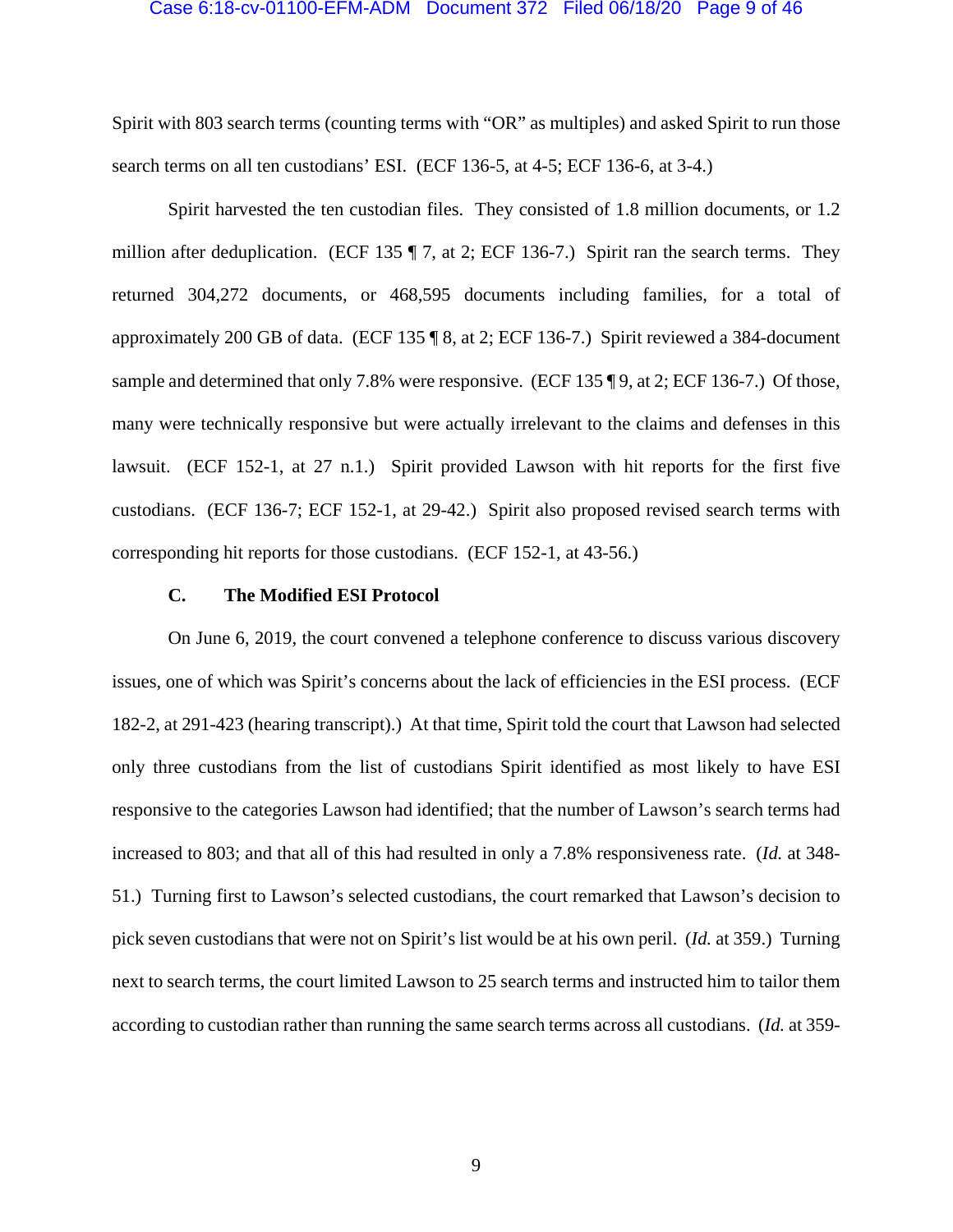# Case 6:18-cv-01100-EFM-ADM Document 372 Filed 06/18/20 Page 10 of 46

67; *see also* ECF 88, at 1.) The court again told the parties to work together to try to achieve an estimated responsive hit rate of at least 85%. (ECF 88, at 1.)

On June 28, Lawson sent Spirit revised proposed search terms. (*See* ECF 136-8, at 1.) Many of Lawson's revised terms were again common aviation-related terms, such as "nacelle" or "nut," as well as verbs commonly used in many industries such as "fasten\*" and "procure\*." (*See id.* at 4.) Spirit conducted new searches of the ten custodians' ESI using Lawson's revised terms, and this returned approximately 322,000 documents. (ECF 135 ¶ 12, at 3.) A sampling exercise revealed that the responsive rates for each custodian ranged from 0.5% to 13.5%, with an average across all custodians of 5.1%. (ECF 136-9; ECF 135 ¶ 13, at 3.) Spirit again characterized many of the responsive documents identified in the sampling exercise as "technically responsive" but "largely irrelevant to this dispute." (ECF 136 ¶ 13, at 3.)

By August 9, the parties met and conferred about search terms again, and Spirit stated that it believed continuing to discuss individual search terms and custodians would not be productive. (*See* ECF 147-2, at 133.) On August 19, Spirit produced responsive documents from its July sampling exercise, totaling only 173 documents. (ECF 136-10, at 2; ECF 136 ¶ 13, at 3.) On September 9, Spirit produced 77 non-responsive documents in an effort to assist Lawson in determining why his search terms were resulting in such few responsive documents and next-tono relevant documents. (*Id.*) Spirit further advised Lawson that it believed reviewing the remaining approximately 322,000 documents "is not proportional to the needs of this case and will likely result in a small number of relevant documents." (ECF 136-10, at 2.) Spirit predicted that, "[b]ased on the most recent sampling exercise, it is likely that only 5% of these documents are responsive to outstanding discovery requests, and that these technically responsive documents are largely irrelevant to the dispute." (*Id.*)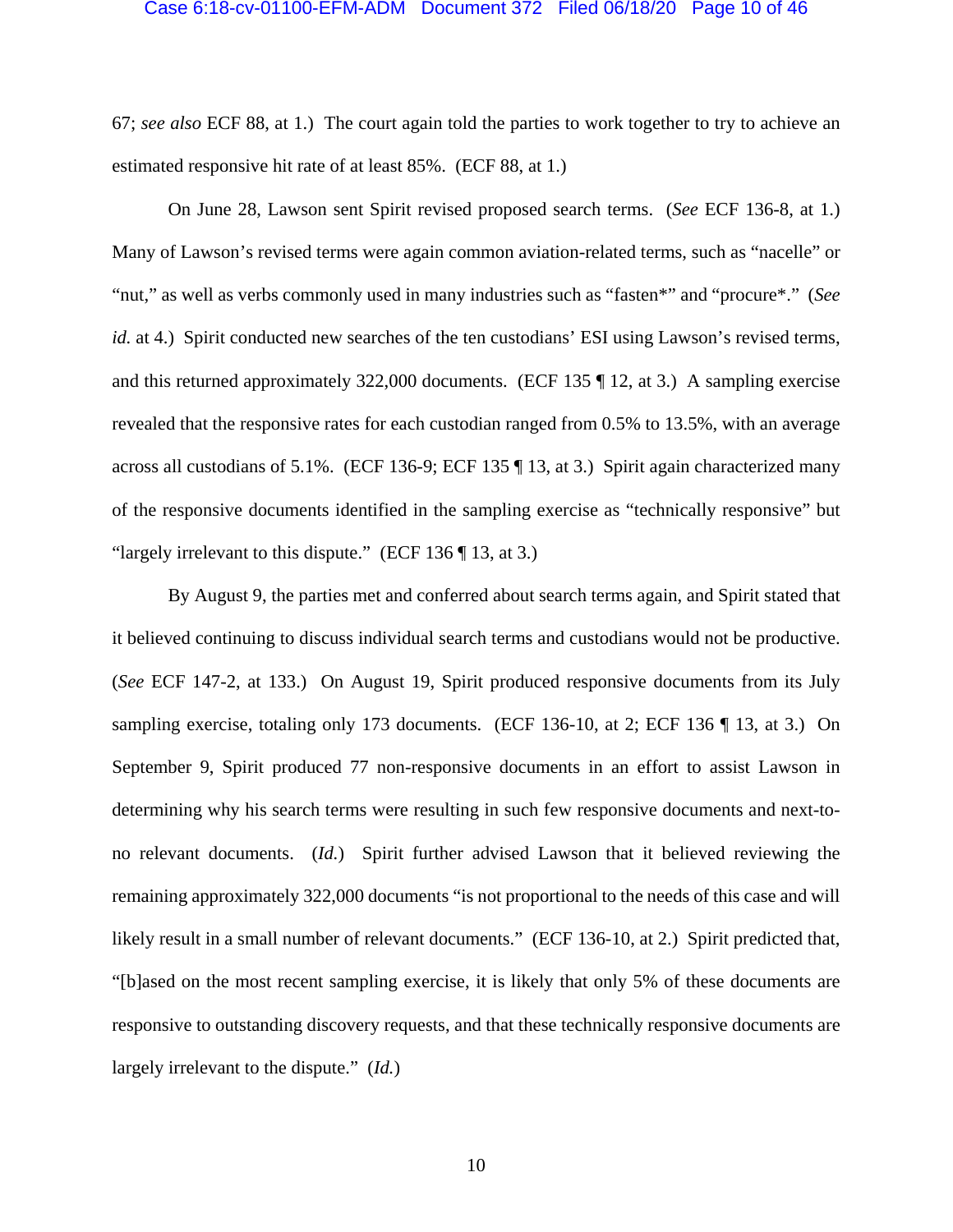## **D. Technology Assisted Review**

Around that time, the parties abandoned efforts to refine search terms to meet the 85% responsiveness-rate goal, and they began discussing the option of conducting a TAR of the 322,000-document set identified in July 2019. (ECF 147-2, at 136.) Spirit's ESI vendor Legility offers a TAR tool called "Predict." On September 12, Spirit provided Lawson with information on this tool. (*Id.* ¶ 15, at 3.) After an initial set of documents is coded for responsiveness, the Predict tool uses continuous active learning to code additional documents. Predict ranks coded documents from the most likely responsive to the least, and then humans review the top-ranked documents. When Predict determines the pool of responsive documents is depleted such that the effort of continued review is disproportionately outweighed by the possibility of additional gain, review ceases. Legility then conducts a statistical validation of the TAR's results. (*Id.* at 155-56.)

On September 17, the court convened a telephone conference to discuss a number of discovery issues, including the parties' progress on ESI and the impact of the status of discovery on the case schedule. (ECF 182-2, at 456-507 (hearing transcript).) Lawson explained that the parties had discussed the TAR process, and that Lawson wanted to proceed in that fashion. (*Id.* at 463-67.) Spirit explained that it had been proceeding with document discovery on two different paths: (1) the ESI protocol and the process Lawson had discussed, and (2) separately, the "oldfashioned way" of targeted productions via custodian interviews and collections. (*Id.* at 468-73.) According to Spirit, the second method had proven to be more efficient and effective. Using that method, Spirit had already produced about 39,000 pages of documents primarily on the issue of the "Business," and Spirit wanted to continue to proceed down that path. (*Id.*) Meanwhile, the ESI process was costly and yielded exceptionally low responsiveness rates. Spirit explained that the issue of business overlap between Spirit and Arconic is a "unique area of discovery that's so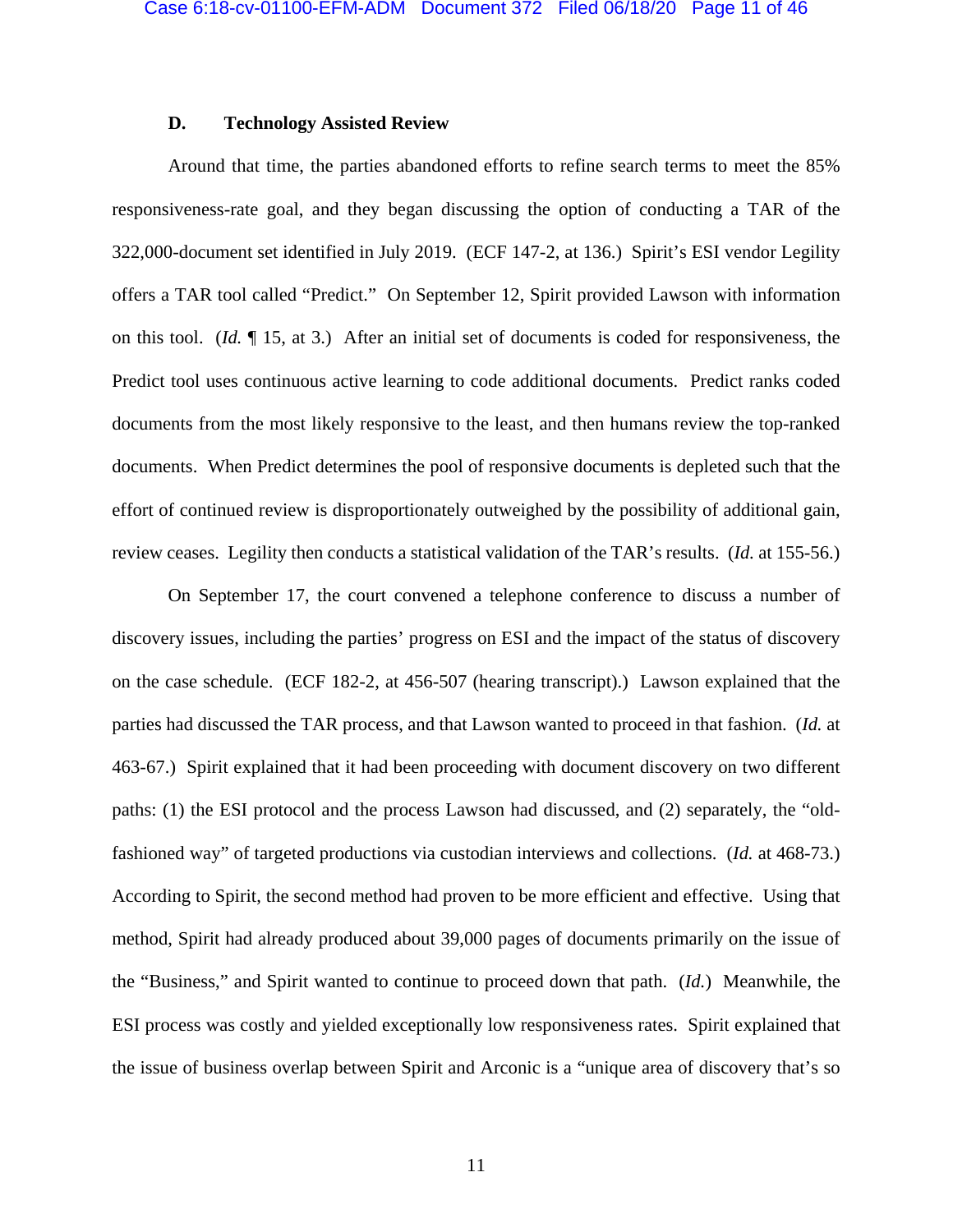#### Case 6:18-cv-01100-EFM-ADM Document 372 Filed 06/18/20 Page 12 of 46

incredibly broad that we just aren't seeing that the electronic discovery processes have been working," and therefore Spirit was "not so sure we are in absolute agreement . . . that the Predict plan is the way to go and we should be doing that." (*Id.* at 471-73.)

By that time, Spirit had already spent hundreds of thousands of dollars on document collection, processing, and hosting, as well as the sampling exercises, and the parties had not even achieved a 15% responsiveness rate. (*Id.* at 473-75.) Given this, the court raised the possibility of adjusting the case schedule in order to allow the parties to proceed with TAR, with Lawson bearing the TAR costs. (*Id.* at 476-85.) The parties did not agree as to the allocation of costs at that time, but they agreed to move forward with the TAR process subject to Spirit filing a motion to shift those costs to Lawson. (*Id.*)

On September 19, Spirit reached out to Lawson in a last attempt to try to avoid another lengthy and expensive ESI review via the TAR that was not likely to yield many responsive documents. (*See* ECF 136-10.) Spirit reiterated that the sampling exercise it conducted in July suggested that only 5% of the 322,000 documents would be responsive to Lawson's discovery and those "technically responsive documents are largely irrelevant to the dispute." (*Id.* at 2.) Spirit once again proposed that, in lieu of TAR, it continue to engage in its own efforts to identify custodians who likely had information responsive to discovery requests, reviewing that information, and producing it rather than incurring the TAR costs. (*Id.*) Through this process, Spirit had already produced approximately 4,700 documents, totaling approximately 40,000 pages. (ECF 134, at 7; ECF 147, at 7.) Spirit explained that the TAR could cost "\$250,000-\$400,000 in eDiscovery and document review costs, and \$40,000-\$60,000 in outside counsel time, as well as additional costs not yet identified." (ECF 136-10, at 2.) The letter concluded that, if Spirit did not hear from Lawson by 5:00 p.m. on September 20, Spirit would proceed with the TAR. (*Id.*)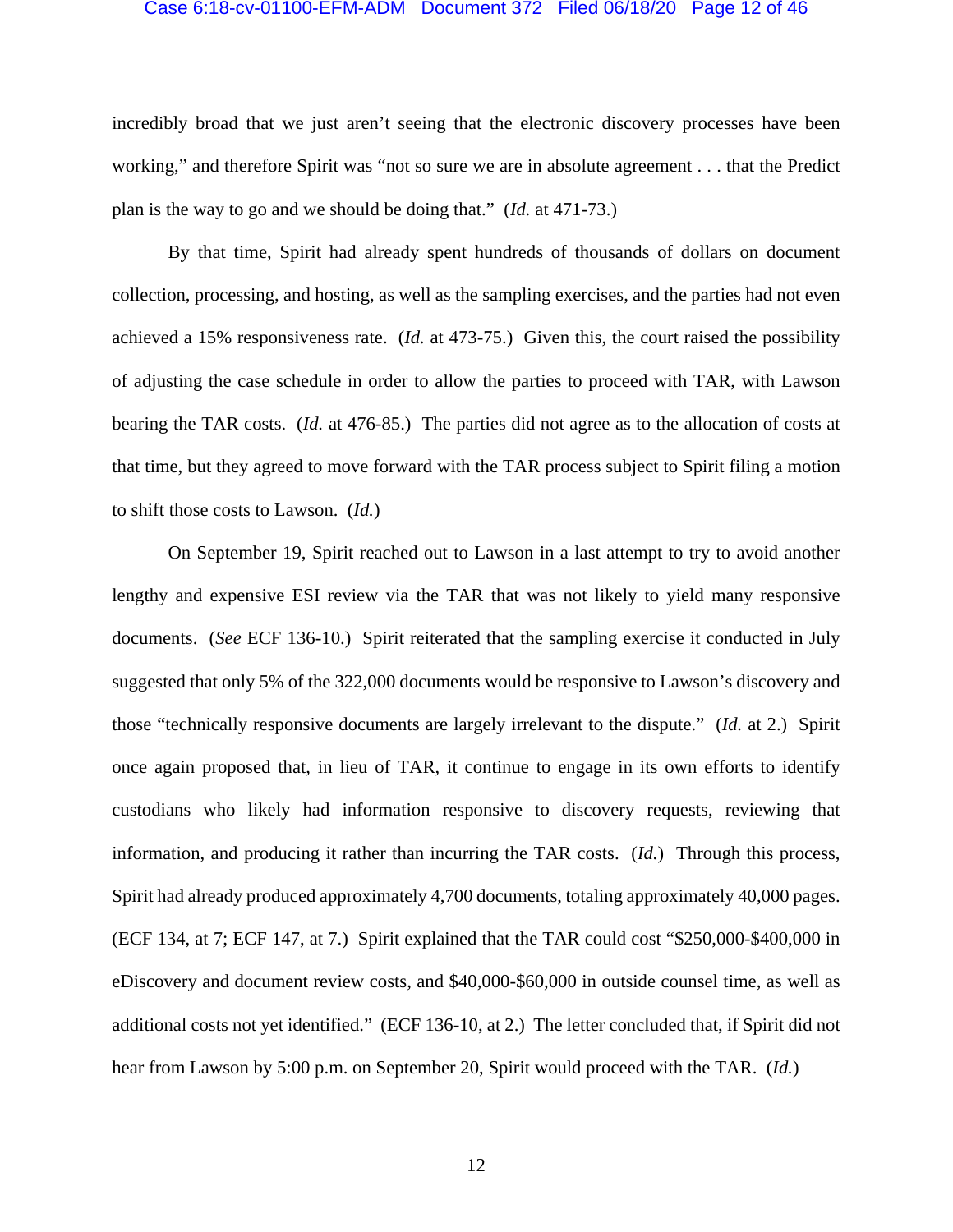## Case 6:18-cv-01100-EFM-ADM Document 372 Filed 06/18/20 Page 13 of 46

Lawson responded with a letter on September 20 that in no way suggested that Lawson did not want to proceed with the TAR. (ECF No. 136-11, at 1-2.) To the contrary, Lawson wanted to meet and confer to work out the TAR protocol. And Lawson reiterated that "we believe the TAR Protocol is an effective and efficient means to review the documents from the custodians we have selected, and the Court indicated that it expected Spirit to proceed with the TAR Protocol in order to move quickly to the substantial completion of document discovery in this case." (ECF 136-11, at 1.) Lawson stated that he expected Spirit to produce documents located through the TAR on a rolling basis to be completed by November 1. (*Id.*) On September 26, the parties met and conferred regarding the TAR protocol, including first-level review by contract attorneys and a second-level quality-control review by Spirit's counsel's law firm. (ECF 136-14, at 1.)<sup>2</sup>

## **E. Spirit's ESI Discovery Expenses and the Instant Motion**

Spirit incurred approximately \$108,000 in ESI vendor costs and approximately \$31,000 in attorneys' fees conducting the three sampling exercises in February, May, and July of 2019. (ECF 136 ¶ 14, at 3.) This does not include the time Spirit spent conferring with counsel, reviewing correspondence relating to the issue of custodians and search terms, speaking with custodians, harvesting data, or coordinating with Legility. (*Id.*)

When Spirit filed the instant motion, Spirit estimated that its expenses for the TAR process would total about \$325,000 to \$500,000, broken down as follows:

- \$150,000 to \$300,000 for costs incurred by Legility's document review team;
- \$25,000 to \$30,000 in data promotion costs to migrate the ESI corpus into Legility's review platform;

 <sup>2</sup>  $2$  Lawson disputes that he directed Spirit to proceed with the TAR. (ECF 147, at 9.) But the only reasonable inference to be drawn from Lawson's September 20 response letter and the parties' subsequent meet-and-confer on September 26 to discuss TAR logistics is that Lawson wanted to proceed with the TAR and that time was of the essence.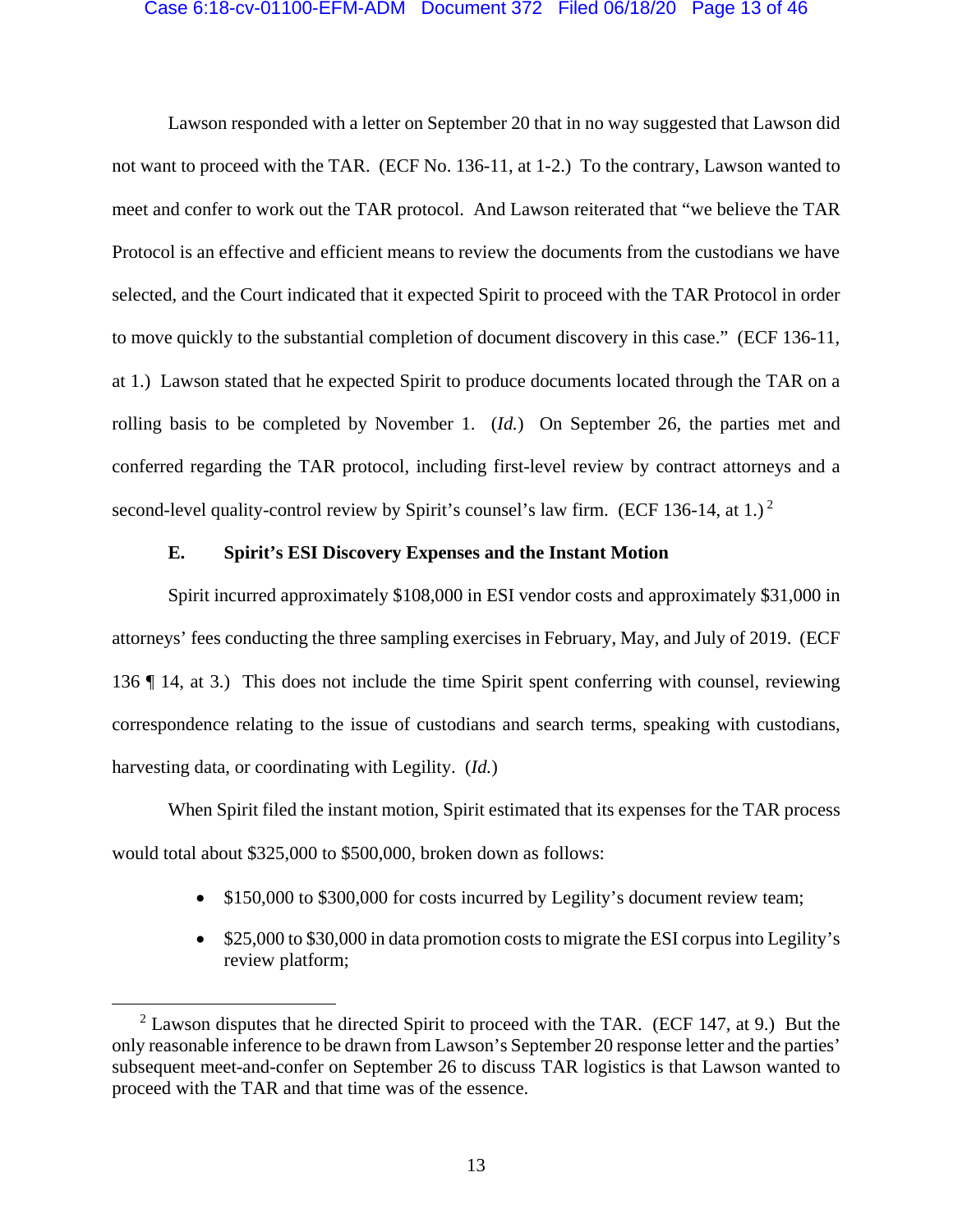- \$6,000 per month through the date of trial<sup>3</sup> in hosting costs; and
- \$40,000 to \$60,000 in attorneys' fees to provide a quality control review of Legility's document review, coordinate with Legility and its review team, and review the documents prior to production.

(ECF 134, at 9.) By late October 2019, Spirit estimated that only 3.9% of the documents subject to the TAR would be responsive. (ECF 152-2  $\P$  7, at 2.)

 At a discovery conference on November 8, Spirit reported that it estimated ending the TAR upon achieving a  $65\%$  recall rate<sup>4</sup> and, in view of that, substantially completing document production by December 6. (ECF 169, at 2.) At a discovery conference on January 10, 2020, Spirit reported that it had reached a 68.5% recall rate, but that Lawson did not believe that was sufficient. (ECF 227-1, at 35-125 (hearing transcript).) So Spirit agreed to keep reviewing to an 80% recall rate to accommodate the then-upcoming deposition schedule, but with the understanding that continued review would be subject to this motion to shift costs. (*Id.* at 60-65.)

Spirit eventually completed production of the TAR documents in mid-January after reaching an 85% recall rate. *See Lawson v. Spirit AeroSystems, Inc.*, No. 18-1100-EFM-ADM, 2020 WL 1813395, at \*1 (D. Kan. Apr. 9, 2020). Only 3.3% of the documents in the TAR set of 322,000 documents were responsive. *Id.* at \*8.Of those responsive documents, Spirit produced (or withheld as privileged) 23,951 documents, consisting of 170,083 pages. *Id.* Of the documents Spirit produced, only 9,128 were responsive and the rest were non-responsive, irrelevant family members. *Id.*

 $\overline{\phantom{0}}$  $3$  At the time, the court would have projected a trial about 18 months later, so data hosting costs would have been about \$108,000 (\$6,000/month x 18 months). Since then, the schedule has been extended further, so the total data hosting costs may be higher.

<sup>&</sup>lt;sup>4</sup> "Recall rate" refers to the percentage of responsive documents within the TAR dataset that have been correctly identified.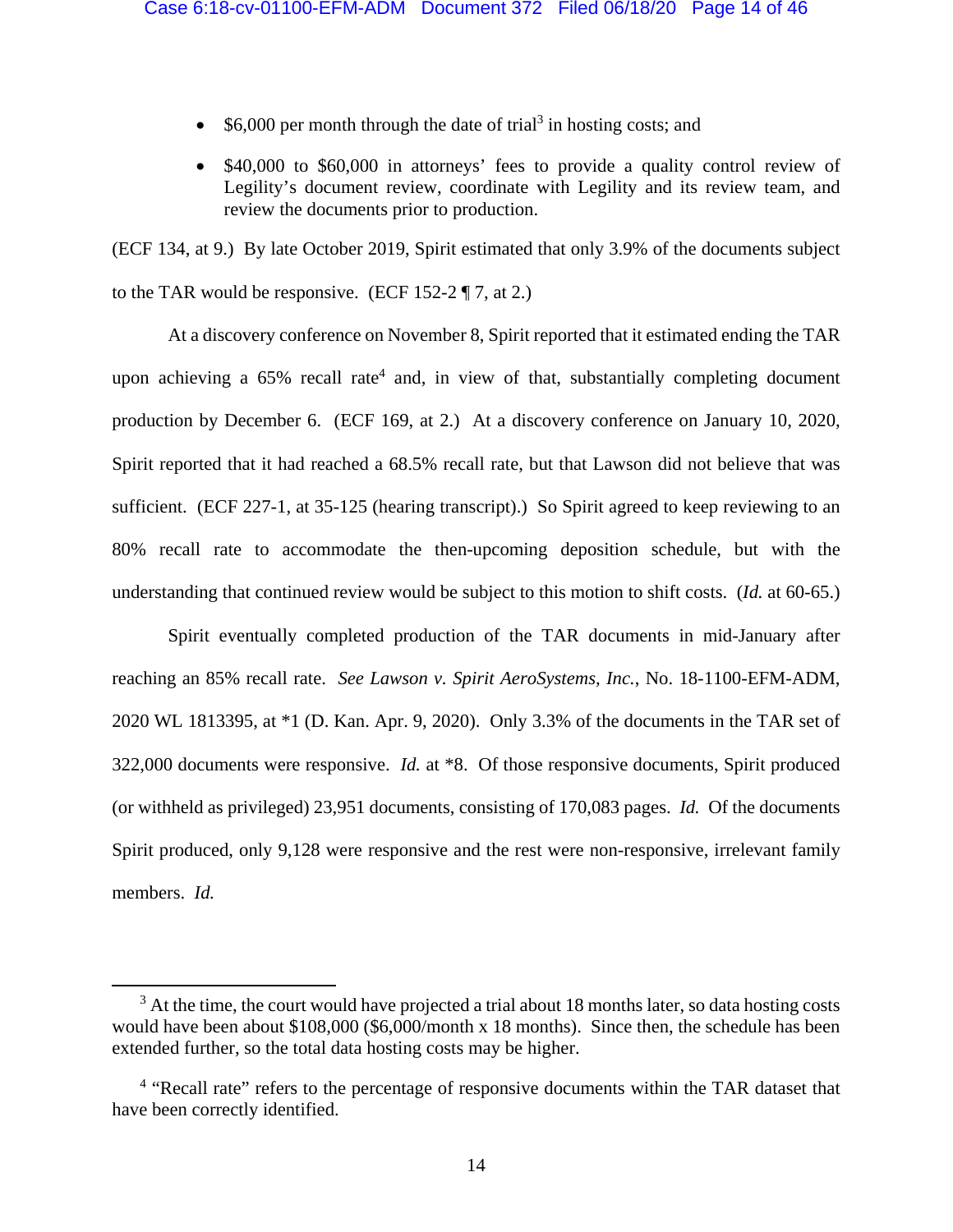#### Case 6:18-cv-01100-EFM-ADM Document 372 Filed 06/18/20 Page 15 of 46

Lawson filed a motion to compel Spirit to produce the remaining TAR documents beyond the 85% recall rate—*i.e.*, the "residual TAR documents." *See generally id.* at \*1. The court denied this motion because Lawson refused to bear Spirit's costs to review and produce the residual TAR documents, no authority supported what Lawson was effectively seeking (a 100% recall rate), and further review was not proportional to the needs of the case. *Id.* at \*9. By late January 2020, Spirit estimated its TAR expenses to be approximately \$400,000 in vendor costs and \$200,000 in law firm fees. *Id.* at \*5.

## **F. Spirit's Motion to Shift Costs**

Spirit now asks the court to shift all costs and attorneys' fees associated with the TAR to Lawson under Rule 26(c). Spirit argues that it spent months collecting, processing, hosting, and searching millions of documents from custodians selected by Lawson and using search terms selected by Lawson; that this process cost hundreds of thousands of dollars and yielded only a small percentage of responsive documents "and far fewer *relevant* documents." (ECF 134, at 3 (emphasis in original).) Meanwhile, Spirit's separate path of conducting custodian interviews and gathering targeted files resulted in far more significant and fruitful productions on the issue of business overlap between Spirit and Arconic. Spirit therefore urges the court to shift the TAR expenses to Lawson in order to enforce proportionality standards.

Lawson opposes the motion primarily on the grounds that cost-shifting is only available for ESI that is not reasonably accessible, which is not the case here. (ECF 147, at 9-11.) Lawson also contends that Spirit "refused to cooperate to reduce its own burden" by failing to help craft search terms to reach the court's 85% responsiveness target. (*Id.* at 5-6, 7-8.) And Lawson argues that, to the extent the court considers cost-shifting factors, they weigh in favor of denying Spirit's motion. (*Id.* at 11-14.)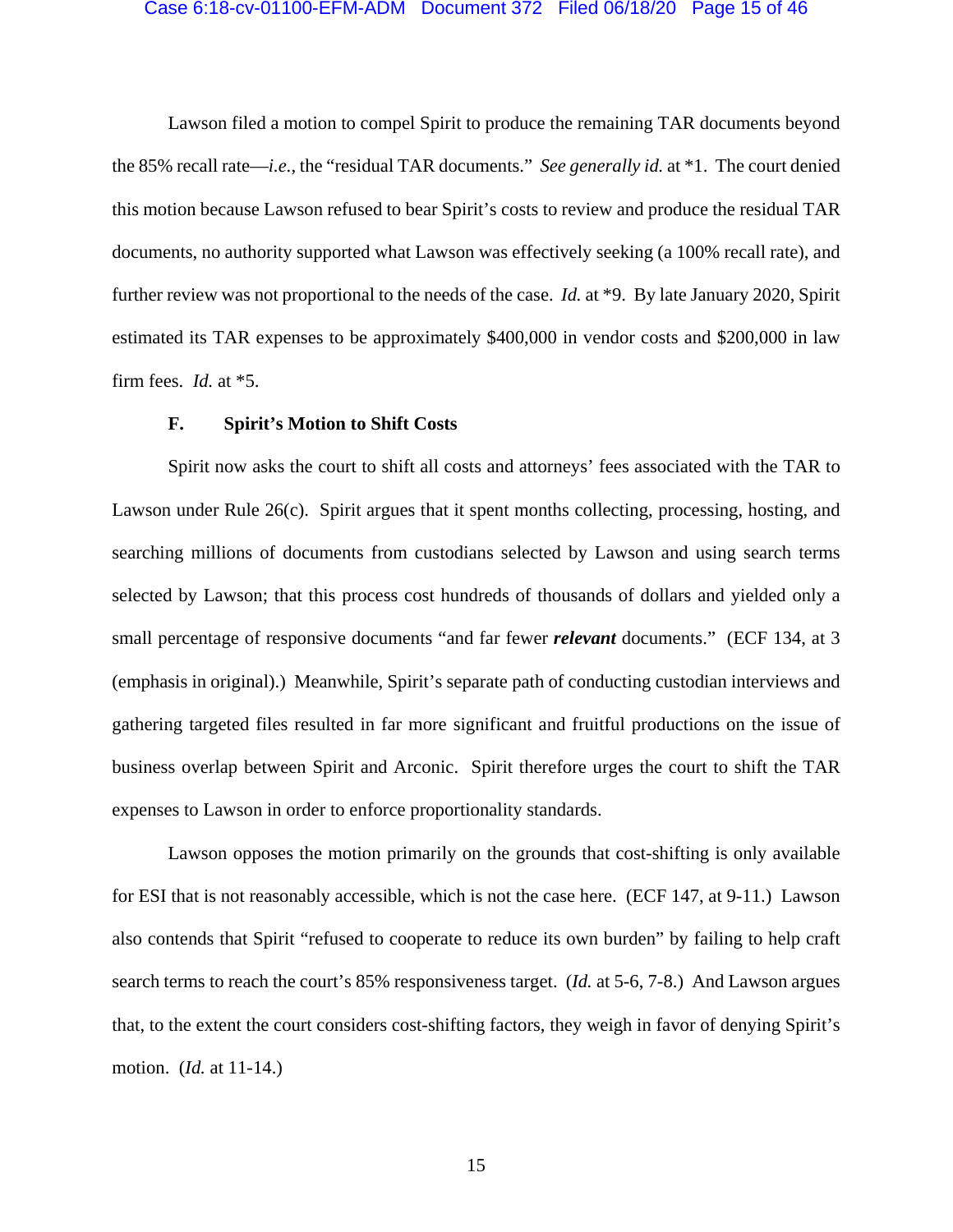# **II. APPLICABLE LEGAL STANDARD**

Lawson's argument that the court may only shift costs for ESI that is not reasonably accessible misapprehends the applicable legal standards. In support of this argument, Lawson correctly points out that it is ordinarily presumed that the responding party bears the expense of complying with discovery requests. *Oppenheimer Fund, Inc. v. Sanders*, 437 U.S. 340, 358 (1978). But Lawson erroneously relies on Rule 26(b)(2)(B), *Zubulake v. UBS Warburg LLC*, 217 F.R.D. 309 (S.D.N.Y. 2003), and *Semsroth v. City of Wichita*, 239 F.R.D. 630 (D. Kan. 2006). Spirit's motion does not rely on Rule  $26(b)(2)(B)$ , which is the rule that applies to non-reasonably accessible discovery. Rather, Spirit's motion invokes Rule 26(c). (ECF 133, at 2 ("Pursuant to FED. R. CIV. P. 26(c) . . . .").) That rule is not limited to non-reasonably accessible discovery, and it was amended in 2015 to make clear that the court may allocate discovery expenses for good cause in order to protect a party from undue burden or expense. The court begins with a brief history of the development of the law on this issue in order to put Lawson's argument in context.

# **A. Even Before the 2015 Amendments to Rule 26(c), the Court's Authority to Shift Costs Was Not Limited to Non-Reasonably Accessible Discovery**

Courts have long recognized that cost-shifting may be appropriate where ESI is not reasonably accessible (*e.g.*, data stored on backup tapes) because of the burden and expense involved in restoring or reconstructing the data into a usable format. This is reflected in the seminal case of *Zubulake*, 217 F.R.D. at 318-20 (setting forth factors to consider when determining whether to shift non-reasonably accessible ESI costs). In 2006, Rule 26(b) was amended to reflect the principles articulated in *Zubulake* and subsequent cases on shifting costs for non-reasonably accessible ESI. *See U.S. ex rel. Carter v. Bridgepoint Educ., Inc.*, 305 F.R.D. 225, 239-40 (S.D. Cal. 2015) (recognizing that Rule 26(b)(2)(B) "embrace[s] the logic in *Zubulake*"); *see also* Maria Perez Crist, *Preserving the Duty to Preserve: The Increasing Vulnerability of Electronic*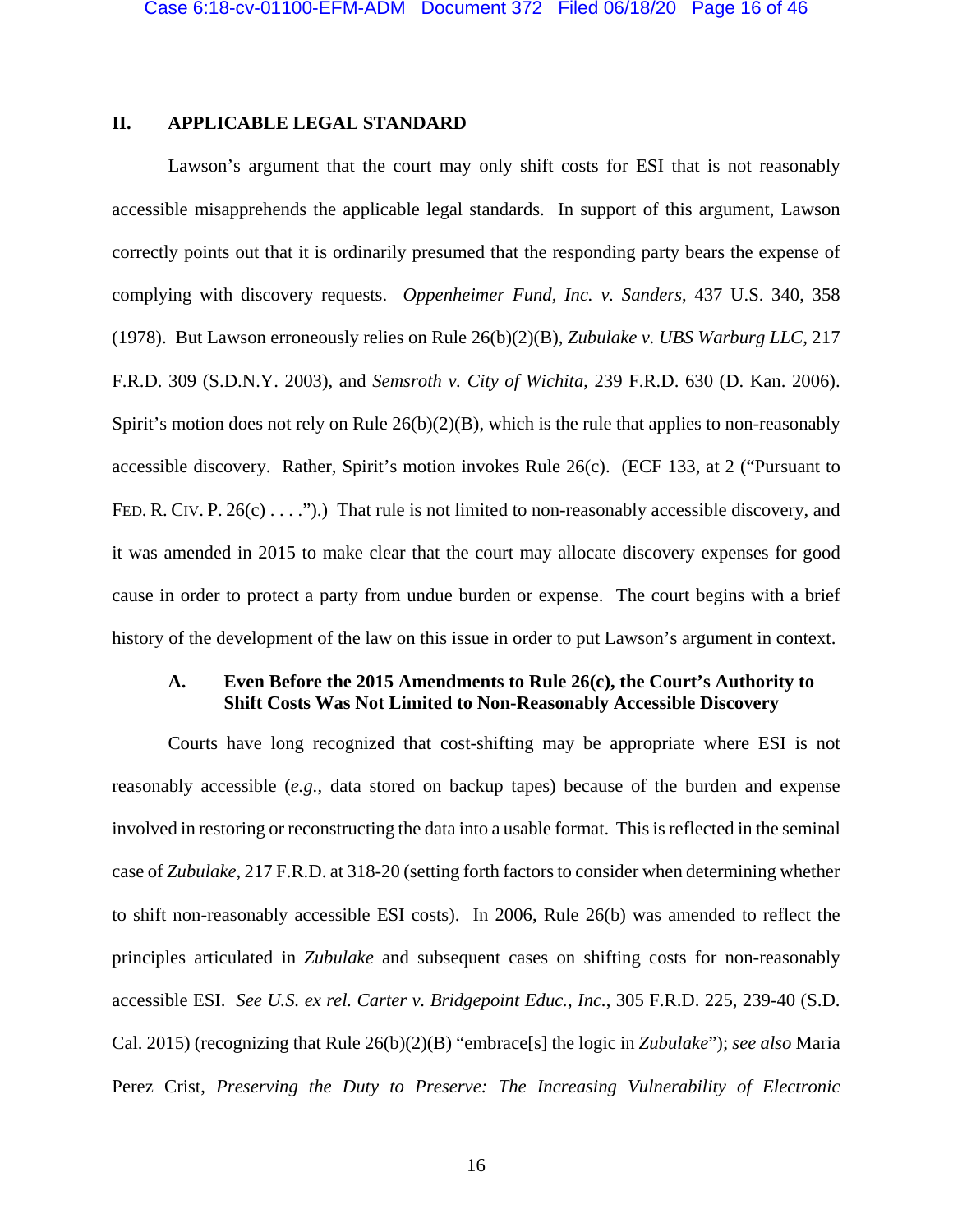### Case 6:18-cv-01100-EFM-ADM Document 372 Filed 06/18/20 Page 17 of 46

*Information*, 58 S.C. L. REV. 7, 15 (2006) (discussing the 2006 amendments); FED. R. CIV. P. 26(b)(2) advisory committee notes to the 2006 amendment (whether to require production of nonreasonably accessible ESI turns on whether the burdens and costs are justified by the circumstances of the case and listing considerations similar to the *Zubulake* factors). That rule now provides that "[a] party need not provide discovery of electronically stored information from sources that the party identifies as not reasonably accessible because of undue burden or costs." FED. R. CIV. P.  $26(b)(2)(B)$ . But, the court may still order discovery of non-reasonably accessible ESI "if the requesting party shows good cause, considering the limitations of Rule  $26(b)(2)(C)$ "; the court may specify conditions for the discovery, including requiring the requesting party to bear the costs. *Id.*; *see also* FED. R. CIV. P. 26(b)(2) advisory committee notes to the 2006 amendment ("[C]onditions may also include payment by the requesting party of part or all of the reasonable costs of obtaining information from sources that are not reasonably accessible.").

Although the court in *Zubulake* stated that "[a] court should consider cost-shifting *only* when electronic data is relatively inaccessible," 217 F.R.D. at 324 (emphasis in original), that approach is no longer accepted. Even around the time *Zubulake* was decided, other courts focused on Rule 26(b) proportionality factors to determine which party should bear the costs of discovery without regard to whether ESI was reasonably accessible or not. *See, e.g.*, *Thompson v. U.S. Dep't of Hous. & Urban Dev.*, 219 F.R.D. 93, 97-99 (D. Md. 2003) (noting the court can shift burdensome or expensive ESI costs, in whole or in part, under Rules 26(b) and 26(c)). *Zubulake* author Judge Scheindlin herself later recognized that cost-shifting may be appropriate even for accessible ESI "so long as the factors set forth in Rule 26(b)[] evidence cost-shifting's suitability." *Carter*, 305 F.R.D. at 240 (citing SHIRA A. SCHEINDLIN & DANIEL J. CAPA, ELECTRONIC DISCOVERY AND DIGITAL EVIDENCE 314 (2009)). Indeed, when another judge in this district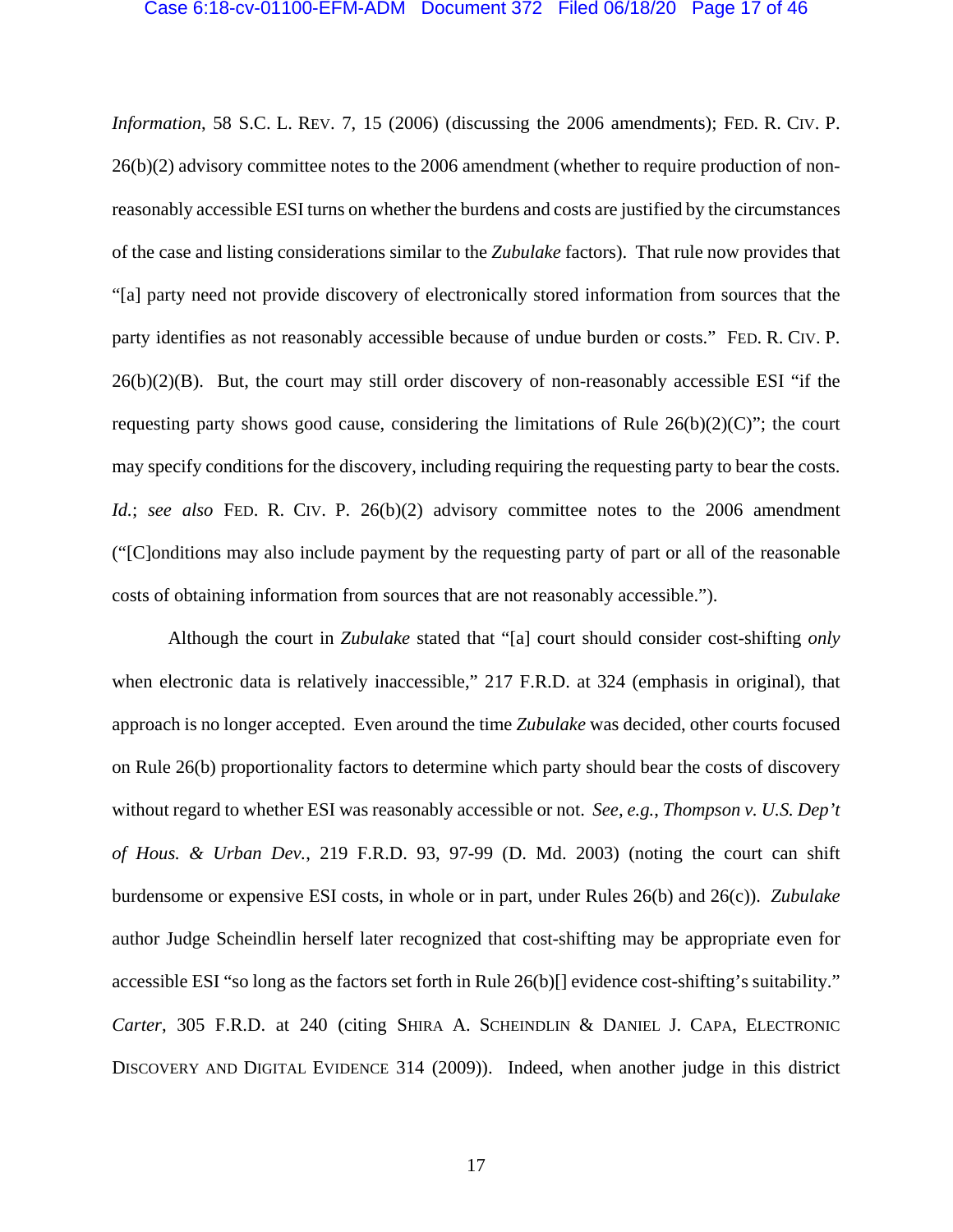## Case 6:18-cv-01100-EFM-ADM Document 372 Filed 06/18/20 Page 18 of 46

considered the issue of cost shifting in *Semsroth* in 2006, the court found that it was "questionable" whether the ESI at issue was "not reasonably accessible because of undue burden or cost," but nevertheless proceeded to analyze whether cost-shifting was appropriate based on the *Zubulake*  and Rule 26(b) proportionality factors. *See* 239 F.R.D. at 638.

Since *Zubulake* and the 2006 amendments to Rule 26(b), the practice of storing data in "inaccessible" formats (*e.g.*, backup tapes) has declined. *See The Sedona Principles, Third Edition: Best Practices, Recommendations & Principles for Addressing Electronic Document Production*, 19 SEDONA CONF. J. 1, 41-42 (2018) (noting "the quickly diminishing role of backup tapes"). Corresponding with this decline, a "preference for cost-shifting has been extended beyond merely inaccessible ESI." *Carter*, 305 F.R.D. at 240. Considering the proportionality factors in Rule 26(b), "the cost of even accessible ESI's production may be shifted to a party that has not shown its peculiar relevance to the claims and defenses at hand." *Id.*; *see also F.D.I.C. v. Brudnicki*, 291 F.R.D. 669, 675-77 (N.D. Fla. 2013) (requiring the parties to share the costs of producing ESI that the court noted were "largely marginal documents").

# **B. Rule 26(c)(1) Was Amended in 2015 to Expressly Authorize Allocating Discovery Expenses, Even for Non-Reasonably Accessible ESI**

Against this backdrop, Rule  $26(c)(1)$  was amended in 2015 "to include an express recognition of protective orders that allocate expenses for disclosure or discovery" in order to "forestall the temptation that some parties may feel to contest" a court's authority to issue such orders. FED. R. CIV. P. 26(c)(1) advisory committee's note to the 2015 amendment. That rule now expressly authorizes a court to issue an order for good cause to protect a party from undue burden and expense including specifying the terms of discovery such as "the allocation of expenses for the disclosure or discovery." FED. R. CIV. P.  $26(c)(1)(B)$ . Thus, the rule confirms the court's authority to allocate expenses, even where ESI is reasonably accessible. *See Oxbow Carbon &*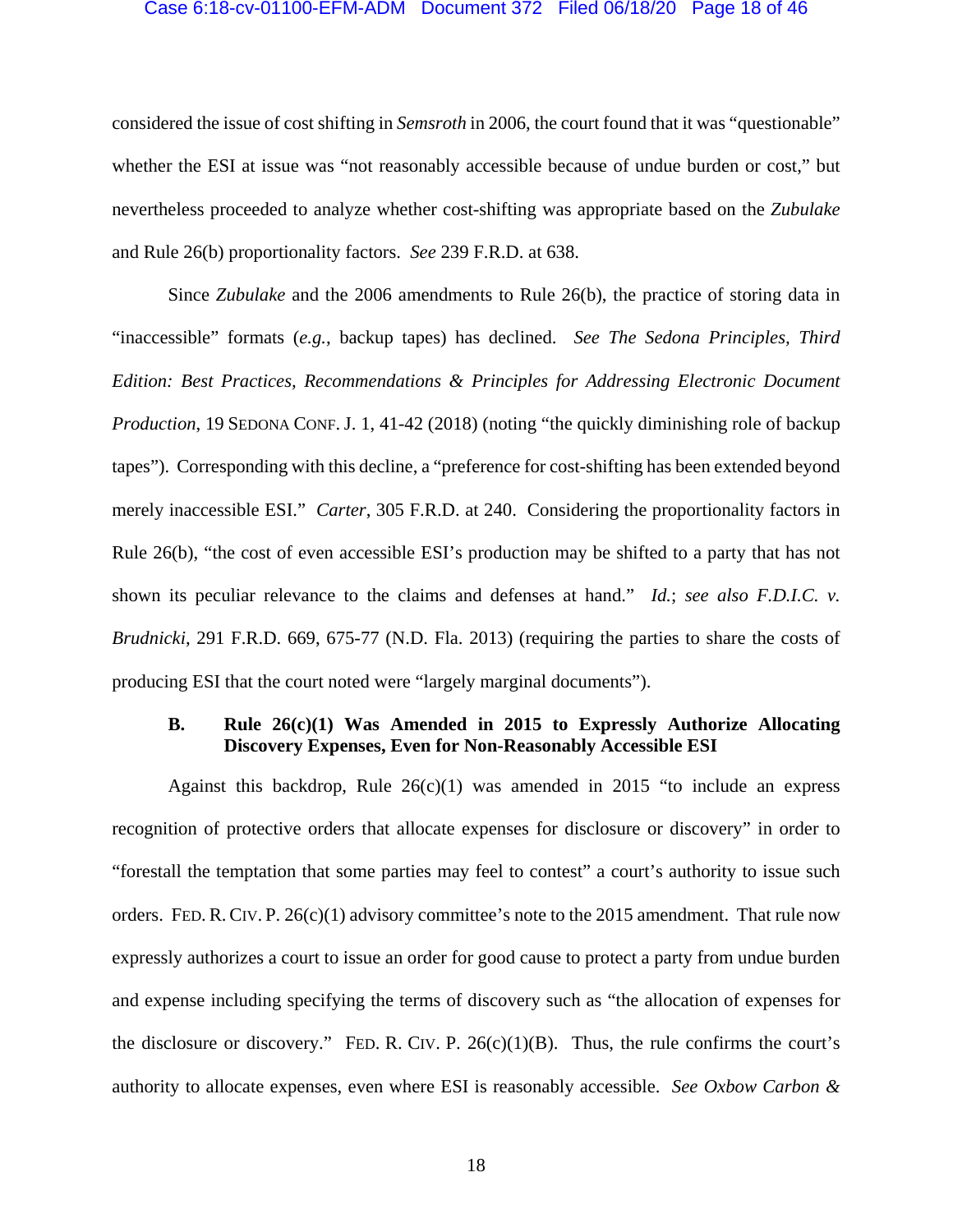*Minerals LLC v. Union Pac. R.R. Co.*, 322 F.R.D. 1, 11 (D.D.C. 2017) (noting that "courts have, over the years, looked beyond accessibility to determine whether to shift discovery costs" and that Rule 26 was amended in 2015 to reflect this). Although a court has this authority, the amendment "does not imply that cost-shifting should become a common practice. Courts and parties should continue to assume that a responding party ordinarily bears the costs of responding." FED. R. CIV. P. 26 advisory committee's note to the 2015 amendment.

Lawson's argument that cost shifting is appropriate only for non-reasonably ESI is also contradicted by the parties' own agreed ESI protocol. The parties agreed that they would generally limit ESI discovery to reasonably accessible ESI. (ECF 40  $\P$  $\P$ I(D), II(A)(1), at 2.) They also agreed that identifying and producing ESI would be "subject . . . to the development of reasonable and appropriate cost allocation agreements." (*Id.* ¶ VII, at 8.) Therefore, the parties' own agreement about the possibility of allocating costs was not limited to non-reasonably accessible ESI. The parties' agreed ESI protocol also stated that any such cost-allocation agreements would be "tailored to give the parties incentives to use cost-effective means of obtaining information and disincentives to use cost-effective means of obtaining information and disincentives to engage in wasteful and costly discovery activity." (*Id.*) This appears to be designed to further similar goals as Rule  $26(c)(1)(B)$ .

In sum, Lawson's argument that the court may shift costs only for non-reasonably accessible discovery is contrary to both the Federal Rules and the parties' own agreed ESI protocol. The court applies Rule  $26(c)(1)(2)$  to determine whether to allocate the TAR expenses to Lawson.

# **C. Legal Standard for Allocating Expenses Under Rule 26(c)(1)(2)**

Under Rule 26(c), Spirit has the burden to demonstrate good cause. *See Brave Law Firm, LLC v. Truck Accident Lawyers Grp., Inc.*, No. 17-1156-EFM-JPO, 2019 WL 3740594, at \*2 (D. Kan. Aug. 8, 2019). To establish good cause, the moving party must make "a particular and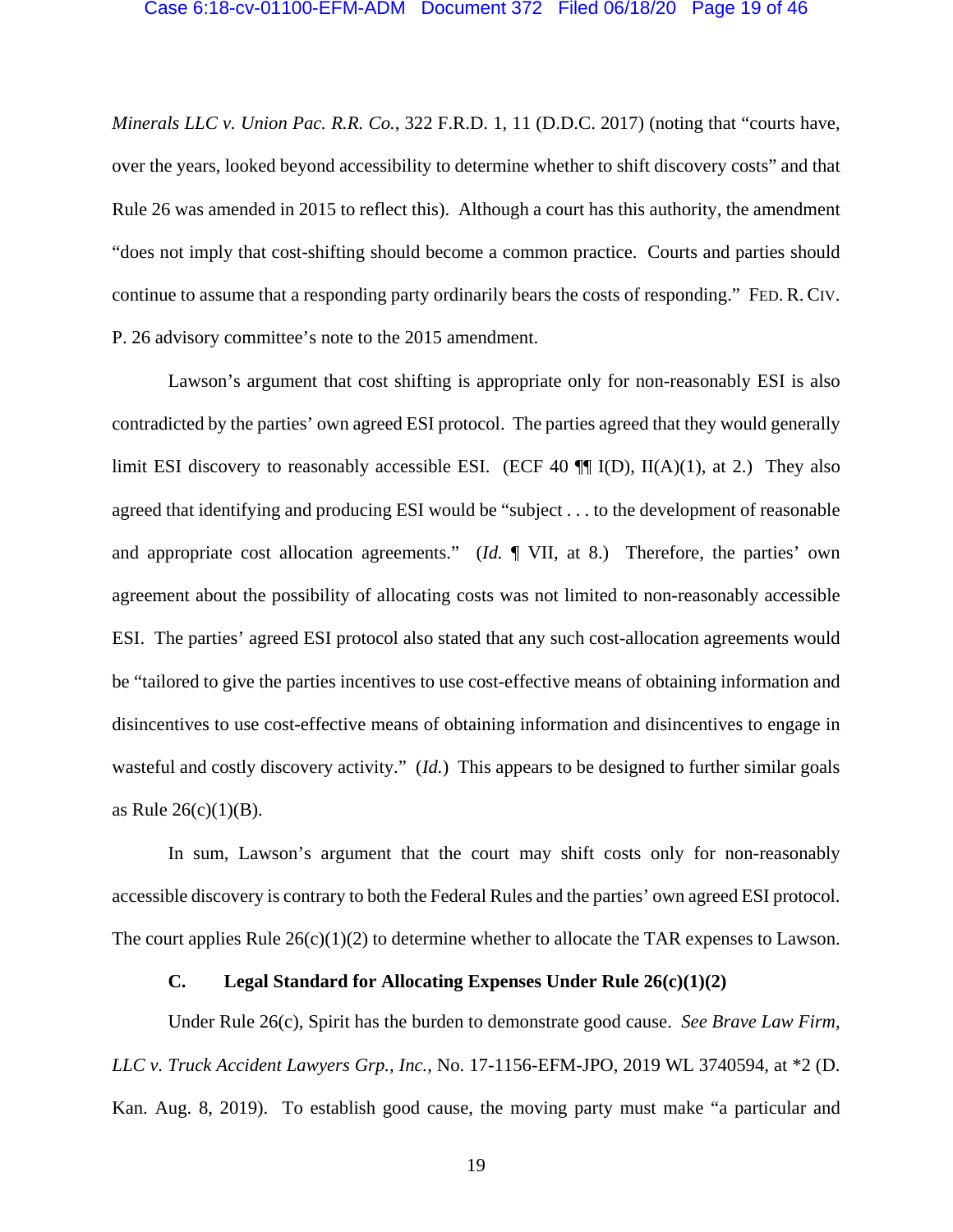### Case 6:18-cv-01100-EFM-ADM Document 372 Filed 06/18/20 Page 20 of 46

specific demonstration of fact, as distinguished from stereotyped and conclusory statements." *Gulf Oil Co. v. Bernard*, 452 U.S. 89, 102 n.16 (1981). The court has broad discretion "to decide when a protective order is appropriate and what degree of protection is required." *Seattle Times Co. v. Rhinehart*, 467 U.S. 20, 26 (1984). This is because the court "is in the best position to weigh fairly the competing needs and interests of the parties affected by discovery. The unique character of the discovery process requires that the trial court have substantial latitude to fashion protective orders." *Id.*

Courts evaluate the Rule 26(b)(1) proportionality factors to determine whether discovery imposes undue burden or expense such that allocating expenses under Rule  $26(c)(1)(B)$  is warranted. *See Oxbow Carbon*, 322 F.R.D. at 11 (noting "the Rule 26(b) proportionality factors . . . are essentially identical to the factors courts have considered in determining whether to shift discovery costs under Rule 26(c)"); *McClurg v. Mallinckrodt, Inc.*, No. 4:12-CV-00361-AGF, 2016 WL 7178745, at \*3 (E.D. Mo. Dec. 9, 2016) (evaluating whether to allocate expenses under Rule 26(c)(1)(B) by considering the proportionality factors); *see also Carter*, 305 F.R.D. at 240 (S.D. Cal. 2015) (discussing that the proportionality factors may evidence the suitability of shifting "the cost of even accessible ESI's production"); *Brudnicki*, 291 F.R.D. at 676 (recognizing courts may order cost-shifting to enforce proportionality limits). Thus, expenses may be allocated where "discovery presents an 'undue burden or expense' relative to the prospective benefit of the discovery." *United States ex rel. Bibby v. Wells Fargo Bank, N.A.*, No. 1:06-CV-0547-AT, 2016 WL 7365195, at \*1 (N.D. Ga. May 26, 2016) (citing FED. R. CIV. P. 26(b)(1) and (c)(1)).

# **III. GOOD CAUSE WARRANTS ALLOCATING THE TAR EXPENSES TO LAWSON TO PROTECT SPIRIT FROM UNDUE BURDEN AND EXPENSE**

"Parties may obtain discovery regarding any nonprivileged matter that is relevant to any party's claim or defense and proportional to the needs of the case . . . ." FED. R. CIV. P. 26(b)(1).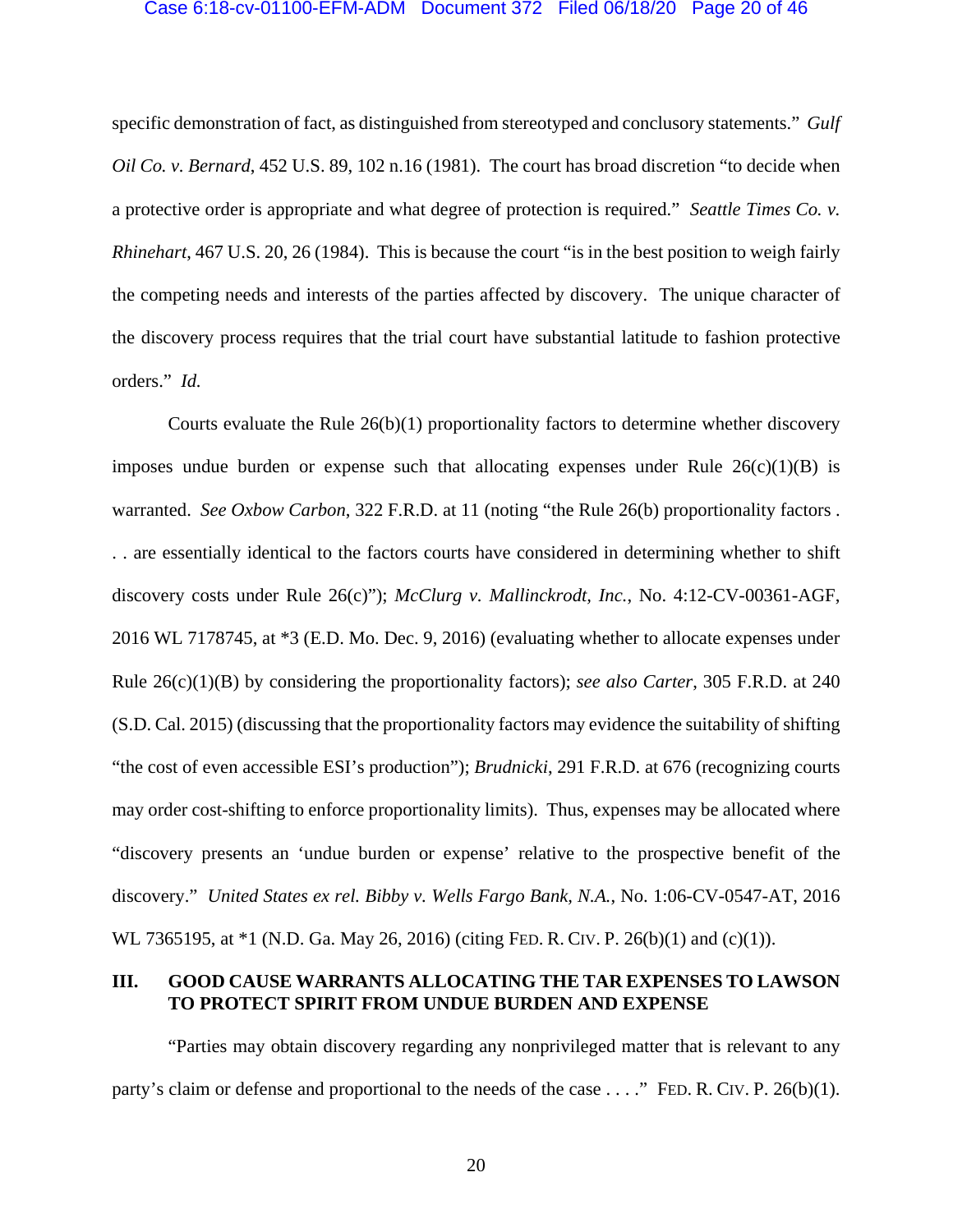### Case 6:18-cv-01100-EFM-ADM Document 372 Filed 06/18/20 Page 21 of 46

The court already determined that the discovery Lawson initially sought through the ESI process regarding whether Spirit and Arconic are in the same "Business" is relevant. The court will therefore analyze the proportionality factors to determine whether to allocate the TAR expenses to Lawson. Those factors include "the importance of the issues at stake in the action, the amount in controversy, the parties' relative access to relevant information, the parties' resources, the importance of the discovery in resolving the issues, and whether the burden or expense of the proposed discovery outweighs its likely benefit." *Id*.

## **A. Importance of the Issues at Stake in the Action**

In a case seeking damages, the first proportionality factor looks at whether the issues at stake implicate broader "public policy spheres, such as employment practices, free speech, and other matters [that] may have importance far beyond the monetary amount involved," or if the claims seek to "vindicate vitally important personal or public values." FED. R. CIV. P. 26(b)(1) advisory committee notes to the 2015 amendments; *see Nyberg v. Zurich Am. Ins. Co.*, No. 15- 1359-EFM, 2016 WL 11671468, at \*3 (D. Kan. June 21, 2016) (analyzing these considerations). The parties undoubtedly believe the issues at stake in this action are important and, as Lawson emphasizes, they involve tens of millions of dollars. But the breach-of-contract claim here does not implicate any broader societal impact. This is a case between private parties seeking money damages. The claims relate to the terms of Lawson's employment, but the claim itself does not involve matters of public policy such as prohibited forms of discrimination. This factor weighs against the need for far-reaching discovery measures. *Compare Cratty v. City of Wyandotte*, 296 F. Supp. 3d 854, 860 (E.D. Mich. 2017) (finding this factor weighed in favor of discovery where constitutional rights were at stake), *with Lakeview Pharmacy of Racine, Inc. v. Catamaran Corp.*, No. 3:15-290, 2019 WL 587296, at \*3 (M.D. Pa. Feb. 13, 2019) (finding this factor weighed against discovery where the case involved claims for breach of contract and breach of the implied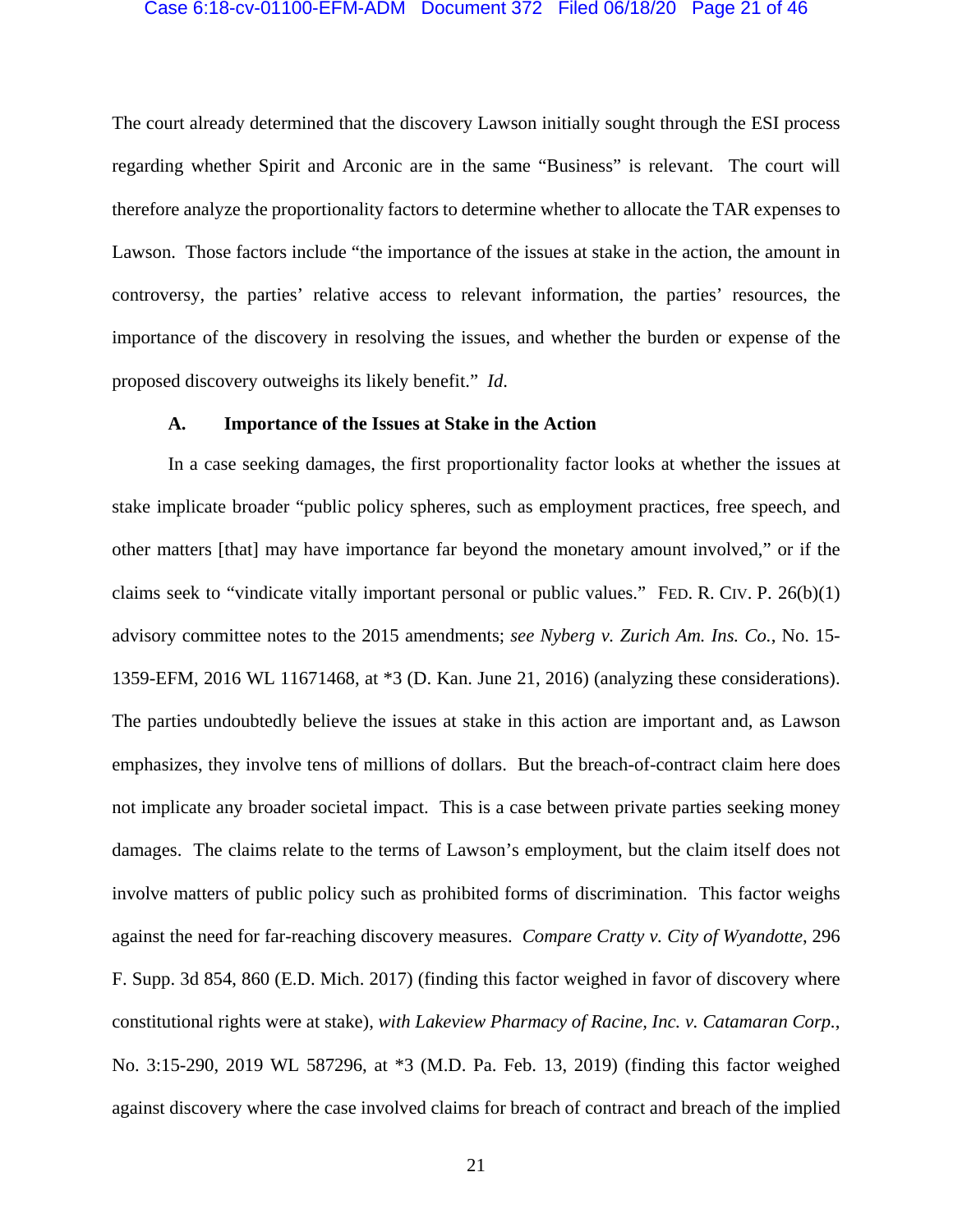### Case 6:18-cv-01100-EFM-ADM Document 372 Filed 06/18/20 Page 22 of 46

duty of good faith and fair dealing between private parties); *Nyberg*, 2016 WL 11671468, at \*3 (same, in case that involved payment of dismemberment benefits); *see also, e.g.*, *L. Zingerman, DDS, PC v. Nissan N. Am., Inc.*, No. 14 C 7835, 2016 WL 4206062, at \*4 (N.D. Ill. Aug. 10, 2016) (finding this factor weighed against *in camera* review where the case involved a vehicle's features relating to entertainment and social media, not safety or functionality).

## **B. The Amount in Controversy**

In evaluating the next proportionality factor, courts compare the cost of the discovery at issue to the amount in controversy. *Oxbow Carbon*, 322 F.R.D. at 7. If the cost of the discovery is close to the amount in controversy, a court is more likely to find that a protective order is warranted. *See, e.g.*, *Alley v. MTD Prod., Inc.*, No. 3:17-CV-3, 2018 WL 4689112, at \*3-\*4 (W.D. Pa. Sept. 28, 2018) (finding this factor weighed in favor of a protective order where the cost of responding to the discovery was "roughly equivalent" to the amount in controversy).

According to Lawson, the amount in controversy is \$39 million to \$53 million. Spirit does not dispute this. The TAR expenses reportedly total approximately \$600,000. Lawson contends these projected costs are not unreasonable given the amount in controversy. In support, Lawson cites *In re Broiler Chicken Antitrust Litigation*, No. 16 C 8637, 2018 WL 3586183, at \*8-\*9 (N.D. Ill. July 26, 2018) (finding no undue burden where discovery would cost \$1.2-1.7 million in antitrust case involving multi-billion dollar industry); *U.S. ex rel. Guardiola v. Renown Health*, No. 3:12-CV-00295-LRH, 2015 WL 5056726, at \*10 (D. Nev. Aug. 25, 2015) (same, where discovery would cost \$136,000 and plaintiff was claiming multi-million dollars in damages); and *Xpedior Creditor Trust v. Credit Suisse First Boston (USA), Inc.*, 309 F. Supp. 2d 459, 466-67 (S.D.N.Y. 2003) (rejecting cost-shifting where discovery would cost \$400,000 and potential recovery was between \$68.7 million and \$7 billion).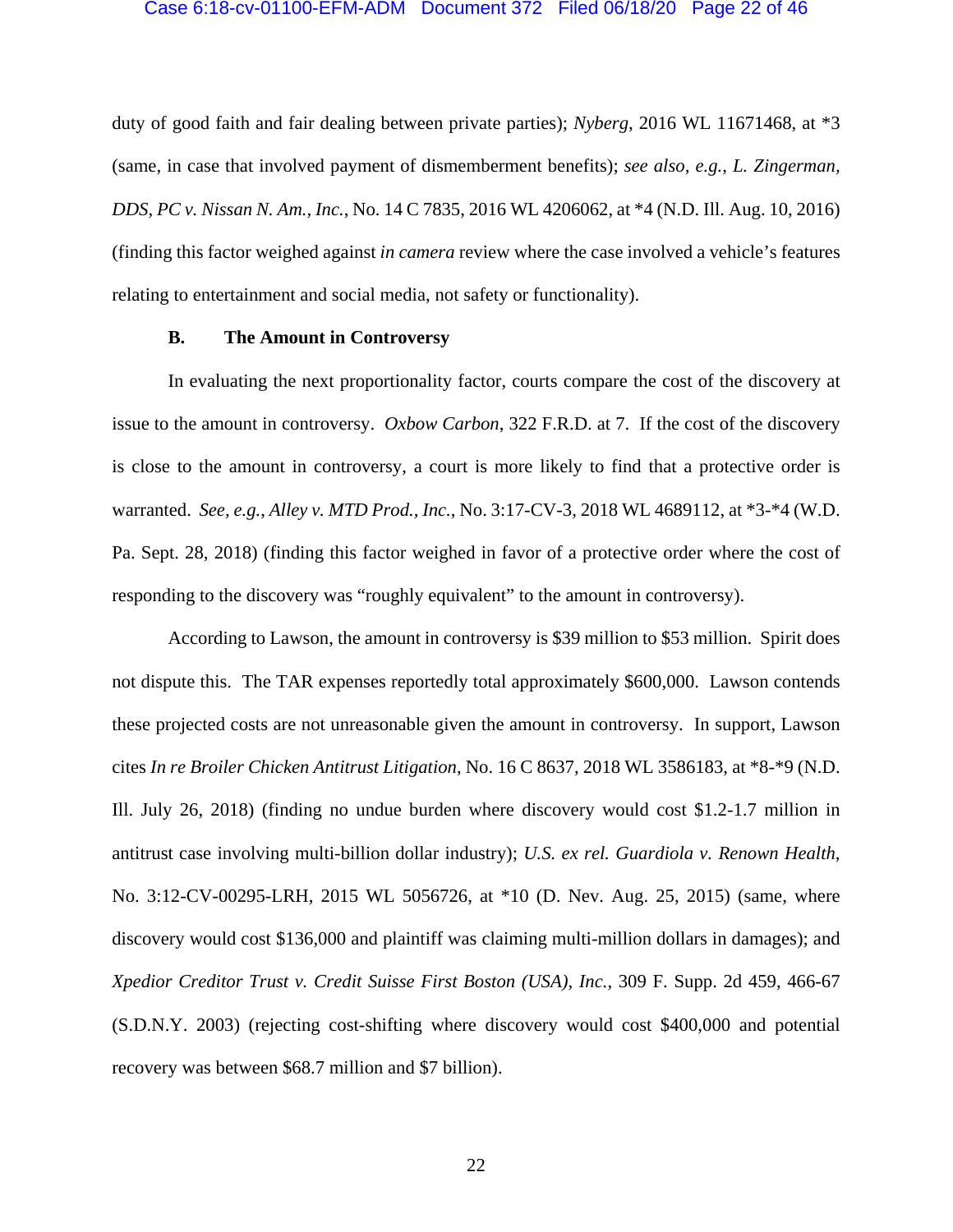#### Case 6:18-cv-01100-EFM-ADM Document 372 Filed 06/18/20 Page 23 of 46

The court agrees that the \$600,000 in TAR expenses are not necessarily unreasonable considering the fact that the amount in controversy far exceeds those TAR expenses. However, the TAR expenses are not Spirit's only document production expenses in the case. Indeed, they are not even Spirit's only document production expenses on the issue of business overlap between Spirit and Arconic. To the contrary, Spirit has already borne significant discovery expenses on that subject matter via the resources it devoted to (1) the ESI process that led up to the TAR review, (2) its separate path of producing documents on this subject matter by the "old-fashioned method" of targeted productions via custodian interviews and collections, and (3) the discovery it has pursued from Arconic. Unlike the cases Lawson cites, this is not a case in which Spirit refused to provide discovery on the subject matter at issue. *See, e.g.*, *In re Broiler Chicken Antitrust Litig.*, 2018 WL 3586183, at  $*1-*2$ ,  $*4$ ,  $*7-*8$  (refusing to allow a defendant to simply reproduce custodial searches from a DOJ investigation rather than running new search terms covering a broader time period because the documents from the DOJ investigation were not calibrated to the issues in the antitrust price-fixing conspiracy at issue); *Guardiola*, 2015 WL 5056726, at \*10 (granting motion to compel gap-period emails that were "highly relevant and contain information not likely available in other discoverable documents").

The fact that a plaintiff seeks millions in relief does not give him or her license to conduct fishing expeditions that run up the cost of discovery. *See Murphy v. Deloitte & Touche Grp. Ins. Plan*, 619 F.3d 1151, 1163 (10th Cir. 2010) ("Rule 26(b) has never been a license to engage in an unwieldy, burdensome, and speculative fishing expedition."). To the contrary, "monetary stakes are only one factor" that must be balanced against the other proportionality factors. FED. R. CIV. P. 26(b)(1) advisory committee notes to the 2015 amendment.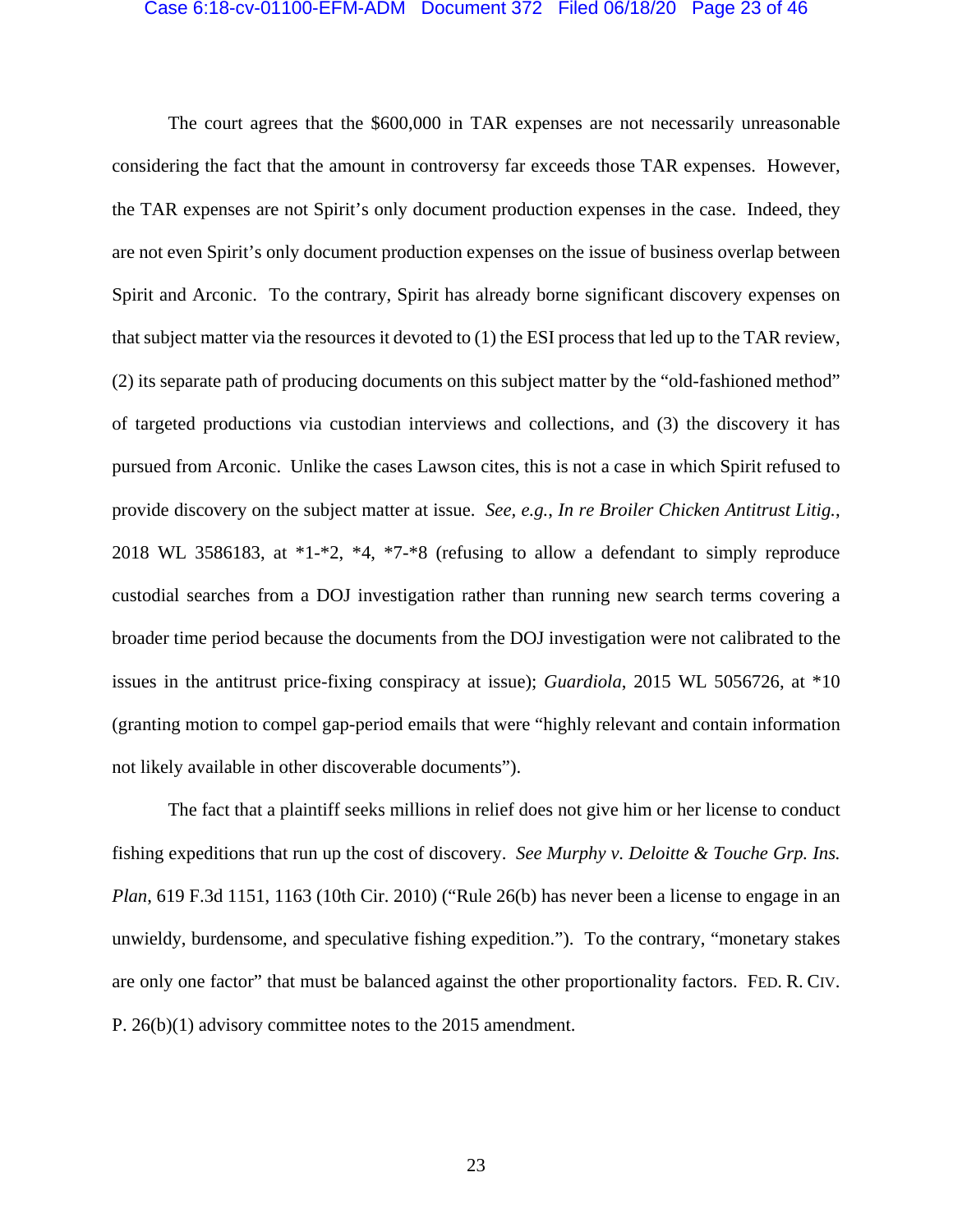# **C. The Parties' Relative Access to Relevant Information**

The court turns next to the parties' relative access to relevant information. "In considering this factor, courts look for 'information asymmetry'—a circumstance in which one party has very little discoverable information while the other party has vast amounts of discoverable information." *Oxbow Carbon*, 322 F.R.D. at 8 (quoting FED. R. CIV. P. 26(b)(1) advisory committee's note to the 2015 amendment). "[T]he burden of responding to discovery lies heavier on the party who has more information, and properly so." FED. R. CIV. P. 26(b)(1) advisory committee's note to the 2015 amendment.

At first blush, it might seem that Spirit has superior access to relevant ESI. But this is true only to a certain extent. Sprint has superior access to ESI regarding its "Business." Indeed, as Spirit pointed out over a year ago, every document generated by a Spirit employee relates somehow to Spirit's "Business." (ECF 182-2, at 171-72.) But the relevant issue for discovery purposes is not solely Spirit's "Business." Instead, it is the *competitive overlap between Spirit and Arconic*.

To that end, Spirit has superior access to documents regarding that subject matter only to the extent that Spirit knows the areas in which it believes there is competitive overlap with Arconic. And Spirit already produced documents and information that bear on that issue outside of the ESI/TAR process. Spirit's answer and interrogatory responses provided Spirit's contentions regarding the alleged business overlap between Spirit and Arconic. (*See* ECF 29 ¶ 8, at 2-3; ECF 147-2, at 141-42, 150-53.) As early as the April 2019 hearing on Lawson's motion to compel, Spirit had already conducted custodian interviews and made targeted productions of documents such as fabrication, R&D, collaboration and capital expenditure slide decks and reports. (ECF 182-2, at 180, 221-25.) At the time Spirit filed the instant motion, it had already made 16 productions amounting to approximately 4,700 documents totaling 40,000 pages located through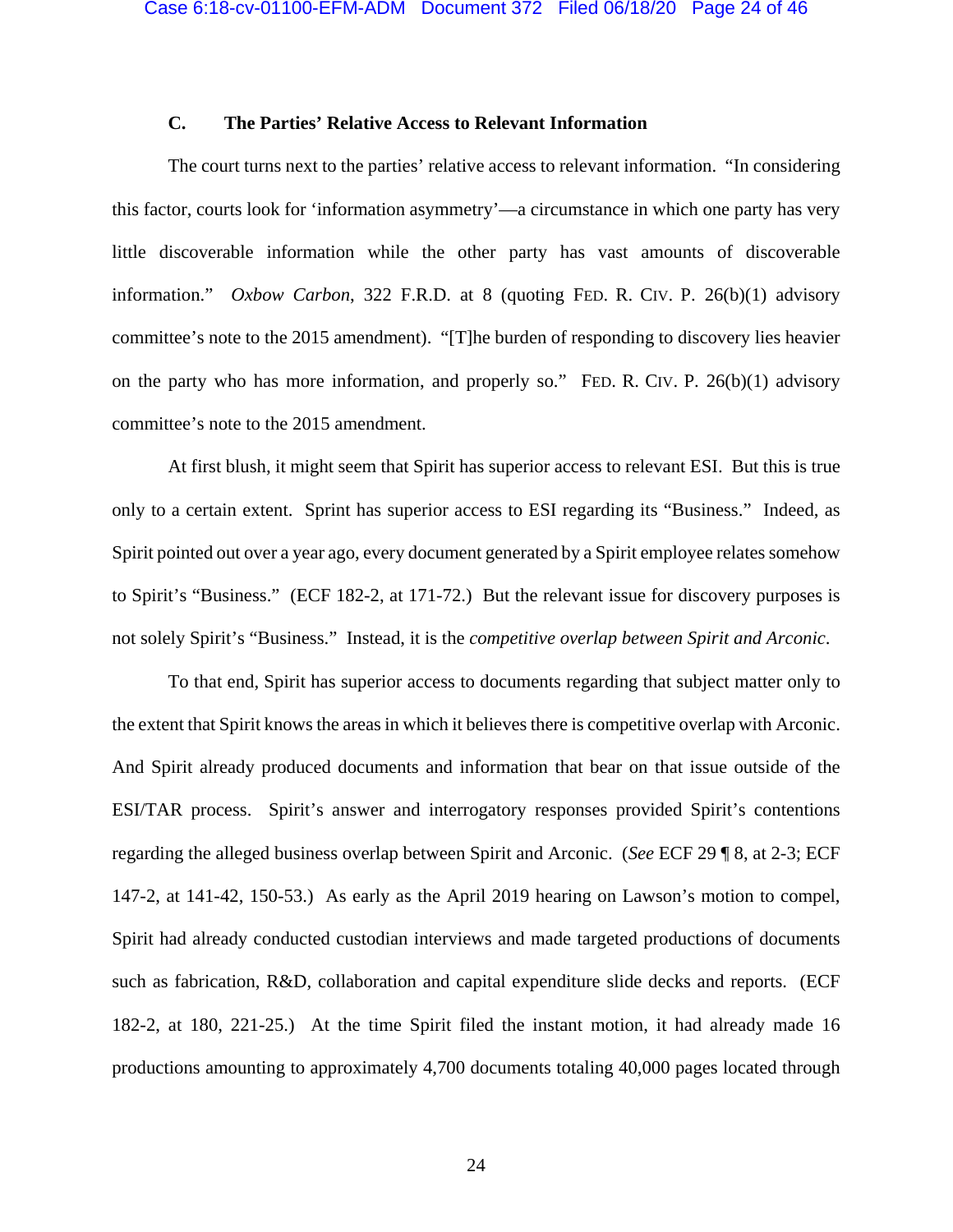## Case 6:18-cv-01100-EFM-ADM Document 372 Filed 06/18/20 Page 25 of 46

"targeted searches and collection of ESI from custodians that Spirt [sic] determined—through custodian interviews—are most likely to have information relevant to this dispute." (ECF 134, at 2, 7.) This included documents bearing on the issue of business overlap between Spirit and Arconic. (*Id.*)

On September 12, 2019, before the TAR process began, Spirit served interrogatory responses regarding the area of business overlap that referenced a detailed, three-page list that identified documents Spirit produced to support its contentions. (ECF 147-2, at 139-53.) Spirit's document production was so fulsome by that time that Spirit was able to list the bates numbers of selected documents that it claimed support both it and Arconic's business for each allegedly overlapping aerostructure or aircraft component. (*Id.* at 150-53.) As but one example, following is the excerpt for floor beams:

| <b>Spirit &amp; Arconic</b><br><b>Aerostructures/Aircraft</b><br><b>Components</b> | <b>Selected</b><br><b>Documents Re:</b><br><b>Arconic's Business</b> | <b>Selected Documents Re: Spirit's Business</b>                                                                                                                                                                                                                                                                                                                                                                                                                                                                                                                                                                                                                                                                                                                                                      |
|------------------------------------------------------------------------------------|----------------------------------------------------------------------|------------------------------------------------------------------------------------------------------------------------------------------------------------------------------------------------------------------------------------------------------------------------------------------------------------------------------------------------------------------------------------------------------------------------------------------------------------------------------------------------------------------------------------------------------------------------------------------------------------------------------------------------------------------------------------------------------------------------------------------------------------------------------------------------------|
| <b>Floor beams</b>                                                                 | Spirit000021322                                                      | Spirit000020608 - (Picture of Triple Bay Floor Panel - closeup)<br>Spirit000020609 - (Picture of Triple Bay Floor Panel)<br>Spirit000020610 - (Picture of Floor Grid Panel)<br>Spirit000020621 - Picture of Floor Grid<br>Spirit000024664 - Monolithic Floors (Spirit AeroSystems Fabrication<br>Overview)<br>Spirit000024667 - Monolithic Floors (Spirit AeroSystems Fabrication<br>Overview)<br>Spirit000024668 - Beams (Spirit AeroSystems Fabrication Overview)<br>Spirit000025049 - Joined Body Section (737) (Boeing Amdt No. 30)<br>Spirit000025050 - Joined Body Section (737) (Boeing Amdt No. 30)<br>Spirit000025115 - Aft/Fwd Lower Lobe (747) (Boeing Amdt No. 30)<br>Spirit000025151 - Lower Lobe (767) (Boeing Amdt No. 30)<br>Spirit000025162 - Lower Lobe (777) (Boeing Amdt No. 30) |

The flip side of Spirit's contention is ascertaining the nature of Arconic's business. That information would largely come from third-party discovery from Arconic and, to that extent, there is no "information asymmetry" because that discovery is equally available to both Lawson and Spirit. Yet it appears that Spirit is the only party that vigorously pursued discovery from Arconic. The docket sheet reflects that Lawson served Arconic with a document subpoena (ECF 108, 117)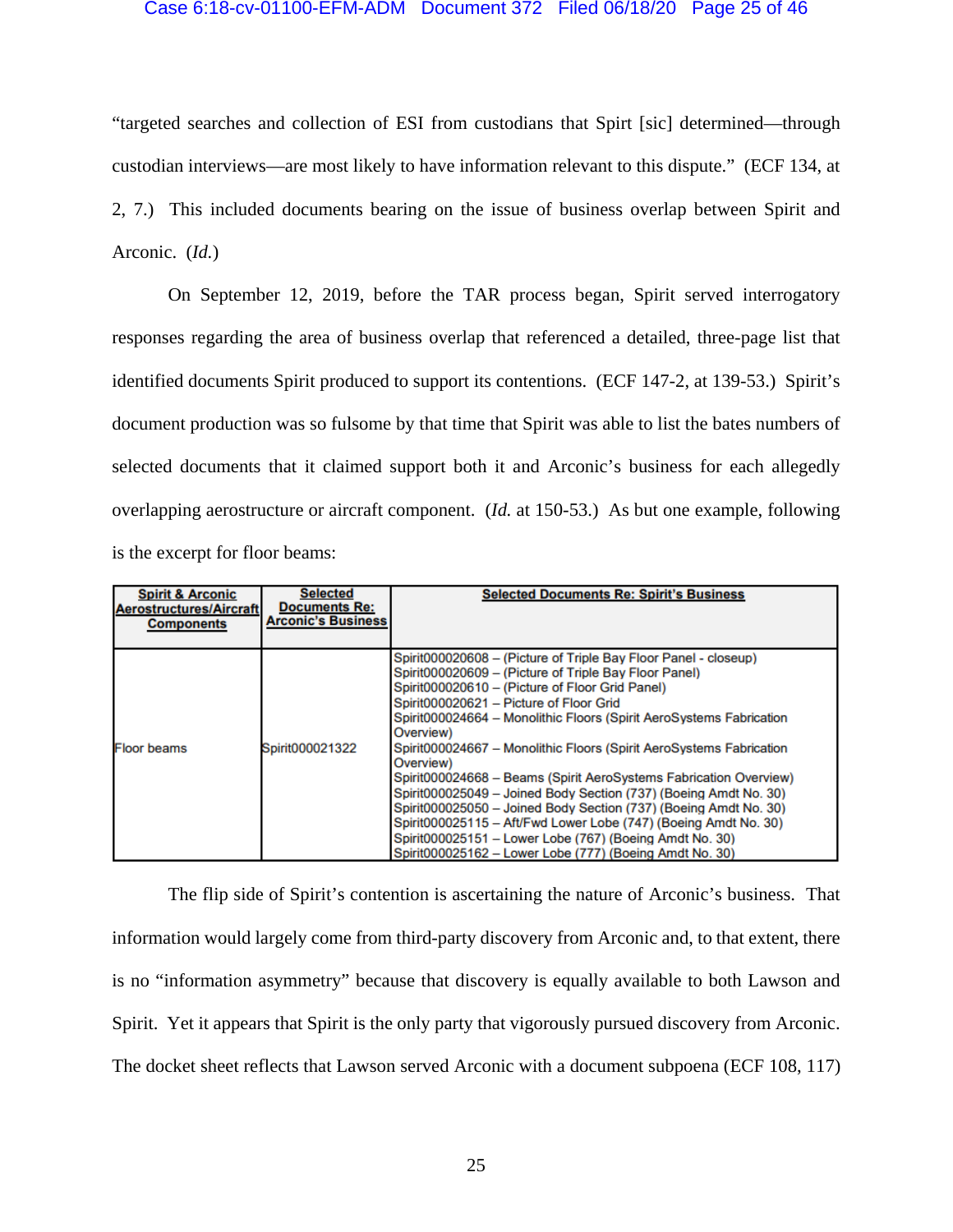## Case 6:18-cv-01100-EFM-ADM Document 372 Filed 06/18/20 Page 26 of 46

and a deposition subpoena he later withdrew (ECF 191-92, 305).<sup>5</sup> Spirit also served Arconic with multiple document and deposition subpoenas, and Spirit pursued that discovery. These included two apex-level depositions of Arconic fact witnesses Arthur Collins and Rodney Heiple. (ECF 225 & 235 (deposition notices) and 303-2 & 303-3 (deposition transcripts).) In addition, Spirit moved to compel Arconic to produce documents (twice) and a Rule 30(b)(6) witness. *See, e.g.*, *Lawson*, 2020 WL 243598, at \*1 (granting motion to compel Arconic to produce documents); *Lawson*, 2020 WL 2101251, at \*1 (same, and Rule 30(b)(6) designee).

This is therefore not a case in which Spirit has superior access to ESI that it is withholding regarding the issue of its "Business" overlap with Arconic. Spirit has every incentive to produce discovery evidencing its competitive overlap with Arconic because such documents would support Spirit's theory of the case. And that is exactly what Spirit did by producing discovery on this subject matter separate and apart from the ESI/TAR process. In contrast, Lawson must prove a negative—namely, the lack of any such competitive overlap. *See Lawson*, 2018 WL 3973150, at \*6 (holding Lawson's compliance with his non-compete obligations was a condition precedent to Spirit's payment obligations under the Retirement Agreement). Yet Lawson has not shown any way in which perpetuating review through the TAR process was important to resolving the issues of overlap in specific products and services between Spirit and Arconic.

The court is therefore not persuaded that Spirit has superior access to documents regarding the competitive overlap between Spirit and Arconic above and beyond what Spirit already

 $rac{1}{5}$ <sup>5</sup> Lawson's withdrawal of his deposition notice to Arconic in the midst of Spirit twice moving to compel discovery from Arconic is curious, particularly considering Arconic's intransigence in providing that discovery. According to Spirit's prior filings in the case, during the relevant time period, Elliott was Arconic's largest shareholder, owning 8-11% of Arconic's stock valued between \$600 million and \$1.46 billion. (ECF 355, at 5 n.7.) In May of 2017, Elliott and Arconic entered into a settlement agreement to end the proxy contest, pursuant to which Elliott placed multiple board members on Arconic's board. (*Id.*)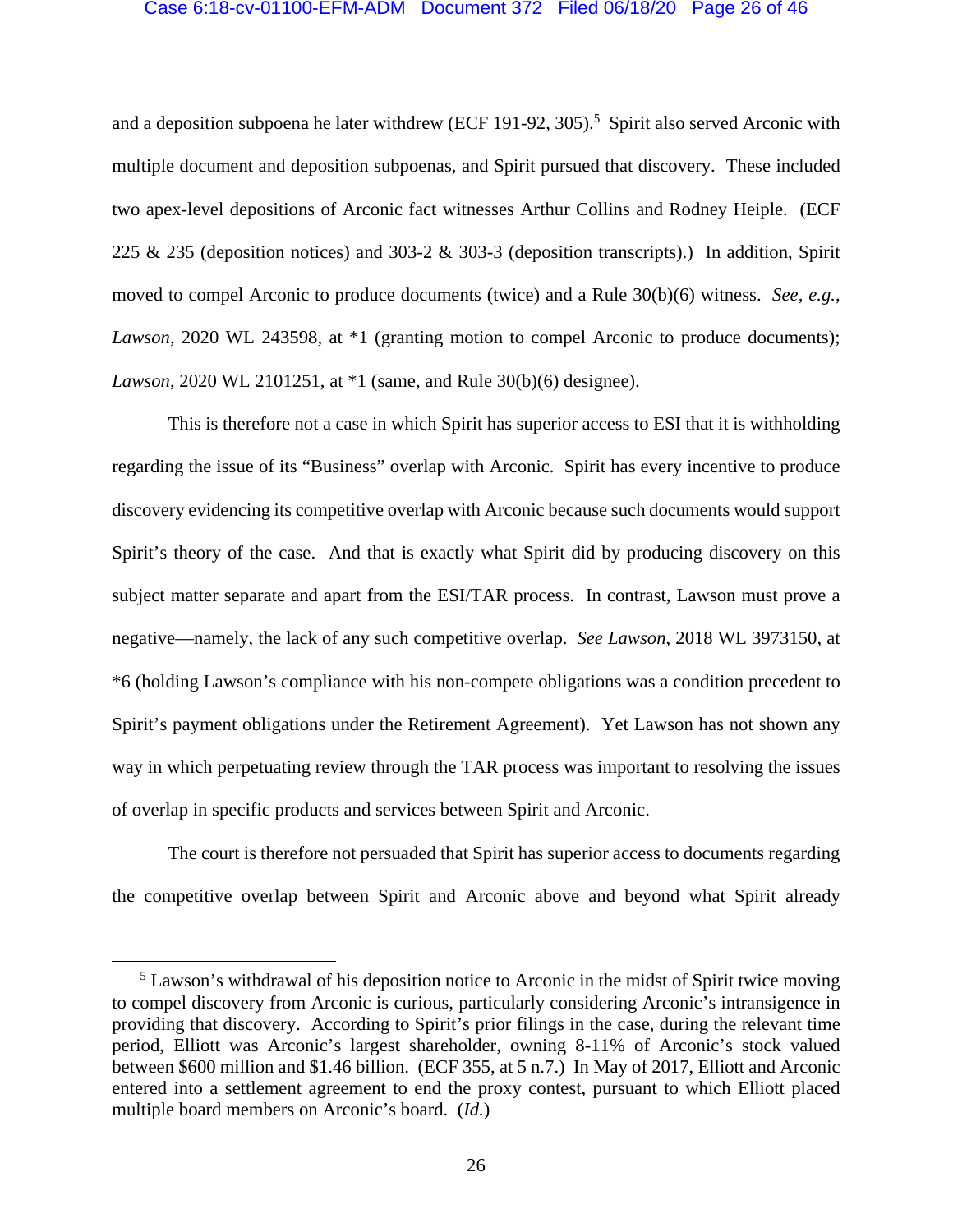### Case 6:18-cv-01100-EFM-ADM Document 372 Filed 06/18/20 Page 27 of 46

produced. Spirit has repeatedly lamented the uselessness of the ESI/TAR batch of documents compared to the targeted collections it produced via custodian interviews. (*See* ECF 136-3, at 2- 3; ECF 182-2, at 171-73, 468-73.) And Lawson has not provided the court with any information from which the court could find otherwise. This factor is therefore neutral.

## **D. The Parties' Resources**

Lawson contends the parties' resources weigh against shifting costs because "Spirit is a Fortune 500 company with \$6.8 billion in revenue" and he is merely an individual. (ECF 147, at 13.) But "consideration of the parties' resources does not foreclose discovery requests addressed to an impecunious party, nor justify unlimited discovery requests addressed to a wealthy party." FED. R. CIV. P. 26(b)(1) advisory committee's note to the 2015 amendment; *see also Nyberg*, 2016 WL 11671468, at \*4 (noting that "consideration of the parties' resources 'does not . . . justify unlimited discovery requests addressed to a wealthy party'").Courts must apply the proportionality factors "in an even-handed manner that will prevent use of discovery to wage a war of attrition or as a device to coerce a party, whether financially weak or affluent." FED. R. CIV. P. 26(b)(1) advisory committee's note to the 2015 amendment.

Spirit may be a Fortune 500 company with billions in revenue, but it also faces real business pressures. This year alone, Spirit has endured massive layoffs as a result of the Boeing 737 MAX grounding and the impact of the COVID-19 pandemic. *See, e.g.*, Michael Stavola, *Spirit AeroSystems in Wichita to Lay Off 1,450 Employees*, WICHITA EAGLE, May 1, 2020 (discussing layoffs due to "the grounding of the 737 MAX and  $\ldots$  the COVID-19 pandemic")<sup>6</sup>; Michael Sainato, *'The Only Ones Not Paying for Boeing's Mistakes is Boeing': Laid-Off Supply Workers* 

 $\overline{\phantom{0}}$ Available at https://www.kansas.com/news/business/aviation/article242446291.html.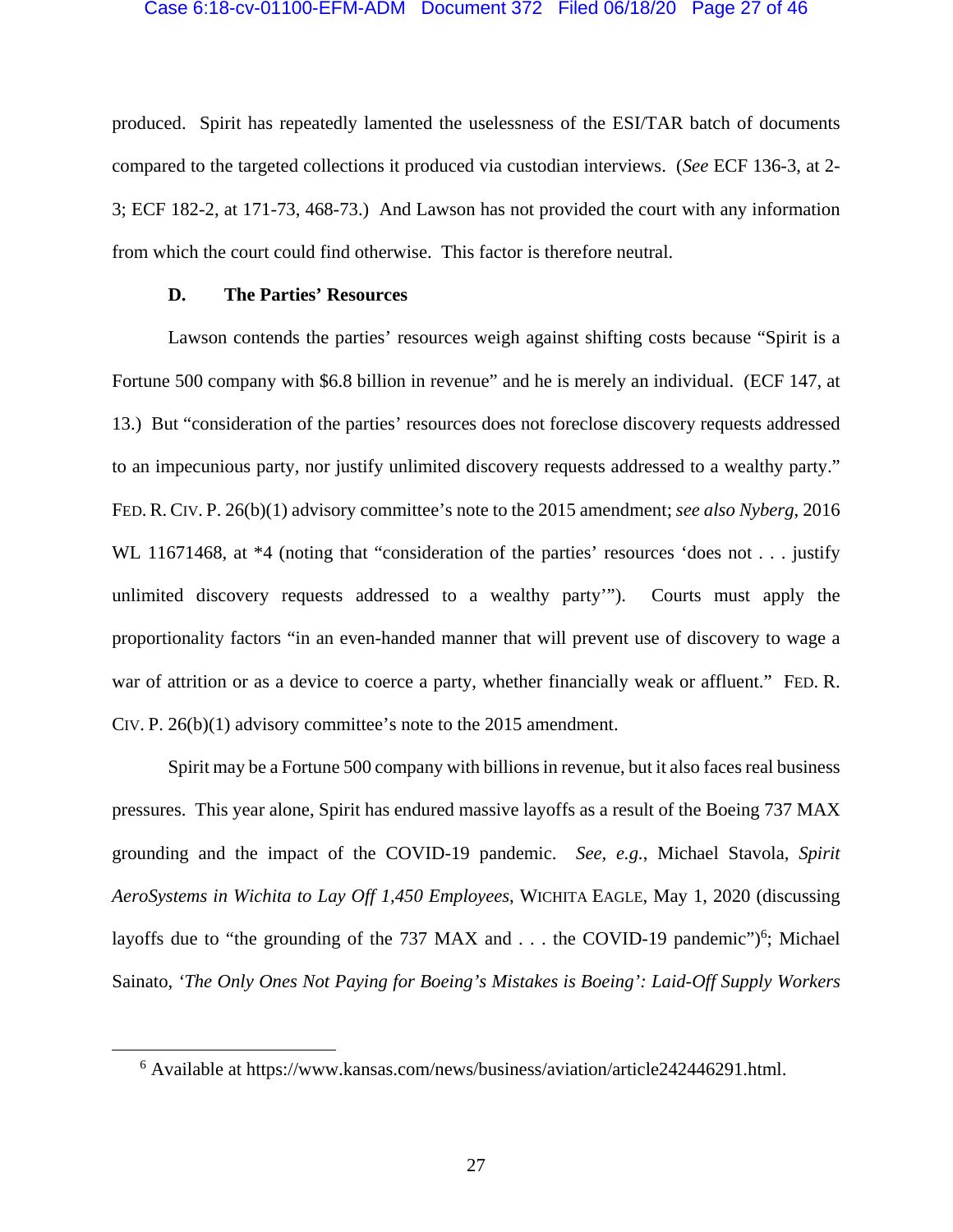#### Case 6:18-cv-01100-EFM-ADM Document 372 Filed 06/18/20 Page 28 of 46

*Voice Their Anger*, GUARDIAN, Feb. 1, 2020 (discussing Spirit's layoffs of 2,800 Wichita employees due to Boeing halting production of the 737 MAX).<sup>7</sup> (*See also* ECF 221, at 1 (granting in part Spirit's oral motion to amend the scheduling order "to allow Spirit executives . . . to focus on imminent issues facing the company as a result of Boeings' directive to Spirit to stop all 737 MAX deliveries").) The court will not require Spirit to shoulder needless litigation expenses simply because it is a big company.

Lawson's argument that he should not bear any of the TAR expenses simply because he is an individual is unpersuasive. Lawson and Elliott entered into a multi-million-dollar agreement pursuant to which Elliott is funding this lawsuit with the goal of helping Lawson recover the millions Spirit allegedly owes him under the Retirement Agreement, a significant portion of which Elliott already paid to Lawson. As explained above, Elliott and Lawson entered into a Consulting Agreement and an Indemnification Agreement on January 31, 2017. *See Lawson*, 410 F. Supp. 3d at 1201-02 (providing more details regarding this arrangement). By that time, Lawson and Elliott already knew Spirit would contend this arrangement violated Lawson's non-compete. *See id.* Yet they moved forward and entered into their business arrangement anyway, knowing it would trigger this dispute. In the following months, Elliott paid Lawson \$5,303,412.01 pursuant to the Consulting Agreement relating to the Arconic proxy contest and \$26,373,893.80 pursuant to the Indemnification Agreement. (ECF 152-1, at 17-18.) Lawson is therefore amply funded. He has already recovered over \$26 million from Elliott that he claims Spirit owes him, *plus* Elliott paid him over \$5 million extra via the Consulting Agreement. And Elliott, which is now funding this

 <sup>7</sup> Available at https://www.theguardian.com/business/2020/feb/01/boeing-workers-spiritlayoffs-future-unsure.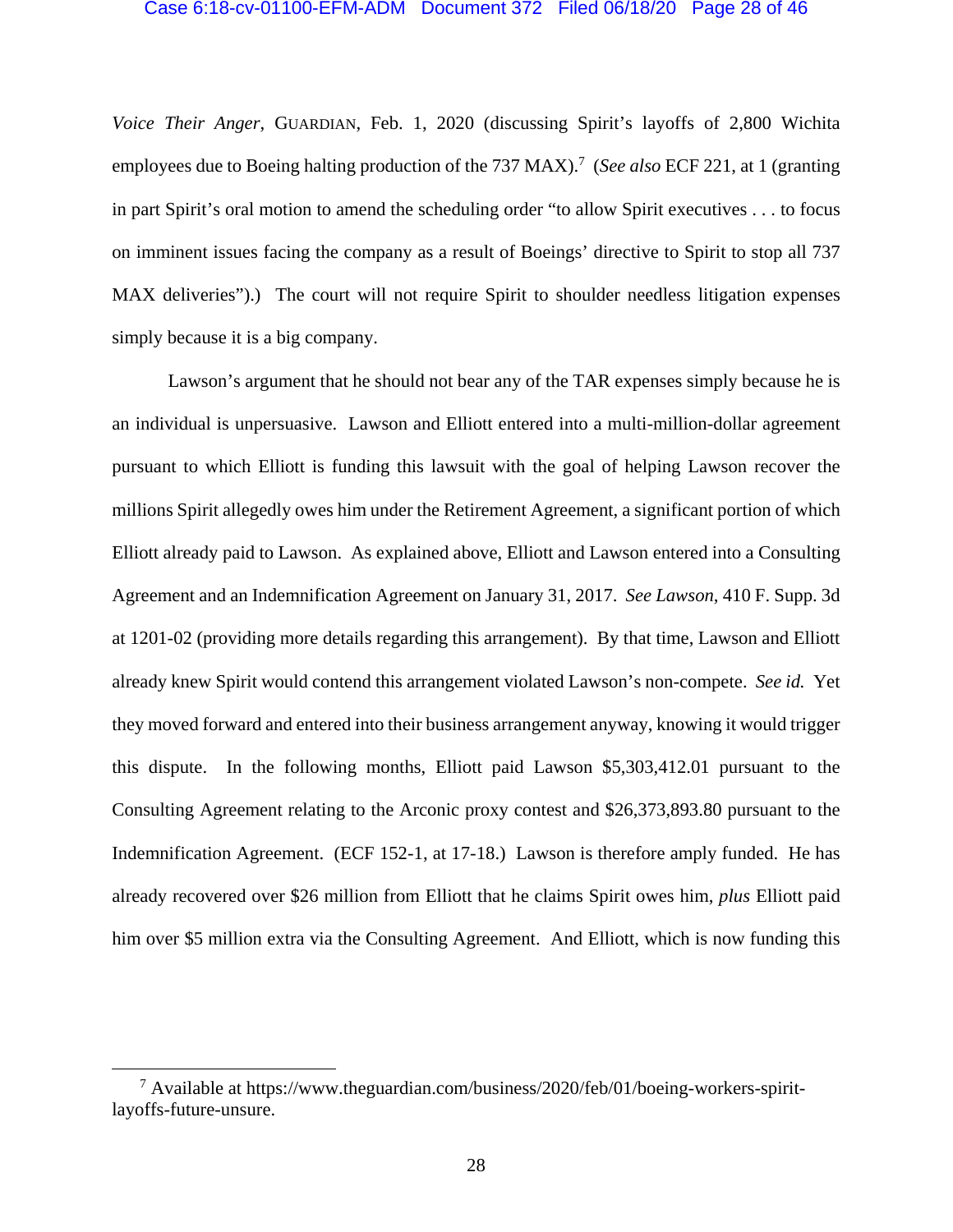## Case 6:18-cv-01100-EFM-ADM Document 372 Filed 06/18/20 Page 29 of 46

lawsuit for Lawson, was willing to roll the dice knowing its multi-million-dollar arrangement with Lawson would fuel this dispute with Spirit.

Ultimately, this factor is neutral. It does not weigh in favor of or against shifting expenses. Both parties have sufficient resources to bear their fair share of litigation expenses.

# **E. The Importance of the Discovery in Resolving the Issues**

In analyzing the importance of the discovery in resolving the issues in the case, the court looks to whether the discovery seeks information on issues "at the very heart of [the] litigation." *Oxbow Carbon*, 322 F.R.D. at 8 (alteration in original); *see also Lakeview Pharmacy*, 2019 WL 587296, at \*4 (stating that, in weighing this factor, the court "looks to whether the discovery request goes to a central issue in the case"). "A party claiming that a request is important to resolve the issues should be able to explain the ways in which the underlying information bears on the issues as that party understands them." FED. R. CIV. P. 26(b)(1) advisory committee notes to the 2015 amendment. Where a party can establish only marginal relevance, courts are less likely to determine that the discovery sought is proportional. *See, e.g.*, *In re Bard IVC Filters Prod. Liab. Litig.*, 317 F.R.D. 562, 566 (D. Ariz. 2016) (concluding defendants were not required to search ESI that "appear[ed] marginal" to resolving the issues in the case).

# **1. Documents Produced Through the ESI/TAR Process Appear to Be of Marginal Benefit Given the Other Information Spirit Produced Regarding the Alleged Areas of Competitive Overlap**

Throughout this litigation, Spirit disclosed specific areas of alleged competitive overlap with Arconic. This began as early as Spirit's answer, which identified the alleged areas of competitive overlap as manufacturing aerospace parts and components and assembling aerospace structures (listing specific parts, components, and structures); machine fabrication and chemical processing for the aerospace business; sourcing, purchasing, and utilizing equipment in connection with the aerospace business (listing equipment and brands); maintaining the same or substantially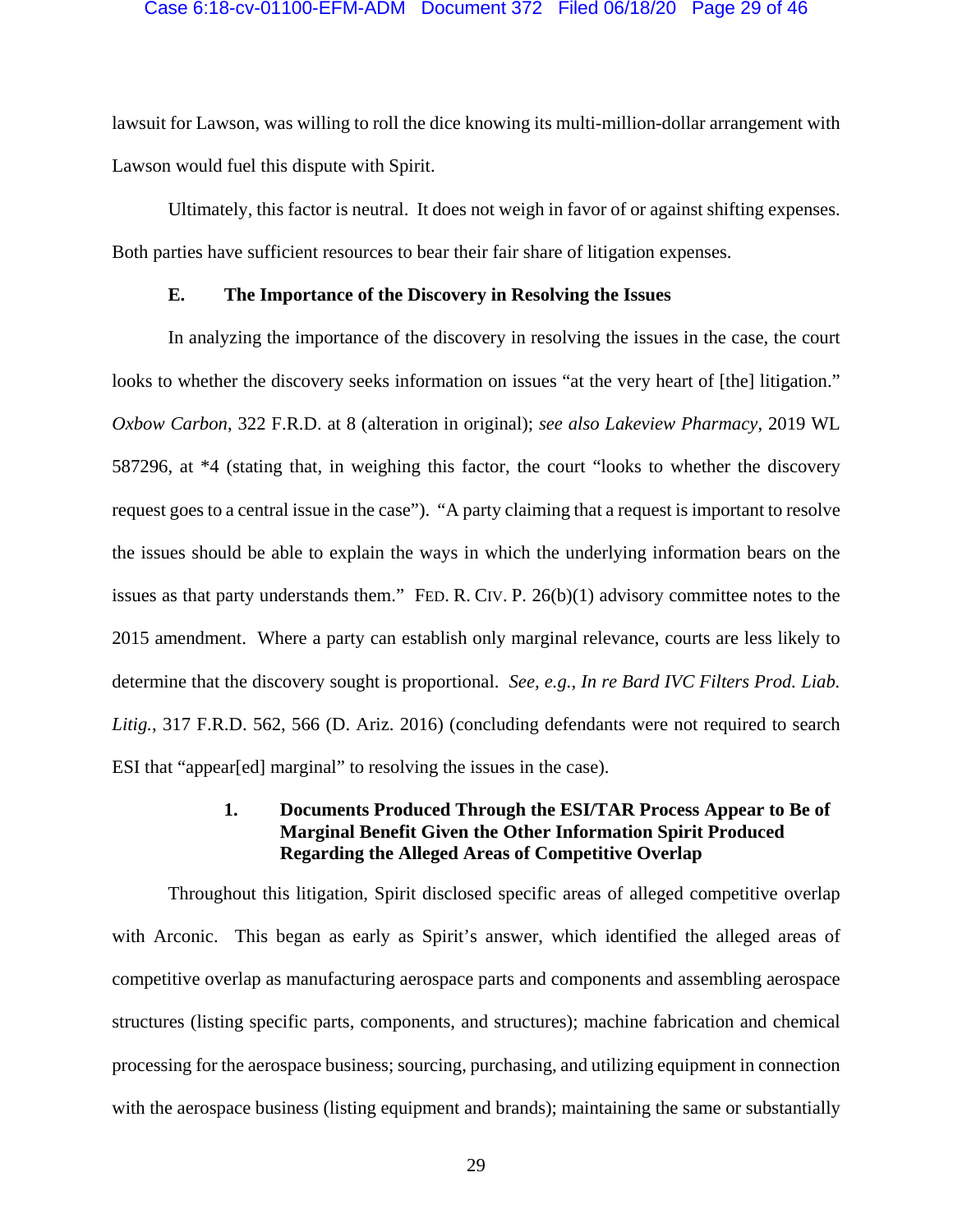## Case 6:18-cv-01100-EFM-ADM Document 372 Filed 06/18/20 Page 30 of 46

similar certifications in the aerospace business (providing examples); and having overlapping customers or potential customers in the aerospace business such as Boeing, Airbus, and Rolls-Royce. (ECF 29 ¶ 8, at 2-3.) By the hearing on April 23, 2019, Spirit had already conducted custodian interviews and produced documents separate and apart from the ESI process including fabrication, R&D, collaboration, and capital expenditure slide decks and reports. While the parties moved forward with the ESI process, Spirit continued to pursue its separate path of producing targeted collections via custodian interviews and collections. By mid-September 2019, Spirit had produced about 39,000 pages of documents primarily on the issue of Spirit's "Business" and served interrogatory responses that described the overlapping products and components that both Spirit and Arconic manufactured, produced, or sold in an attached exhibit listing forty-nine overlapping aerostructures and aircraft components, along with citations to selected supporting documents regarding both Spirit's and Arconic's business. (ECF 147-2, at 139-53.) The list included batesnumbers for documents that Spirit had already produced relating to each product or component. (*Id.* at 150-53.) For most of the products or components, the list cited to multiple documents, including citations to specific pages of Spirit's contracts with Boeing and amendments thereto, fabrication overviews, pictures, and Spirit capabilities documents. (*Id.*) By the time Spirit filed the instant motion, it had collected, reviewed, and produced 40,000 pages (approximately 4,700 documents, in 16 separate productions), including documents bearing on the issue of the "Business" overlap between Spirit and Arconic. Spirit had been undertaking those efforts since December 2018 and they were ongoing at that time. And, as mentioned previously, Spirit has also worked diligently to shore up a robust discovery record from Arconic to prove the areas of overlap.

 Meanwhile, the ESI/TAR process consistently yielded exceptionally low responsiveness rates. Spirit's sampling exercises in February, May, and July of 2019 yielded responsiveness rates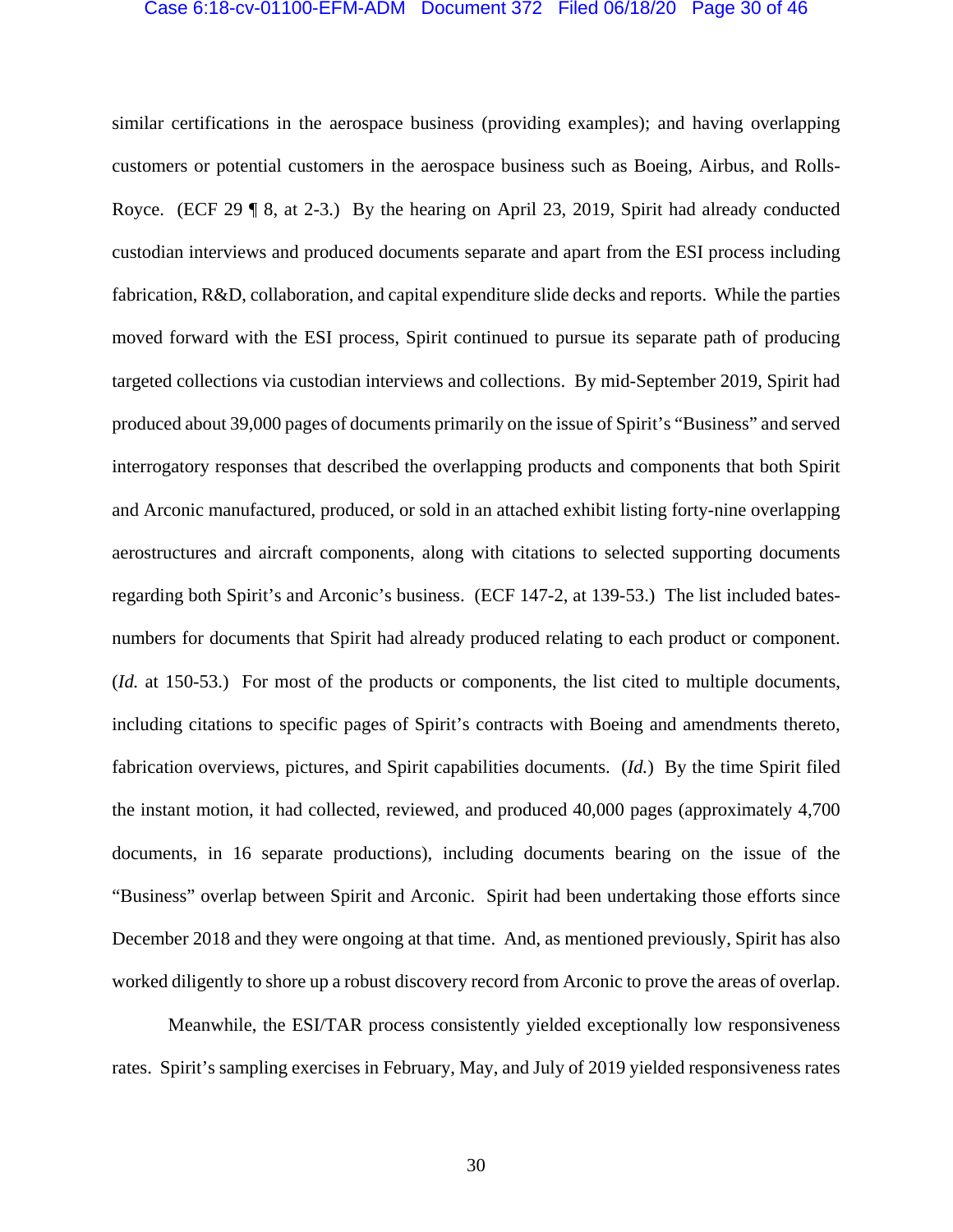#### Case 6:18-cv-01100-EFM-ADM Document 372 Filed 06/18/20 Page 31 of 46

of 15%, 7.8%, and 5.1%. At the time Spirit filed this motion, it predicted that the TAR review would "likely yield only 5% technically responsive documents (and far fewer *relevant* documents)." (ECF 134, at 3 (emphasis in original).) By the time Spirit filed its reply brief, it estimated that only 3.9% of the TAR corpus would be responsive. (ECF 152, at 3.) In the end, the actual responsiveness rate was only approximately 3.3%. *See Lawson*, 2020 WL 1813395, at \*8. Spirit ultimately produced 23,951 documents via the TAR process—9,128 were responsive documents and the rest were non-responsive, irrelevant family members. *Id.* at \*8.

 But even more to the point than the exceptionally low responsiveness rate, Lawson does not articulate any way in which the documents produced as a result of the ESI/TAR process added anything of meaningful value to the documents and information Spirit produced separate from the ESI/TAR process on the issue of "Business" overlap. As noted previously, Spirit has repeatedly lamented the uselessness of this batch of documents compared to the targeted collections it produced via custodian interviews. (*See* ECF 136-3, at 2-3; ECF 182-2, at 171-73, 468-73.) And Lawson has not provided the court with any information from which the court could find otherwise.

The only concrete information in the record that speaks to the marginal benefit of the TAR documents is briefing on Lawson's January 2020 motion to compel Spirit to produce the residual TAR documents. (ECF 226-29, 240, 247.) By the time Lawson filed this motion, Spirit had completed the TAR production after reaching an 85% recall rate. Lawson sought the residual TAR documents but refused to pay the estimated costs to produce them, approximately \$40,000. *Lawson*, 2020 WL 1813395, at \*5. It speaks volumes that Lawson did not consider the residual TAR documents to be important enough to cover a relatively small amount in costs. *Id.* at \*9. On that record, Lawson did not even argue that the residual TAR documents were important to resolving the issues in the case. To the contrary, his briefing cited the importance of the issues at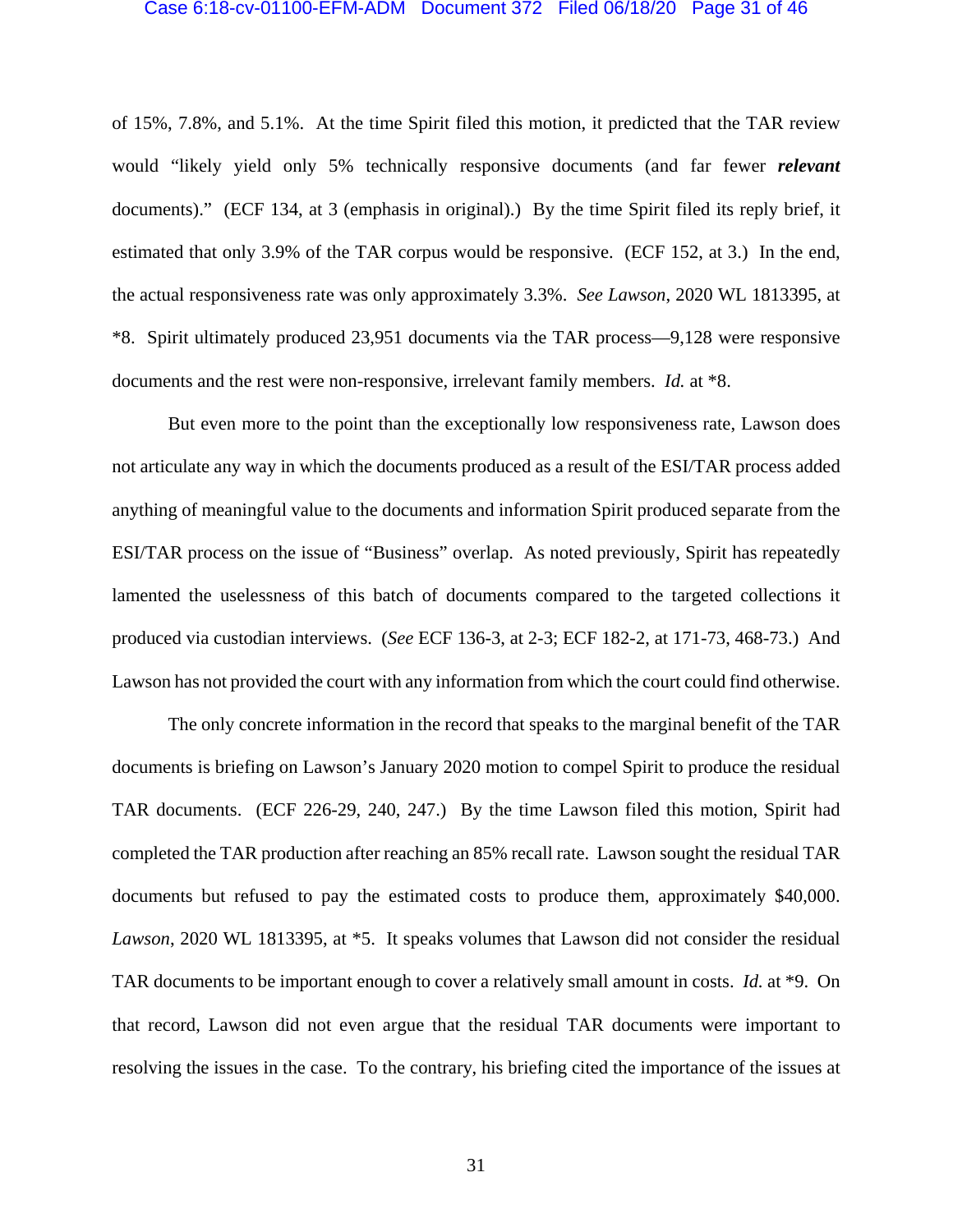### Case 6:18-cv-01100-EFM-ADM Document 372 Filed 06/18/20 Page 32 of 46

stake, the amount in controversy, the parties' relative access to information, and the parties' resources, but notably not the importance of the discovery in resolving the issues. (ECF 227, at 4.) He argued in conclusory fashion that three documents previously produced through the TAR and attached as exhibits (ECF 228, at 3-24) were "relevant" (ECF 227, at 7), but he did not articulate any way in which they added anything of meaningful value above and beyond other documents Spirit had already produced and identified in discovery. Thus, his argument was more to the effect that Spirit must produce every relevant document. But the fact that Spirit may have more documents regarding the nature of its "Business" is unsurprising. Spirit is not obligated to turn over every relevant document it possesses on this subject matter. The court is therefore unable to find that the ESI/TAR documents were important to resolving the issues in the case.

# **2. Lawson Did Not Tailor the ESI/TAR Process to Target Relevant Discovery About Spirit and Arconic's Competitive Overlap**

Lawson contends that the TAR process was tailored to discover relevant information about the "Business" overlap between Spirit and Arconic. (ECF 147, at 12.) In support of this argument, Lawson argues the court already granted his motion to compel on the RFPs at issue, finding he tailored his initial RFPs during the meet and confer process. (*Id.*) This argument mischaracterizes the record. The court granted Lawson's motion to compel *subject to* the court's April 2019 ESI protocol that gave Lawson a blueprint to select custodians that Spirit had identified as likely to have responsive information and required Lawson to narrow his search terms to achieve an 85% responsiveness rate. Lawson did neither.

The court's April 2019 ESI protocol allowed Lawson to dictate the discovery topics, custodians, and search terms. Generally, "the party who will be responding to discovery requests is entitled to select the custodians it deems most likely to possess responsive information and to search the files of those individuals." *In re EpiPen (Epinephrine Injection, USP) Mktg., Sales*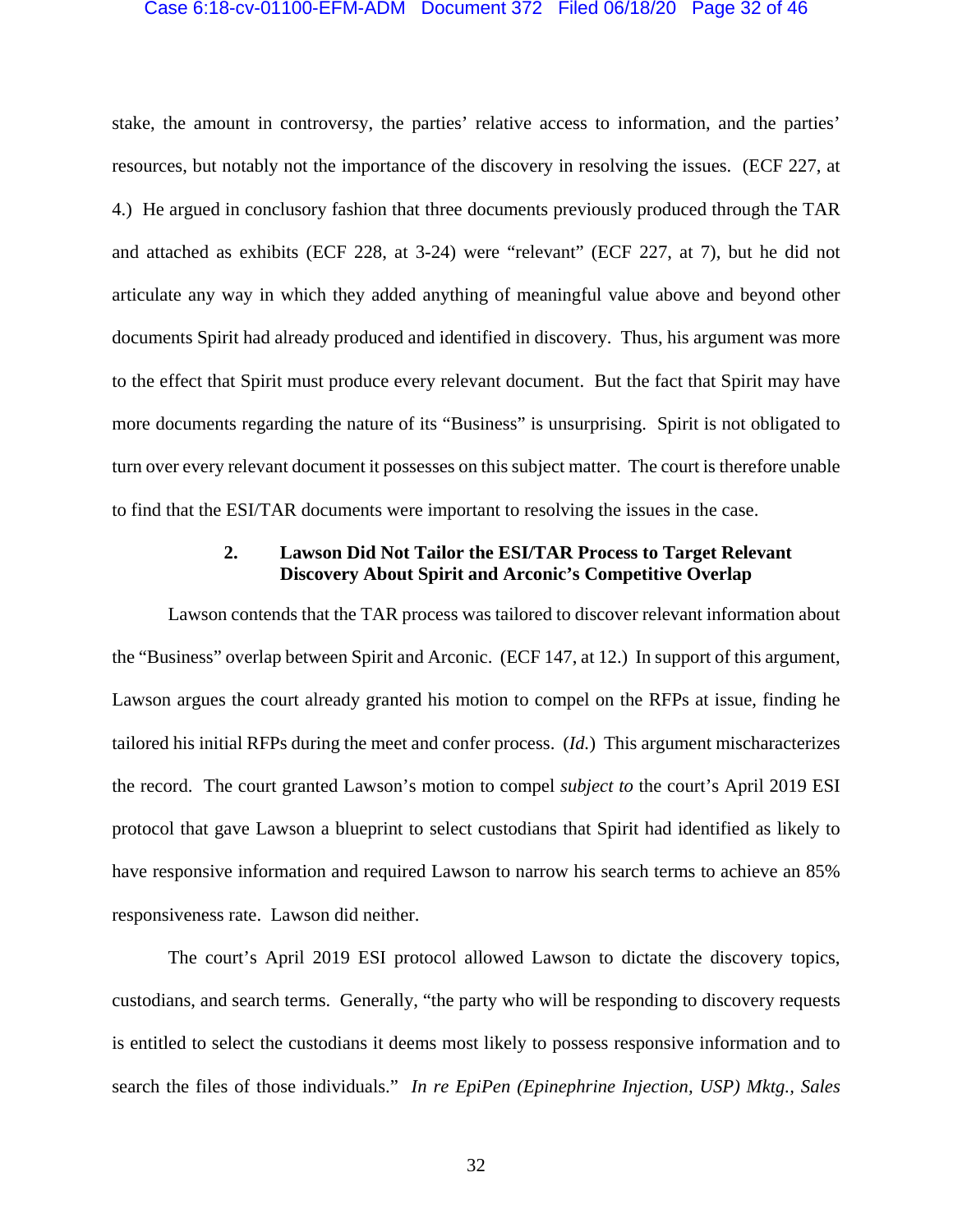### Case 6:18-cv-01100-EFM-ADM Document 372 Filed 06/18/20 Page 33 of 46

*Practices & Antitrust Litig.*, No. 17-MD-2785-DDC-TJJ, 2018 WL 1440923, at \*2 (D. Kan. Mar. 15, 2018) (quotation omitted). But, during the hearing on Lawson's motion to compel, Lawson claimed he had knowledge of where relevant ESI would be located because he was Spirit's former CEO. (ECF 147-2, at 183 (arguing Lawson "is the former CEO of Spirit Aerosystems, which means he does have some knowledge . . . of where the documents are buried").) The court therefore permitted Lawson to choose the ESI custodians and search terms, but the court placed limits on those choices (ten custodians) and search terms (achieve an 85% response rate) in order to incentivize Lawson to focus on meaningful ESI rather than going on a fishing expedition.

Turning first to Lawson's selected ESI custodians, Spirit followed the court's April 2019 ESI protocol by devoting the resources to identify the custodians it believed were most likely to have relevant documents that would be responsive to the categories of information Lawson said he was seeking. These custodians included (1) Kevin Matthies, (2) Katie Wesbrooks, (3) Alan Young, (4) Zach Zimmerman, (5) Wendy Crossman, (6) Eric Hein, (7) Ron Rabe, (8) John Pilla, (9) Bob Skinner, (10) Susan Shook, and (11) Reid Jackson. (ECF 136-4, at 1-3.) When Lawson selected his custodians, only three of the ten were on Spirit's list—Matthies, Crossman, and Rabe. (*See* ECF 136-5, at 1; ECF 136-6, at 1.) Lawson's other seven were not on Spirit's list—Hawkins, Lohmeier, Cocca, Kondrotis, Gentile, McMullen, and Brown—although Spirit had previously suggested Hawkins and Gentile as ESI custodians in February of 2019 and Spirit ultimately disclosed them as potential witnesses. So at least half of Lawson's ESI custodians—Lohmeier, Cocca, Kondrotis, McMullen, and Brown—were not tailored to discover relevant information. This was confirmed when Lawson later filed a motion to exceed the ten-deposition limit in which Lawson stated that he intended to depose Matthies, Crossman, Rabe, Gentile, and Hawkins (the ESI custodians Spirit had identified in some way) but not Lohmeier, Cocca, Kondrotis, McMullen,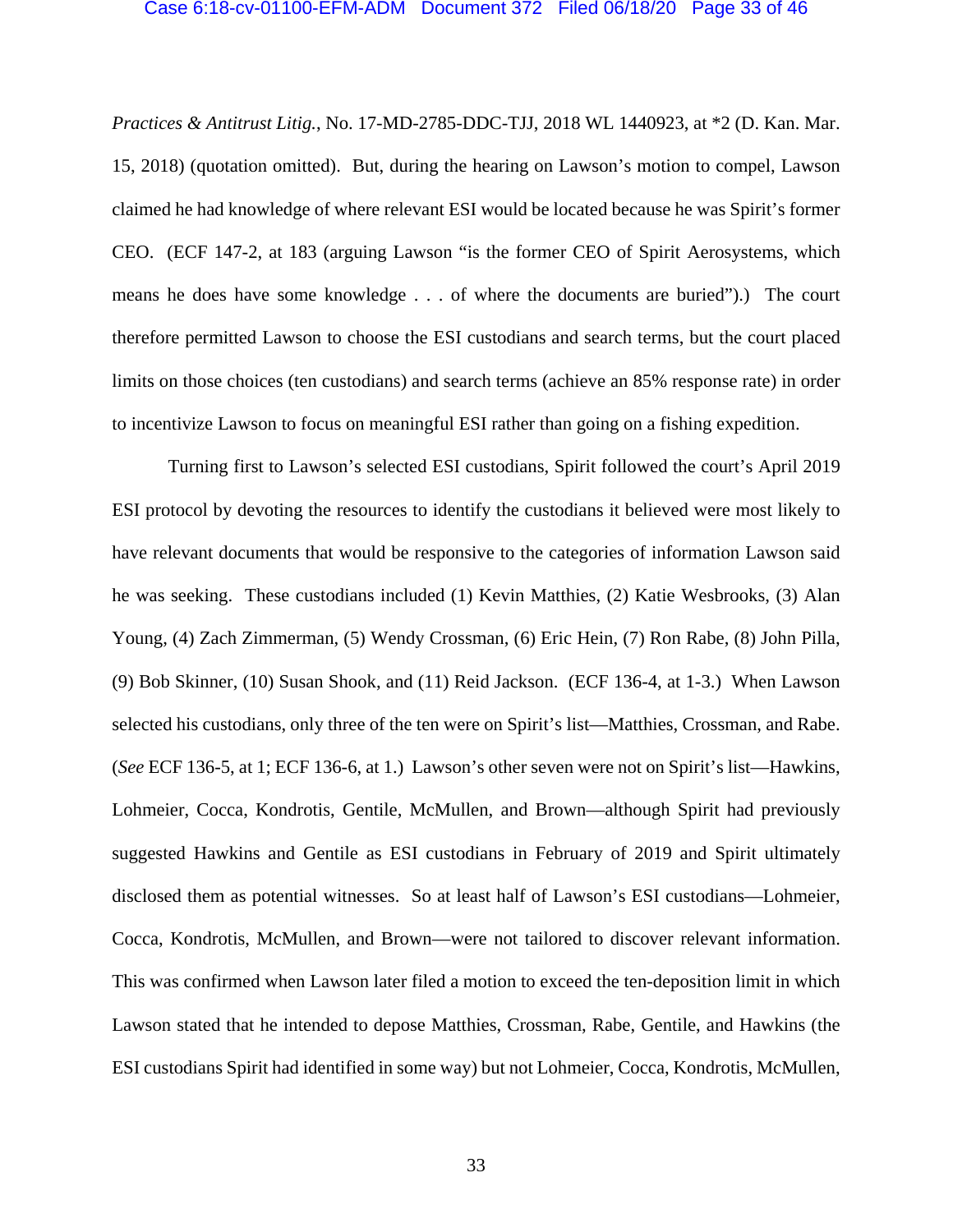### Case 6:18-cv-01100-EFM-ADM Document 372 Filed 06/18/20 Page 34 of 46

or Brown (the ESI custodians Spirit never identified). *See generally Lawson v. Spirit AeroSystems, Inc.*, No. 18-1100, 2020 WL 1285359, at \*1 (D. Kan. Mar. 18, 2020).

Lawson's search terms also were not tailored to discover relevant information. Lawson's list of search terms in May of 2019 included such broad terms as "Lawson" and "Arconic" without any limiting modifiers, as well as terms apparently designed to target nearly all of Spirit's business such as "Boeing AND (buy OR sell OR sale OR sold OR design\* OR manuf\* OR fab\* OR suppl<sup>\*</sup>)" and similar searches for Airbus, GE, Rolls Royce, and Bombardier. (ECF 136-5, at 4-5; ECF 136-6, at 3-4.) These terms made no attempt to target the specific products and services that Spirit had identified as areas of competitive overlap with Arconic. Lawson's search terms also included numerous combinations of common aerostructures and aircraft components like "Fuselage" and "Spoiler" and "Bathroom" and "Flap" and "Aileron" paired with general business terms like "Boeing," and "Fab\*" and "Design\*" and "Component."  $(Id.)^8$  Lawson did not tailor the search terms to individual custodians.

Spirit ran the search terms on the first five custodians and provided Lawson with a custodian-level hit report and proposed revised search terms, including a custodian-level hit report with the revised search terms. (ECF 147-2, at 47-77.) Spirit's revised search terms were more targeted to the issues in the case. For example, rather than simply searching the word "Fuselage" paired with a general aerospace business term like "Boeing," Spirit suggested targeting specific portions of the fuselage like "fuselage frame" and "fuselage kit" and "fuselage panel" and "fuselage skins" and "fuselage stringers" and "fuselage-to-wing connection." (*Id.* at 64-65.) Spirit

<sup>&</sup>lt;sup>8</sup> The second page of Lawson's proposed search terms listed 39 different aerostructures and/or aircraft components (and variations thereof) in a column called "Term 1" and a second column titled "Term 2" that contained 20 modifiers (some of which contained multiple variations like "(Sell OR Sale OR Sold)"). The instructions required Spirit to pair each of the search terms in the first column with each of the first terms in the second column.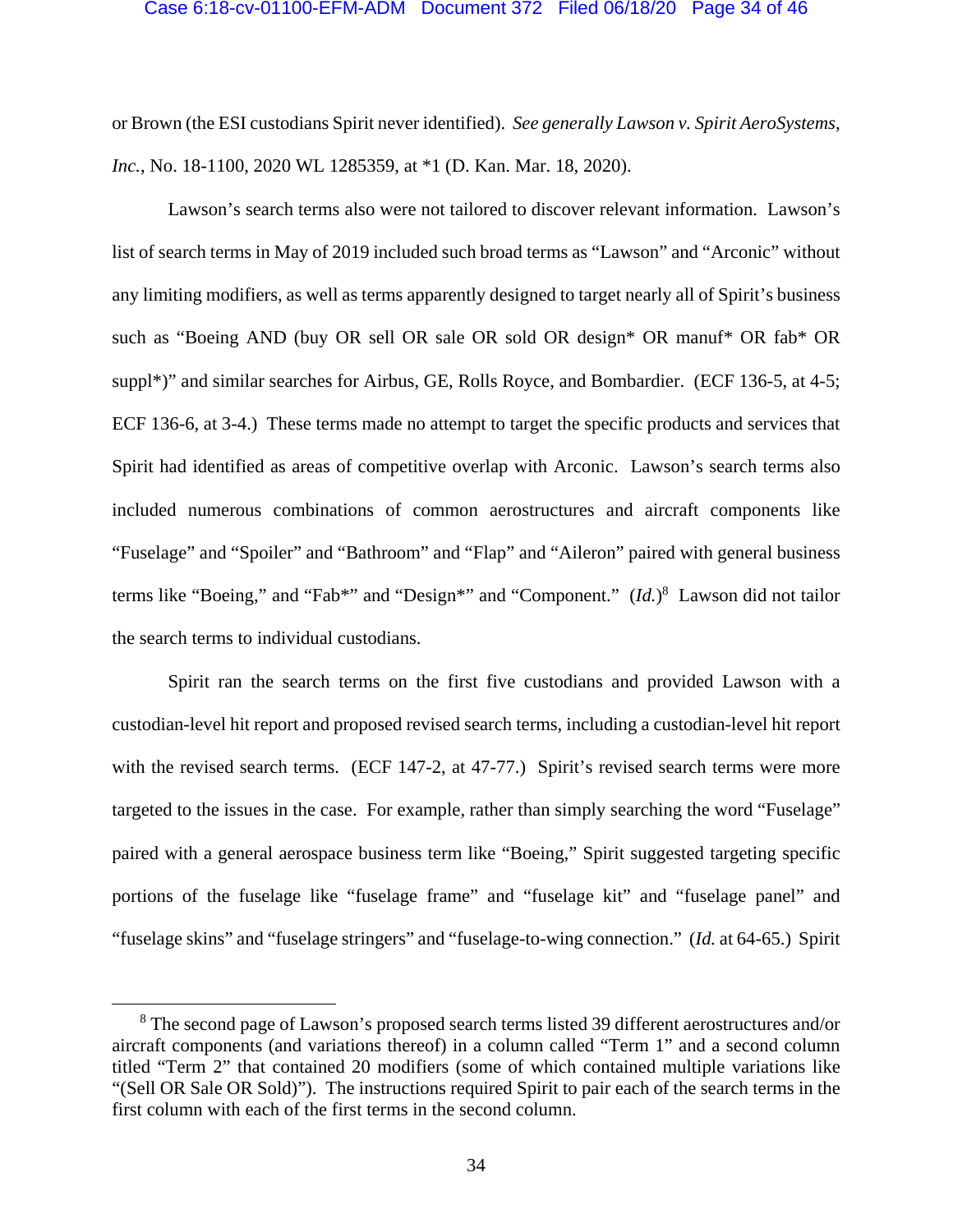#### Case 6:18-cv-01100-EFM-ADM Document 372 Filed 06/18/20 Page 35 of 46

also proposed replacing certain "AND" connectors with "w/i 25" connectors. For example, Lawson proposed the search "('Tier' 1 OR First-Tier OR 'Tier one' OR 'First Tier' OR '1st Tier') AND (suppl\* OR Compet\* OR acquir\* OR Consold\* OR merg\* OR aerostructure\*)." Spirit proposed replacing the "AND" connector with a "w/i 25" connector and dropping "acquir\*" OR "Consod\*" OR "merg\*"—terms that are not relevant to the areas of competitive overlap. By making simple changes like these, Spirit's suggestions substantially dropped the hit count as follows:

|                       | Lawson's Search Terms     |                            | <b>Spirit's Search Terms</b> |                            |
|-----------------------|---------------------------|----------------------------|------------------------------|----------------------------|
|                       | <b>Total Hit</b><br>Count | <b>Family Hit</b><br>Count | <b>Total Hit</b><br>Count    | <b>Family Hit</b><br>Count |
| <b>James Cocca</b>    | 29,738                    | 48,543                     | 7,250                        | 16,426                     |
| <b>Wendy Crossman</b> | 104,872                   | 147,817                    | 21,593                       | 47,128                     |
| <b>Duane Hawkins</b>  | 27,087                    | 40,018                     | 5,548                        | 10,148                     |
| Michelle Lohmeier     | 36,432                    | 63,051                     | 9,320                        | 20,875                     |
| <b>Kevin Matthies</b> | 3,167                     | 7,621                      | 709                          | 3,056                      |
| Total                 | 201,296                   | 307,050                    | 44,420                       | 97,633                     |

During the discovery conference on June 6, 2019, after Spirit told the court that Lawson had served 803 search terms, the court limited him to 25 terms per custodian and ordered him to tailor them to each custodian. (See ECF 88, at 1-2.) But Lawson's next round of search terms were even broader than the previous set. He proposed terms like "compet\*" and "nut" and "snub\*" and "Procur\*" and "fuselage" and "bulkhead" and "Fasten\*" and "flap" and "pylon" and "nacelle" and "wing" and "Boeing" with no limiting modifiers. (See ECF 136-8, at 4.)

In view of the above, the court disagrees that Lawson's custodians and search terms were targeted to obtain relevant discovery about Spirit and Arconic's competitive overlap. Spirit's answer alleged that its "core products" include fuselages, nacelles, and wing assemblies; that it also sells aerospace structures like pylons and bulkheads; and that Boeing is one of its customers.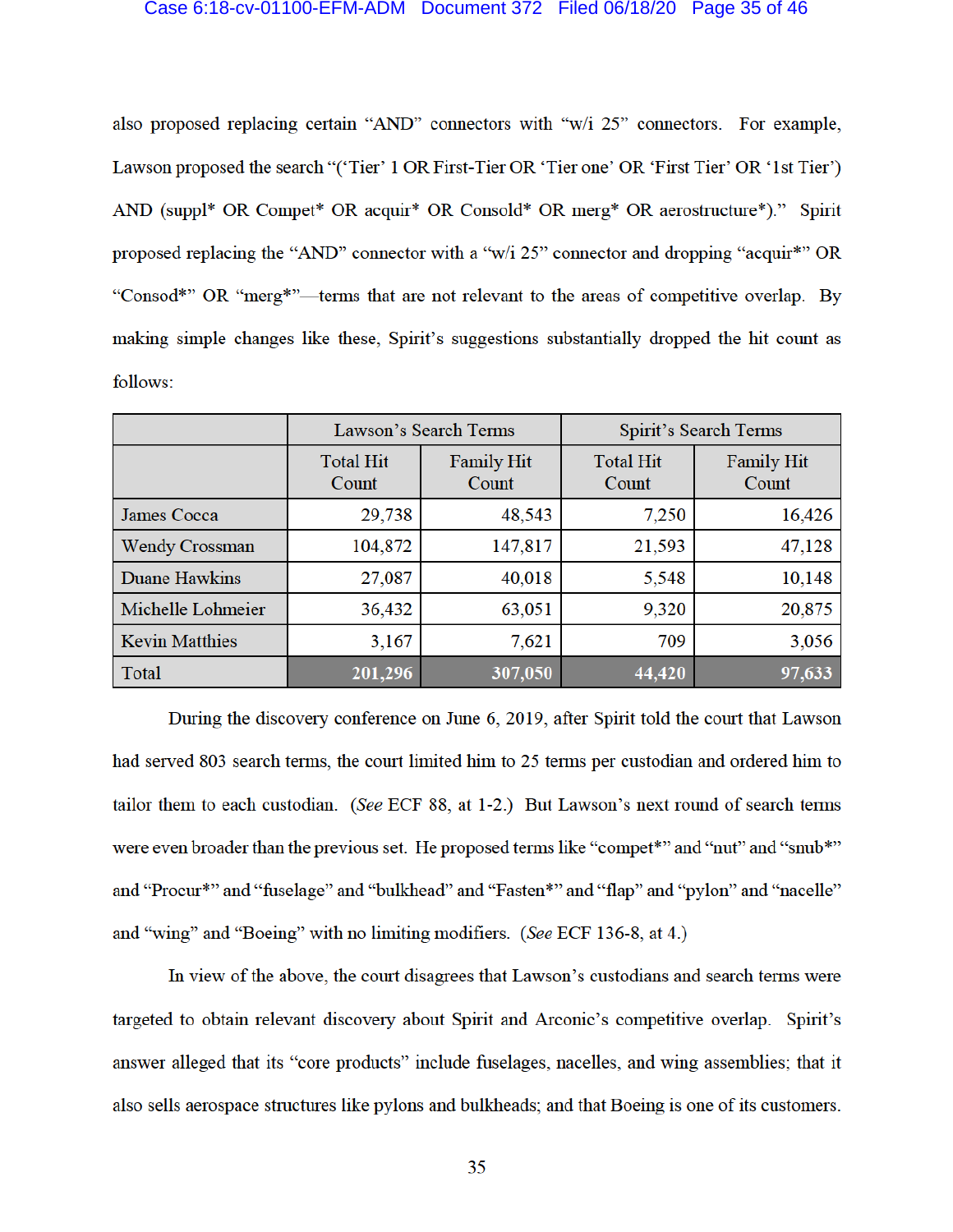### Case 6:18-cv-01100-EFM-ADM Document 372 Filed 06/18/20 Page 36 of 46

(ECF 29 ¶ 8, at 2.) Spirit presumably knows its own business and produced documents in discovery outside of the ESI/TAR process proving these allegations. (ECF 147-2, at 150-53 (citing selected bates numbered documents that Spirit produced in discovery to support these contentions).) It is therefore unclear why Lawson would also require all documents from ESI custodians containing the word "fuselage" or "nacelle" or "wing" or "pylon" or "bulkhead" or "Boeing." Lawson is entitled to take reasonable discovery related to certain aspects of Spirit's "Business," but he does not need every single document relating to Spirit's business, even from selected custodians.

## **3. Spirit is Not Responsible for the Low Responsiveness Rate**

Lawson attempts to blame Spirit for the failure of the ESI/TAR process. Lawson argues that Spirit refused to participate meaningfully in the iterative search term protocol ordered by the court; that this led to the parties' inability to craft search terms to reach the court's 85% target; and that Spirit did not provide Lawson with the names of alleged overlapping products until serving an amended interrogatory answer in September 2019. (*See* ECF 147, at 5-8.) This argument is unpersuasive for several reasons.

First and foremost, the district judge already determined that Lawson bears the burden of proving compliance with his non-compete as a condition precedent to recovering the amounts he claims Spirit owes him under the Retirement Agreement. *See Lawson*, 2018 WL 3973150, at \*6. And Lawson instigated the ESI/TAR process by filing a motion to compel in the spring of 2019 seeking a court order that Spirit produce ESI from 69 custodians *that Lawson selected* using search terms *that Lawson selected*. At the hearing on that motion, Lawson professed to have superior knowledge about how he wanted the searches run by virtue of his role as Spirit's former CEO. (ECF 182-2, at 168 ("[M]y client is the former CEO of Spirit Aerosystems, which means he does have some knowledge . . . of where the documents are buried, if you will, and which people are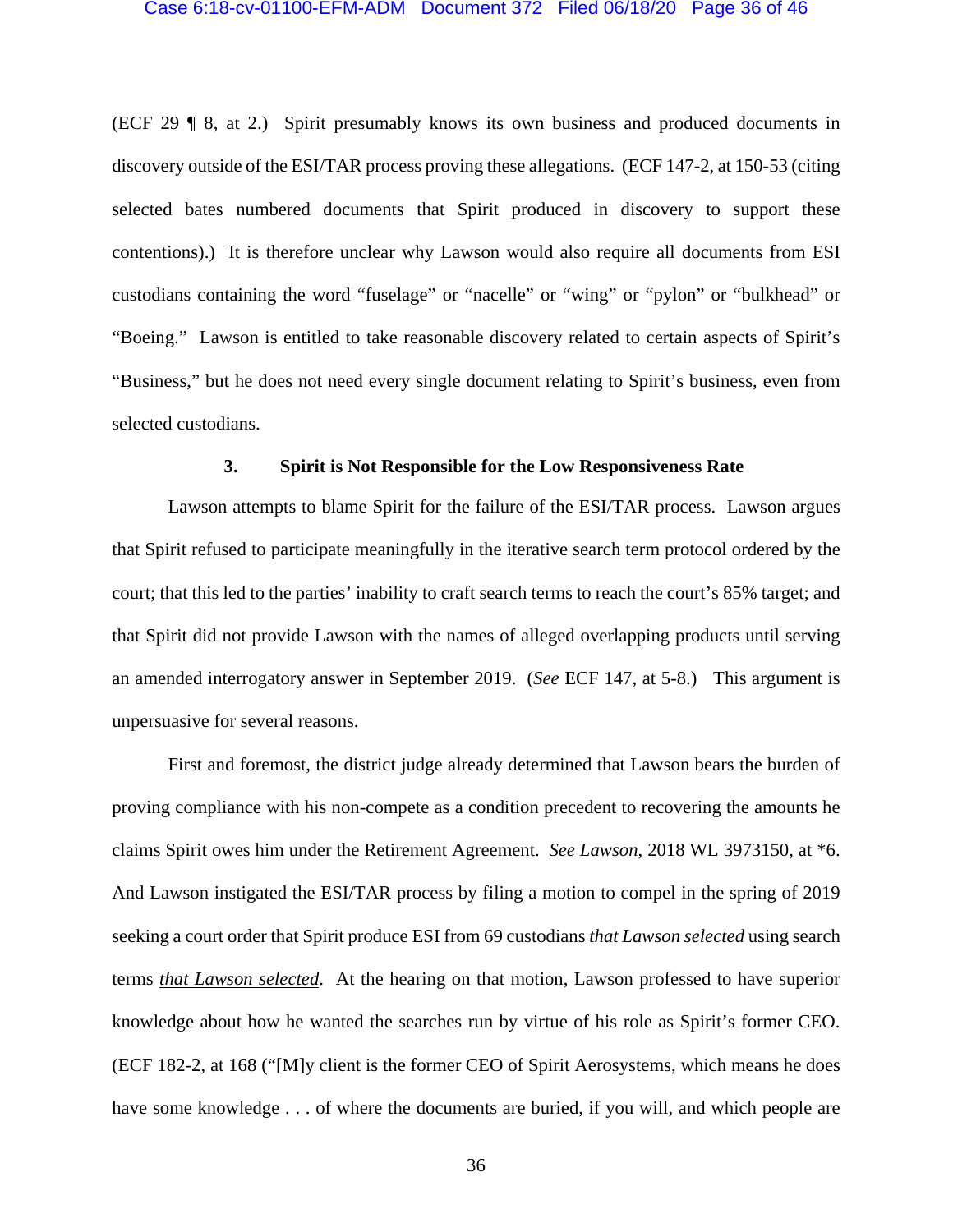## Case 6:18-cv-01100-EFM-ADM Document 372 Filed 06/18/20 Page 37 of 46

important to talk to . . . .").) The court granted the motion as it related to the overlap in Spirit and Arconic's business, but subject to the court-ordered ESI protocol that allowed Lawson to select custodians and search terms to achieve an 85% responsiveness rate. The problem is not that Lawson never achieved an 85% responsiveness rate. The problem is that he never got anywhere close to that. Instead, he unilaterally selected five custodians Spirit had never identified as key ESI custodians and who apparently did not have enough relevant documents to even warrant deposing them. And he continued to pursue unnecessarily broad search terms despite the court's admonition at the April 2019 hearing that "we're not going to run these really broad search terms that end up in ridiculous numbers of unresponsive documents. You might lose some responsive documents somewhere along the way, but there's got to be a tradeoff, at some point. . . . 85 percent to me seems like a pretty fair cutoff," to which Lawson responded that he was "fine with that." (ECF 182-2, at 250-51.) Thus, the onus was on Lawson to craft effective ESI searches that would be important to proving his theory of the case—*i.e.*, the lack of competitive overlap between Spirit and Arconic. But he has not explained any way in which the TAR was important to resolving that issue. *See* FED. R. CIV. P. 26(b)(1) advisory committee notes to the 2015 amendment ("A party claiming that a request is important to resolve the issues should be able to explain the ways in which the underlying information bears on the issues as that party understands them.").

Second, Spirit had every incentive to produce documents as economically and efficiently as possible because of the default rule that the producing party ordinary bears the costs of production. But, during the April 2019 hearing, Spirit explained that traditional ESI techniques involving custodians and search terms were unworkable: "we keep viewing the issue of the business of Spirit and search terms and custodians as being very challenging because everyone is a custodian of documents related to the business, and every document is related to the business."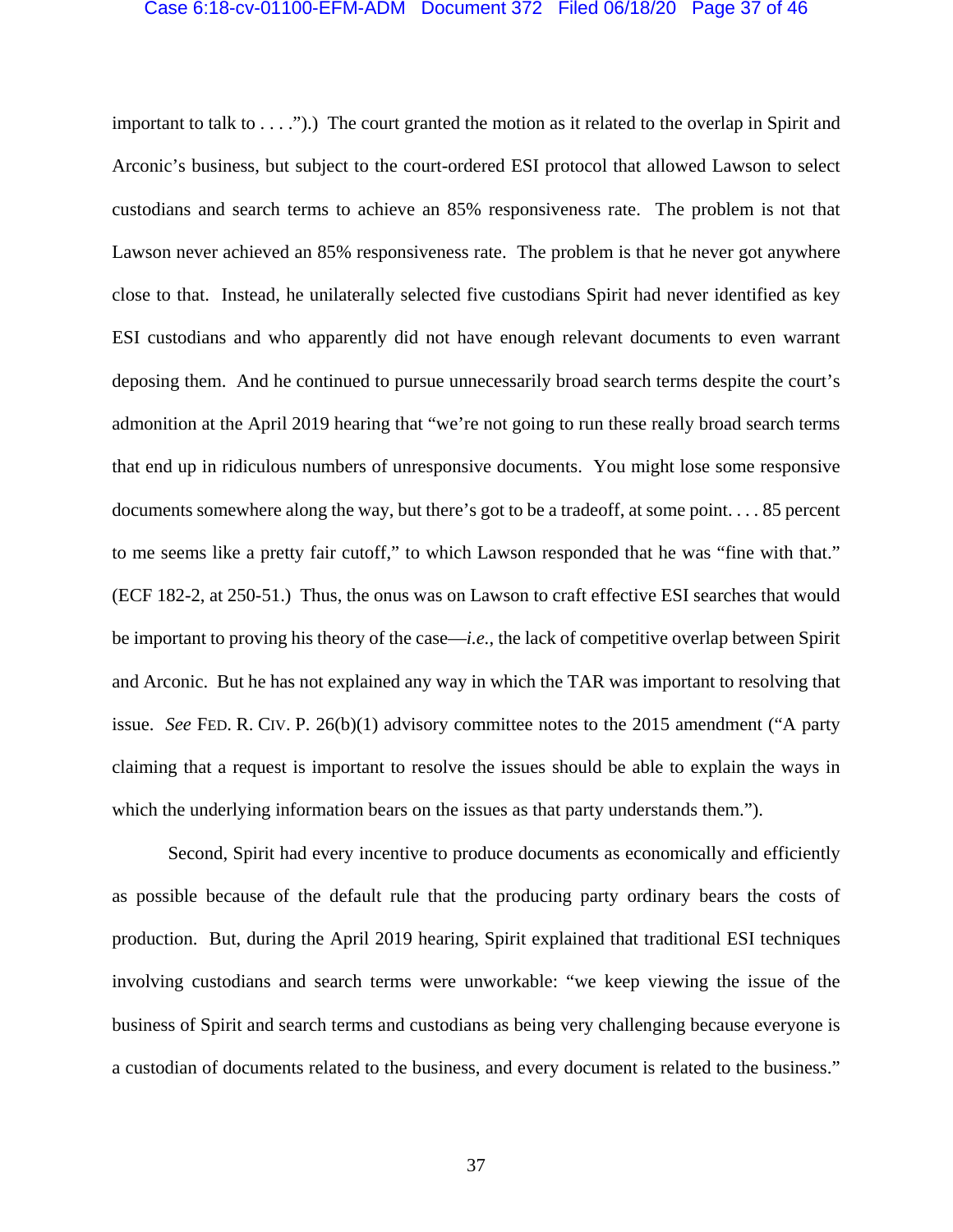## Case 6:18-cv-01100-EFM-ADM Document 372 Filed 06/18/20 Page 38 of 46

(ECF 182-2, at 171-73.) So it was "a challenge . . . to come up with search terms on the issue of 'business' that will actually be workable." (*Id.*) Yet Spirit participated in the court-ordered ESI protocol. Spirit devoted the resources to identify relevant ESI custodians, which Lawson ignored. Spirit harvested the data from Lawson's requested ESI custodians and ran the search terms Lawson requested. And, following the May 2019 sampling exercise, Spirit suggested revised search terms that would have substantially reduced the hit count. But Lawson came back with revised search terms that were so broad that, as the sampling exercises continued, the responsiveness rates dwindled. By August 2019, even Lawson abandoned efforts to refine search terms. By the discovery conference on September 17, Spirit again explained that the issue of business overlap between Spirit and Arconic is a "unique area of discovery that's so incredibly broad that we just aren't seeing that the electronic discovery processes have been working," and therefore Spirit was not necessarily in agreement that the TAR process should move forward. (ECF 182-2, at 471-73.) So this is not a case in which Spirit refused to cooperate to reduce its own burden. Rather, it is a case in which Spirit's predictions proved accurate: the issue of "Business" overlap is a discovery area that the parties' best efforts showed was simply not amenable to traditional ESI processes.

Lastly, this brings the court to what is perhaps the most important point about the TAR process as it bears on the importance-of-the-discovery-in-resolving-the-issues proportionality factor—that is, what Lawson knew by the time Spirit embarked on the TAR process. Even if the court were to accept for the sake of argument that Spirit did not fairly participate in the ESI process up to September of 2019 (a proposition that the court does not accept), the key point in time for purposes of the present motion was when Lawson insisted on moving forward with the TAR process in and around late September of 2019. By that time, Spirit had already made substantial document productions primarily on the issue of its "Business" separate and apart from the ESI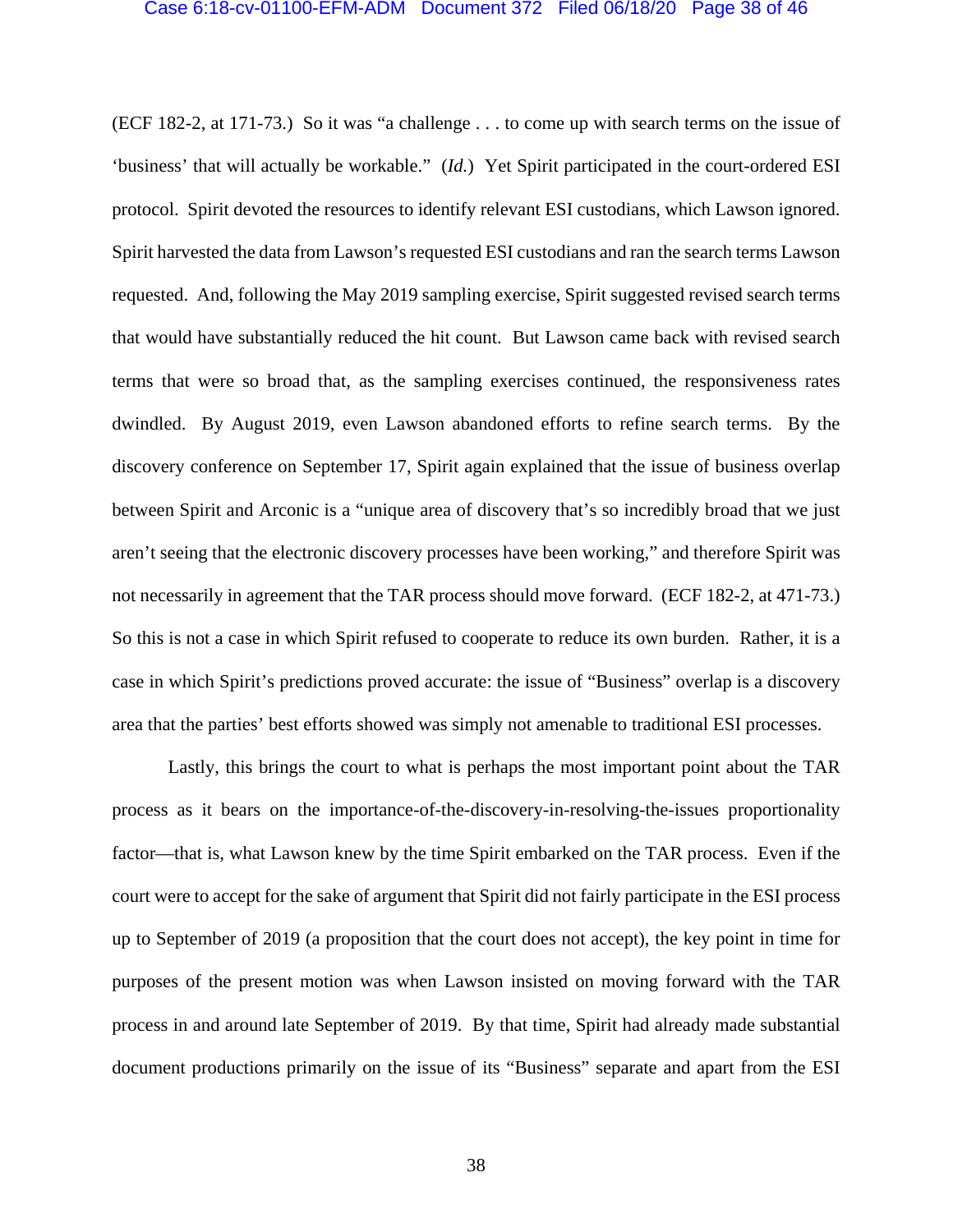#### Case 6:18-cv-01100-EFM-ADM Document 372 Filed 06/18/20 Page 39 of 46

process. (ECF 182-2, at 468-73.) And, on September 12, Spirit had served detailed interrogatory responses that explained the alleged areas of competitive overlap, including the multiple-page Exhibit A that cited bates-numbered documents that allegedly supported Spirit's contentions as to both its and Arconic's businesses. (ECF 147-2, at 150-53.) Lawson knew that only 5% of the TAR set was likely to be responsive and, according to Spirit, even those documents would be "technically responsive" but "largely irrelevant." (ECF 136-10, at 2.)

Yet Lawson still has not shown the court any way in which documents produced as a result of the TAR are important to resolving the issues in this case. In making this finding, the court wishes to emphasize that it is not making this determination because of the low responsiveness rates throughout the sampling process. Rather, the court makes this determination because, to this day, Lawson has not articulated how documents produced through the TAR process were not just relevant (and hence duplicative for evidentiary purposes), but *uniquely* relevant in such a way that they were important to resolving the issue of "Business" overlap. This factor weighs heavily in favor of allocating the TAR expenses to Lawson.

### **F. Whether the Burden or Expense of the Discovery Outweighs Its Likely Benefit**

The final factor the court must consider in the proportionality analysis is "whether the burden or expense of the proposed discovery outweighs its likely benefit." FED. R. CIV. P. 26(b)(1). "A party claiming undue burden or expense ordinarily has far better information - perhaps the only information -- with respect to [this] part of the determination." FED. R. CIV. P. 26(b)(1) advisory committee notes to the 2015 amendment.

Spirit estimates its TAR expenses total about \$600,000, including \$400,000 in fees and costs to Legility and \$200,000 in fees to its law firms. *Lawson*, 2020 WL 1813395, at \*5. These expenses were in addition to Spirit's substantial ESI vendor costs and attorneys' fees to conduct the three sampling exercises in February, May, and July of 2019 (ECF 136 ¶ 14, at 3; ECF 134, at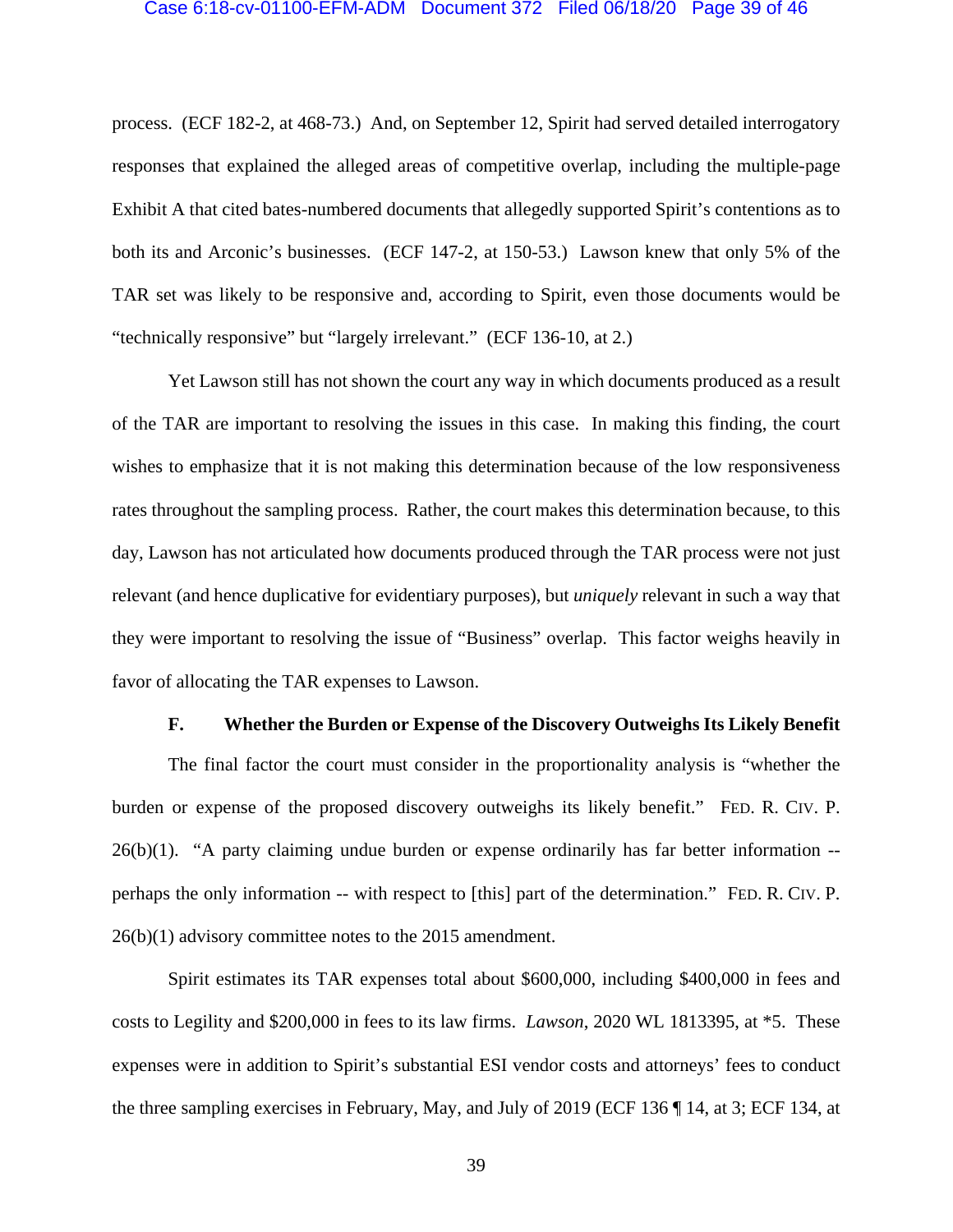## Case 6:18-cv-01100-EFM-ADM Document 372 Filed 06/18/20 Page 40 of 46

2) plus whatever expenses Spirit incurred in making targeted productions separate and apart from the ESI process. Furthermore, the issue of competitive overlap between Spirit and Arconic is only one area of discovery. Outside of the ESI/TAR process, Spirit collected, reviewed, and/or produced documents from over thirty custodians and spent hundreds of thousands of dollars producing documents. (ECF 152, at 4-5.)

Lawson argues the 3.3% responsiveness rate for the TAR process is irrelevant because the nature of the TAR means that Spirit did not have to review all of the 322,000 documents in the dataset for review. (ECF No. 147, at 5.) This argument misapprehends the major cost drivers of the TAR process. First, the volume of data subjected to the TAR process materially impacts technology costs such as data processing and hosting. Maureen O'Neill, *Order Highlights*  Potential Costs of Predictive Coding, DISCOVERREADY (March 19, 2013).<sup>9</sup> Thus, a more voluminous dataset drives up TAR expenses. Second, the "richness" of the dataset—*i.e.*, the prevalence of responsive documents—can also be a key driver of TAR expenses. *Id.* This is because TAR is not as simple as loading the dataset and pushing a magic button to identify the relevant and responsive documents. Rather, the parties must devote the resources (usually a combination of attorneys and contract reviewers) necessary to "educate" or "train" the predictive algorithm, typically through an ongoing process that involves multiple rounds of reviewing selected documents and providing feedback to the software. As this occurs, the software continuously analyzes the entire document collection and re-ranks the population based on relevancy. *See generally* BOLCH JUDICIAL INST. & DUKE LAW, TECHNOLOGY ASSISTED REVIEW

 <sup>9</sup> <sup>9</sup> Available at https://discoverready.com/news-insights/insights/order-highlights-potentialcosts-of-predictive-coding/?cn-reloaded=1#gref.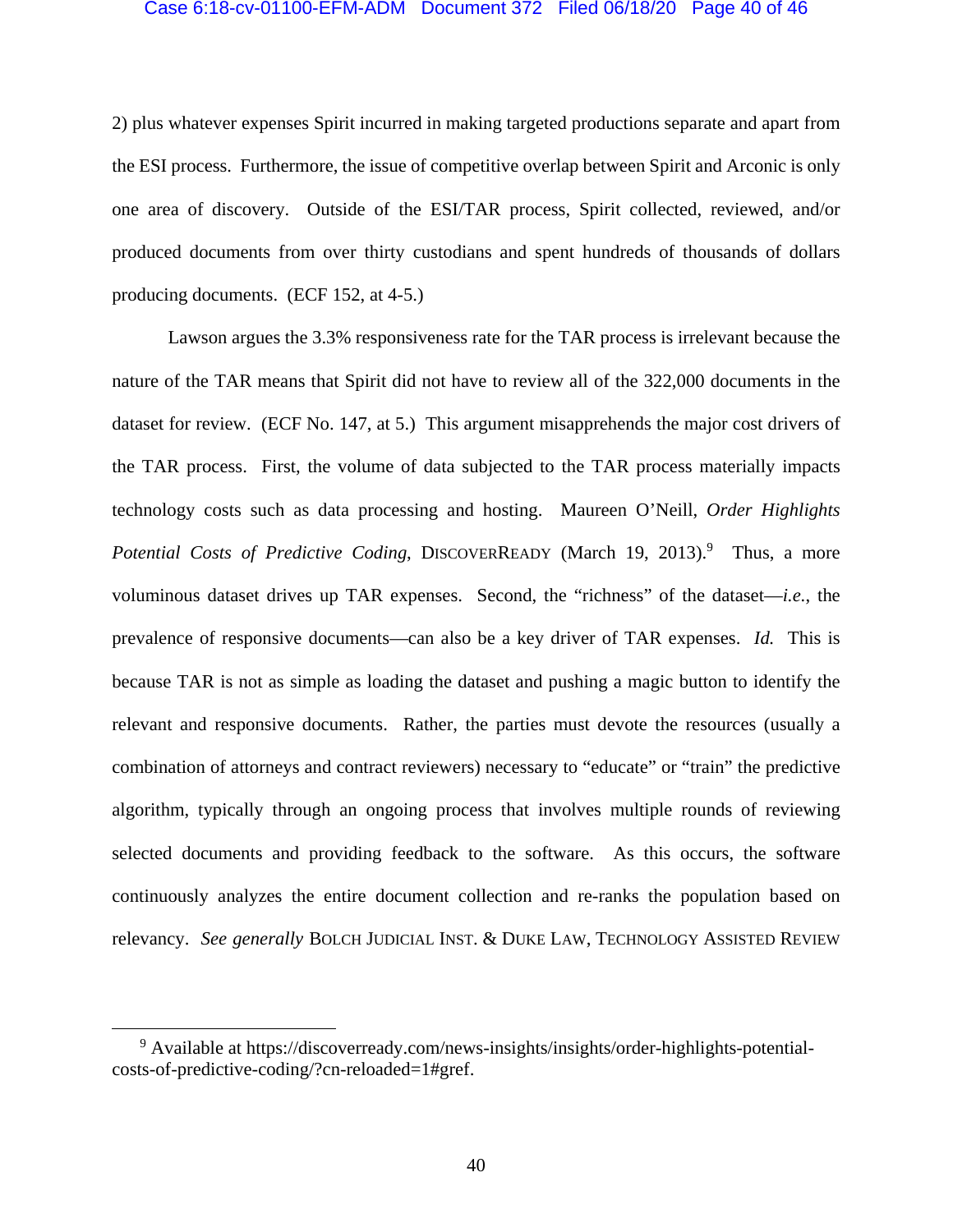#### Case 6:18-cv-01100-EFM-ADM Document 372 Filed 06/18/20 Page 41 of 46

GUIDELINES (TAR) GUIDELINES 2-5 (Jan. 2019).<sup>10</sup> Where a very small percentage of the TAR set is relevant, that means the TAR set has extremely low "richness." *Id.* at 27. When "the TAR set's richness is extremely low, human reviewers may have a difficult time training the software on what is relevant, because examples may be scarce or difficult to come by in the TAR set." *Id.* Third, another cost driver of the TAR process is the recall rate—a completeness metric that measures the proportion of truly relevant documents that TAR has identified. *Id.* at 5-6. The higher the recall rate, the more resources the team must devote to train the TAR algorithm. *Id.* at 24-25. So, for example, if the target recall rate is set too high, "it may require unreasonable and disproportionate human review to train the computer to be able to achieve that targeted recall." *Id.*

In this case, all of these factors increased the burdens of the TAR. To begin, the TAR set was unnecessarily voluminous because it consisted of the bloated ESI collection that was assembled using Lawson's selected custodians and search terms. Next, the 3.3% responsiveness rate reflected an exceptionally low level of richness that meant, in simple terms, that the TAR technology and team had to work harder to process the TAR set. And, Lawson prolonged the TAR when Spirit wanted to cease review at a 65% recall rate but Lawson insisted that Spirit continue to an 80% recall rate. All of this drove up TAR expenses. Therefore, Lawson's argument that the 3.3% responsiveness rate was irrelevant to the burden of the TAR process is without merit.

Lawson also argues he tried to reduce the burden by conducting the TAR himself. Specifically, on September 30, 2019, Lawson's counsel suggested taking the ESI/TAR dataset on an attorneys-eyes only ("AEO") basis, reviewing the documents using TAR, producing the responsive documents back to Spirit, and then destroying the remainder. (*See* ECF 136-14, at 2.)

<sup>&</sup>lt;sup>10</sup> Available at https://judicialstudies.duke.edu/wp-content/uploads/2019/02/TAR-Guidelines-Final-1.pdf.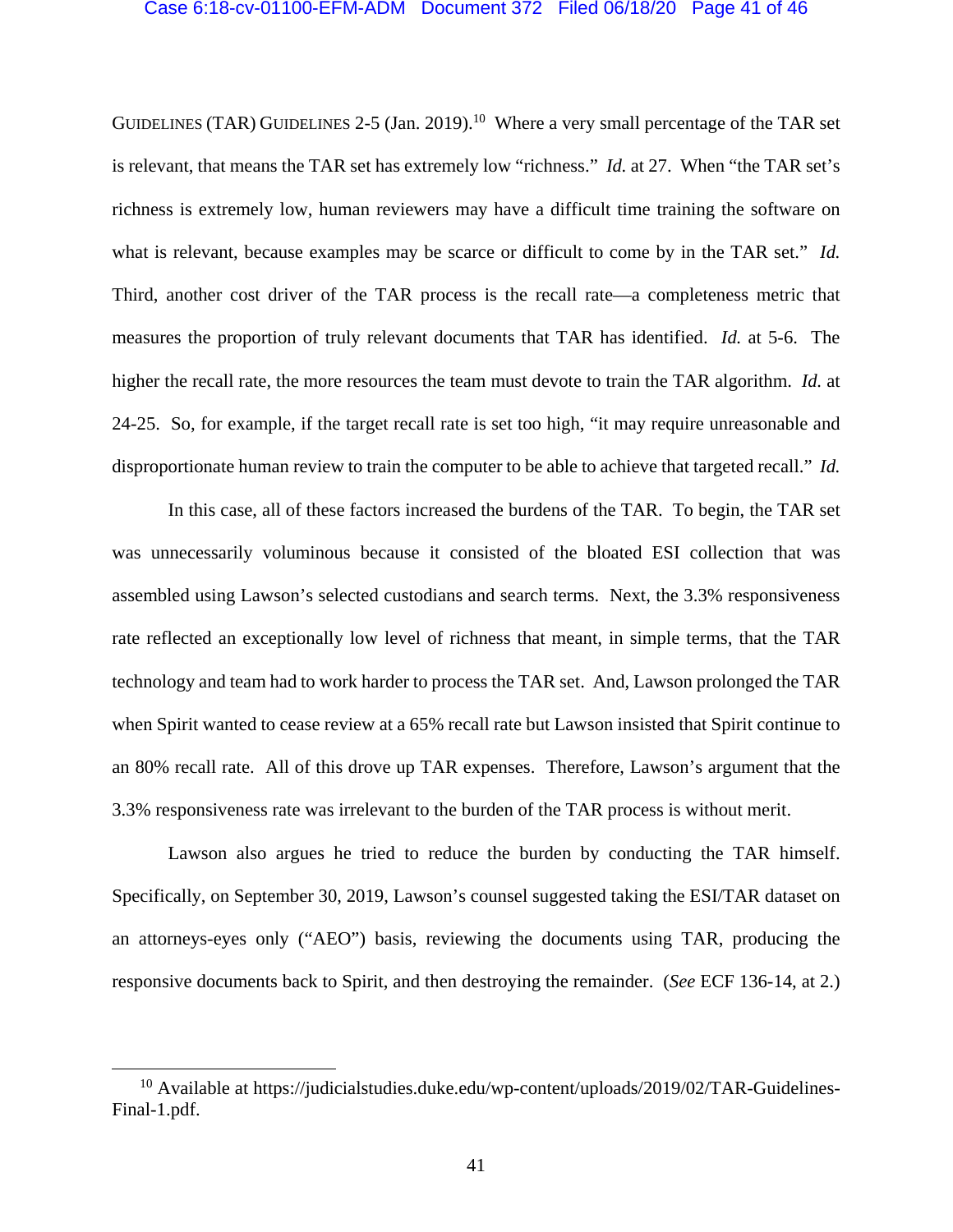### Case 6:18-cv-01100-EFM-ADM Document 372 Filed 06/18/20 Page 42 of 46

Spirit had sound reasons for rejecting this proposal. As early as the April 2019 discovery hearing, the court raised the possibility of Spirit producing ESI on an AEO basis, but the parties agreed that it would be more efficient for Spirit to review ESI for privilege, confidentiality, and relevance once at the outset, as opposed to potentially having to conduct multiple reviews of the same documents. (ECF 182-2, at 243-48.) These concerns were exacerbated by the time Lawson made his alternative AEO proposal on September 30 because 95% of the TAR corpus was expected to be non-responsive and/or not relevant, and the documents were expected to contain privileged and work-product communications, Spirit proprietary information unrelated to the case, and confidential third-party and customer information. (ECF 136-15, at 1.) Lawson is not entitled to have access to documents that are non-responsive, irrelevant, and/or privileged or work product. And the fact that Lawson filed a motion to compel re-production of documents that Spirit clawed back as privileged suggests that giving Lawson access to such documents probably would have only generated more disputes. *See Lawson v. Spirit AeroSystems, Inc.*, No. 18-1100-EFM-ADM, 2020 WL 708021, at \*1 (D. Kan. Feb. 12, 2020) (finding Spirit's clawed-back documents were privileged).

Lawson's alternative AEO proposal was also too late. In terms of supposed cost savings, Spirit pointed out that Lawson sent this proposal the day before Spirit's motion for cost/fee shifting was due, eleven days after Spirit asked whether Lawson anted to proceed with TAR review, and four days after Spirit indicated the TAR process had already begun, for which Spirit had already invested significant costs. (ECF 136-15, at 1.) Indeed, a significant portion of Spirit's estimated TAR-related costs were front-end costs relating to migrating data into the TAR platform and training document reviewers. (*See* ECF 135 ¶ 17, at 4.) Furthermore, the court is not persuaded based on the present record that the TAR review protocol (ECF 136-14) or Legility's rates are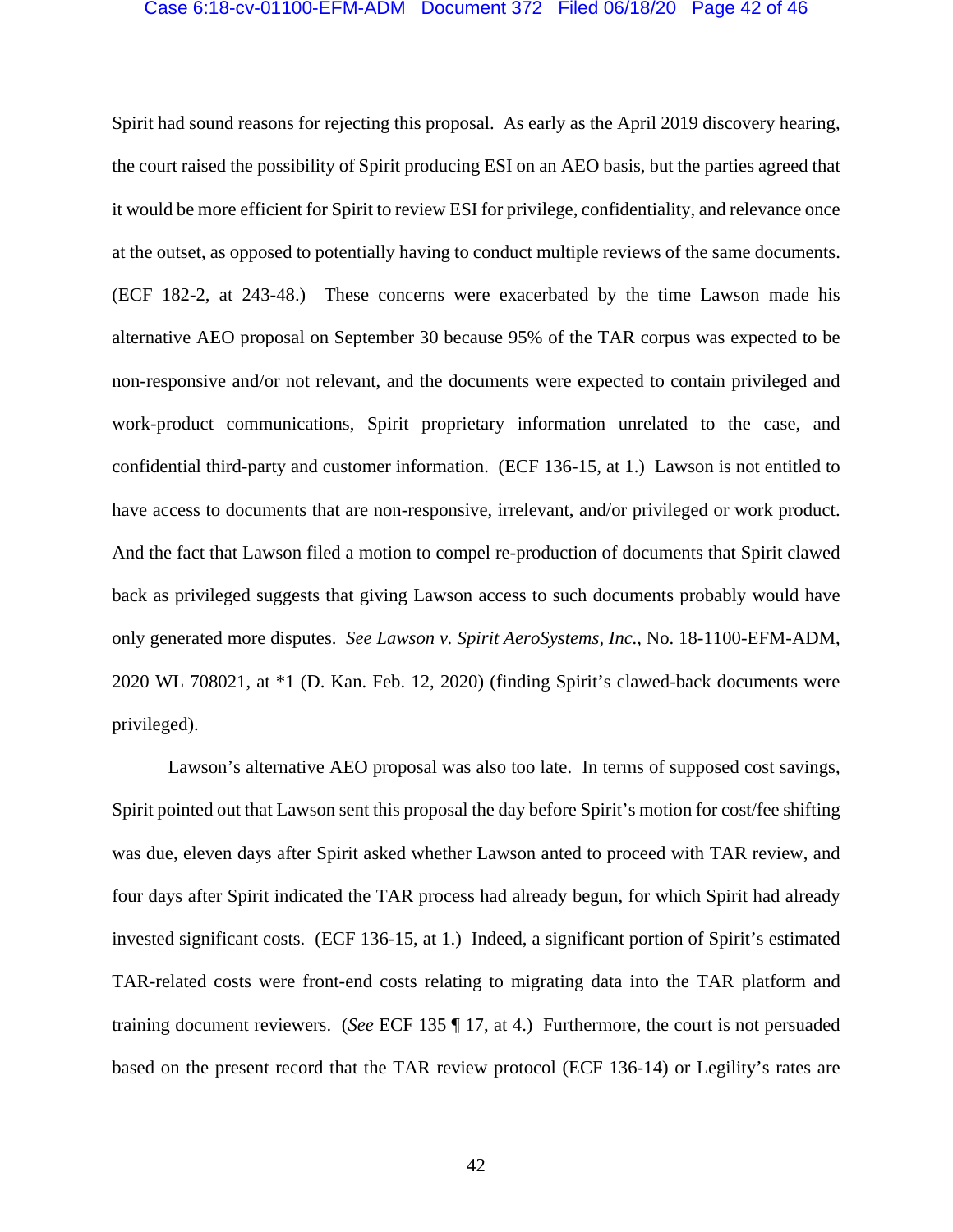### Case 6:18-cv-01100-EFM-ADM Document 372 Filed 06/18/20 Page 43 of 46

unreasonable, particularly given Legility's experience working on other matters for Spirit. (*See*  ECF 136-15, at 2.) In the court's experience, Spirit's estimated expenses for the TAR are not out of line for a document production of this magnitude.<sup>11</sup> The court therefore does not find that Lawson's proposal to conduct the TAR himself would have practically relieved Spirit of the burdens associated with the TAR.

In sum, the substantial burden and expense of the TAR process far outweighs the likely benefits. This factor weighs heavily in favor of allocating TAR expenses to Lawson.

# **G. The Proportionality Factors Weigh in Favor of Allocating the TAR Expenses to Lawson**

By mid-September 2019, Lawson's continued pursuit of the ESI dataset via TAR was not proportional to the needs of the case. This lawsuit involves a dispute over one executive's severance package. Although the TAR expenses are not unreasonable compared to the amount in controversy, Spirit has already borne its fair share of other discovery expenses. Both parties have adequate resources to bear their fair share of discovery expenses. Spirit produced fulsome discovery separate and apart from the ESI/TAR process regarding the subject matter on which it has superior access to discovery—namely, what it believes to be the areas of competitive overlap between Spirit and Arconic. The remaining discovery that bears on this issue would come from Arconic, and Lawson has equal access to that discovery. Lawson has not articulated any way in which documents sought through the TAR process were actually important to resolving the issue of competitive overlap (as opposed to merely being relevant and duplicative for evidentiary

<sup>&</sup>lt;sup>11</sup> The court acknowledges Lawson's arguments and supporting declarations regarding the reasonableness of Spirit's estimated \$600,000 in TAR expenses, but the court is not deciding that particular issue at this time. At this procedural juncture, the court is only assessing the proportionality factor involving the burden of the TAR expenses compared to the likely benefit of the TAR process. The court will determine the reasonableness of Spirit's TAR expenses if the parties find it necessary to brief the amount of expenses the court should award.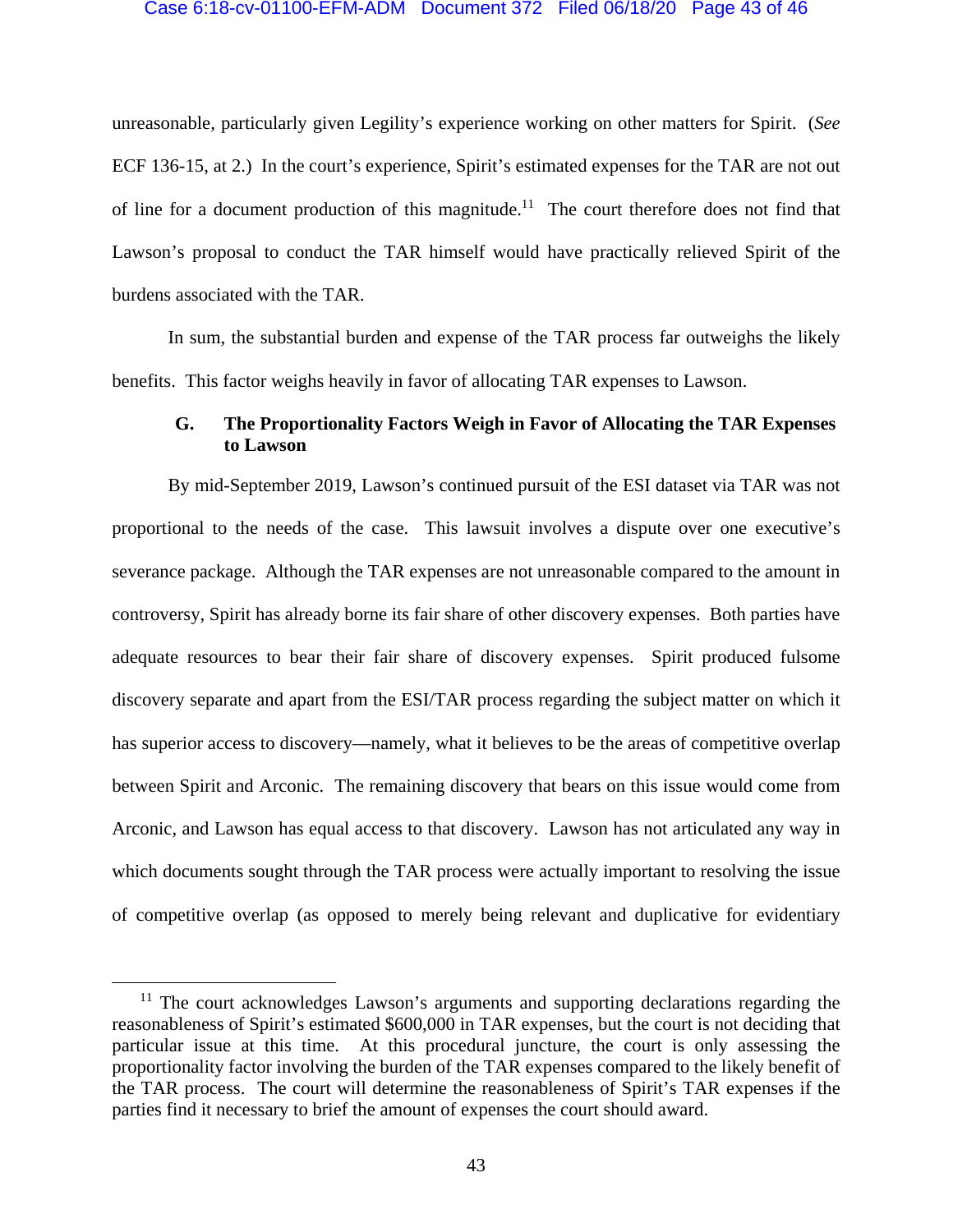#### Case 6:18-cv-01100-EFM-ADM Document 372 Filed 06/18/20 Page 44 of 46

purposes on the issue of Spirit's "Business" generally) above and beyond the discovery Spirit produced outside of the ESI/TAR process. To the contrary, by the time the TAR process was complete, Lawson was not even willing to pay approximately \$40,000 for Spirit to review and produce the residual TAR documents. Meanwhile, Spirit spent approximately \$600,000 on the TAR over and above the hundreds of thousands of dollars it spent on sampling exercises and discovery outside the ESI/TAR process. This substantial burden far outweighs any marginal benefit of the TAR process.

The court long ago warned Lawson that it would allocate ESI costs if he continued to pursue needlessly overbroad discovery. (*See* ECF 182-2, at 217, 226 (encouraging Lawson to prioritize his list of custodians because the court would, at some point, start shifting costs).) In June 2019, after learning that Lawson had mostly ignored Spirit's input as to the custodians most likely to have relevant information, the court again warned Lawson that his decision would be at his own peril. (*Id.* at 359-67.) By mid-September 2019, Lawson knew that Spirit had already produced ample discovery on this subject matter and that the TAR set would be overwhelmingly non-responsive and irrelevant. He also knew the TAR would be expensive. On September 17, the court warned Lawson that it was inclined to allow the parties to proceed with TAR with Lawson bearing the TAR costs (*id.* at 476-85). *See Oppenheimer Fund*, 437 U.S. at 358 (recognizing the court may condition discovery on the requesting party's payment of the costs of discovery in order to protect the producing party from undue burden or expense); *see, e.g.*, *Stryker Corp. v. Ridgeway*, No. 1:13-CV-1066, 2015 WL 4425947, at \*1 (W.D. Mich. July 20, 2015) (affirming magistrate judge's decision to require defendant to pay for a search for further documents); *Moody v. Aircastle Advisor, LLC*, No. 3:13CV575, 2014 WL 1761736, at \*1 (D. Conn. Apr. 30, 2014) (denying motion to compel further ESI unless plaintiff reimbursed defendant for the additional expenses).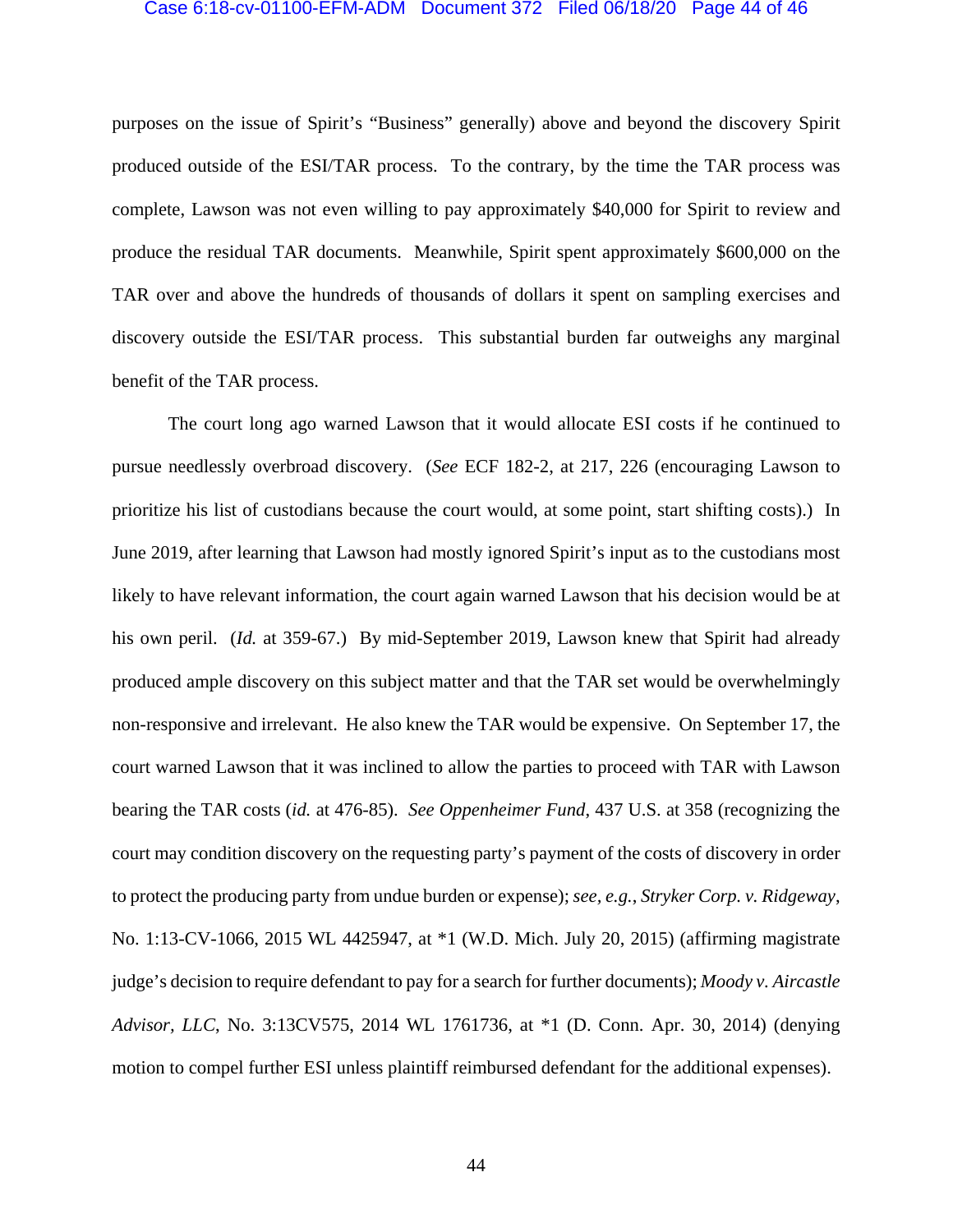#### Case 6:18-cv-01100-EFM-ADM Document 372 Filed 06/18/20 Page 45 of 46

The court is mindful of the default rule that the producing party should ordinarily bear the costs of production, and therefore finds good cause to require both parties to bear some portion of the expenses for the overall ESI/TAR process on the issue of competitive overlap between Spirit and Arconic. Spirit has already borne approximately \$150,000 through the ESI sampling exercises. Because Lawson is the party that wanted to proceed with the TAR process at a point in time when it was disproportional to the needs of the case, the court will allocate the TAR expenses to Lawson to protect Spirit from undue burden and expense. *See* FED. R. CIV. P. 26(c)(1)(B). This results in the parties splitting the overall ESI/TAR expenses roughly 20%/80%. *See, e.g.*, *Wiginton v. CB Richard Ellis, Inc.*, 229 F.R.D. 568, 577 (N.D. Ill. 2004) (weighing the proportionality factors and shifting 75% of the discovery costs to the plaintiff where sampling showed responsiveness rates of 4.5%-6.5%).

## **IV. CONCLUSION**

The court will not at this time determine a specific dollar amount to allocate to Lawson because Spirit only had projected expenses available when the parties briefed the instant motion. Spirit should now be able to assemble its actual expenses incurred in connection with the TAR process, including vendor costs and attorneys' fees. Because the court grants Spirit's motion in full, it will also consider whether to award Spirit its reasonable expenses, including attorneys' fees, incurred in filing the motion. *See* FED. R. CIV. P. 37(a)(5)(A) (stating that the court "must" impose fees where a motion is granted unless the movant filed the motion before conferring in good faith; the opposing party's response was substantially justified; or other circumstances make an award of expenses unjust); *see also* FED. R. CIV. P. 26(c)(3) (stating that "Rule 37(a)(5) applies to the award of expenses" with respect to motions for protective orders under Rule 26(c)).